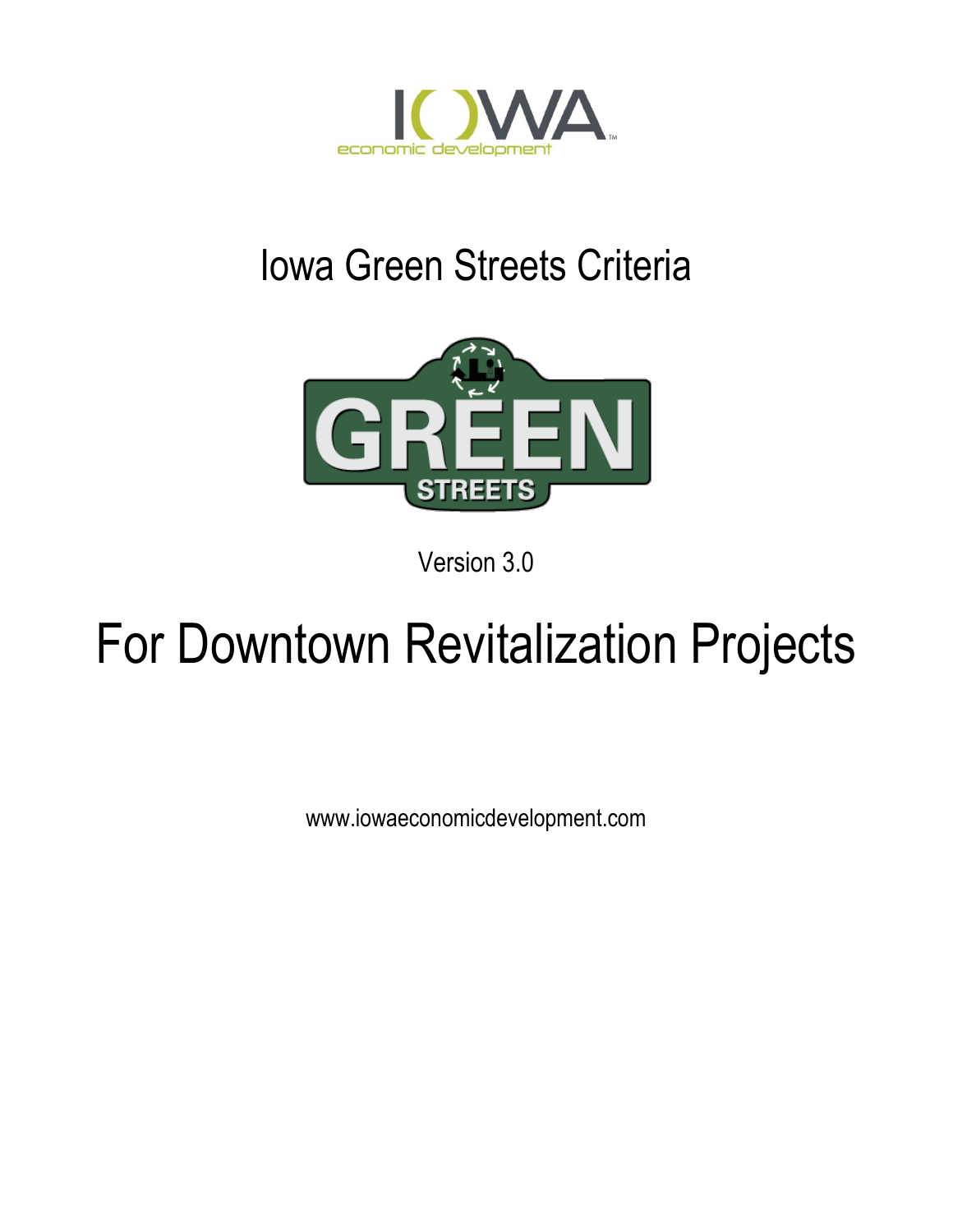## **Contents**

| .24 |
|-----|
|     |
|     |
|     |
|     |
|     |
|     |
|     |
|     |
|     |
|     |
|     |
|     |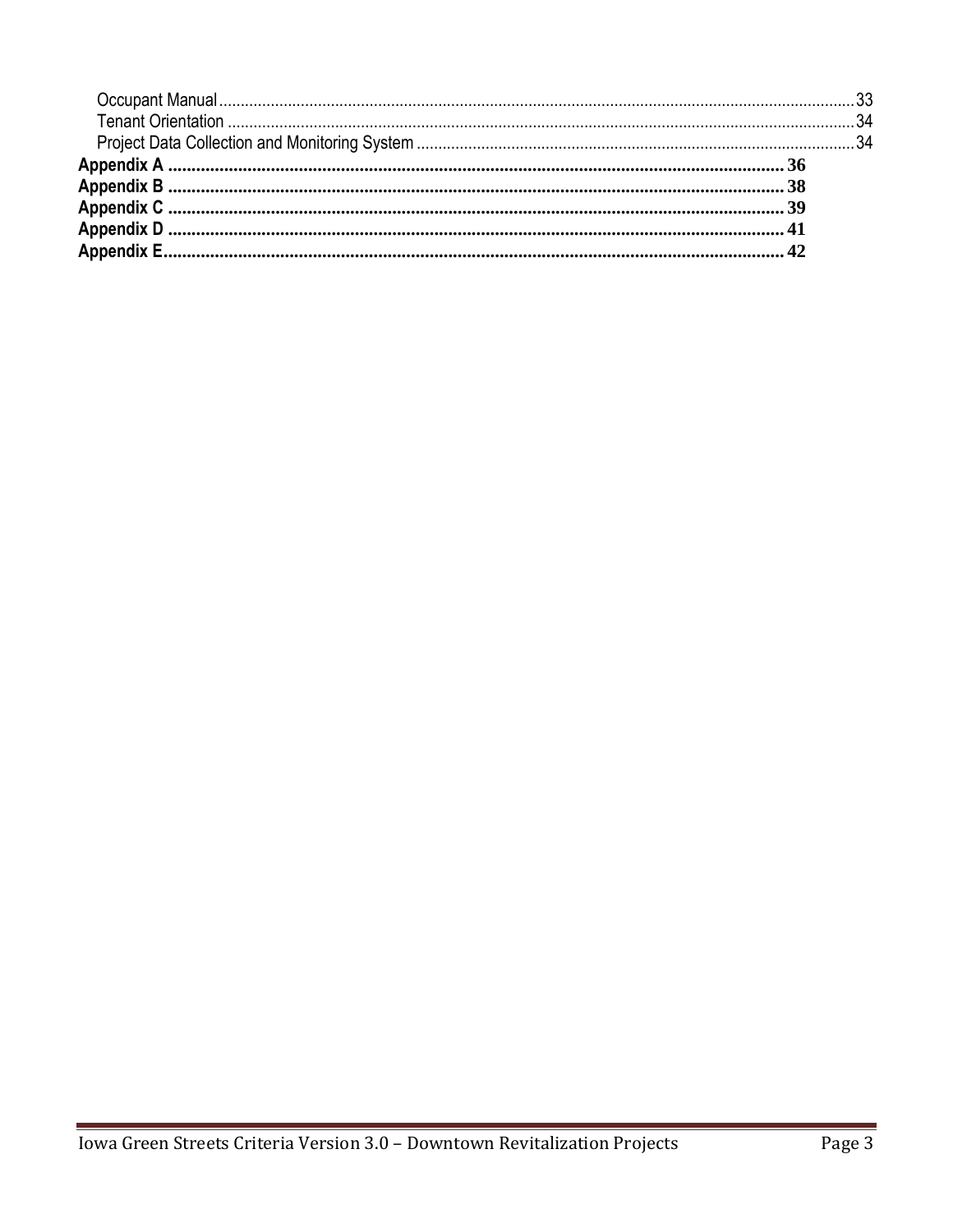## <span id="page-3-0"></span>*Overview*

The Iowa Green Streets Criteria promote public health, energy efficiency, water conservation, smart locations, operational savings, and sustainable building practices. These Iowa Green Streets Criteria apply directly to Community Development Block Grant Downtown Revitalization Façade Master Plan Projects. As a result, the strategies in the following pages enhance community facilities, town centers, and communities as a whole.

In addition to increasing resource efficiency and reducing environmental impacts, green building strategies can yield cost savings through long-term reduction in operating expenses. The benefits include improved energy performance and comfort, a healthier indoor environment, increased durability of building components, and simplified maintenance requirements that can lead to financial efficiencies for property managers and owners. Green building practices improve the economics of managing community facilities and downtown businesses while enhancing quality of life for residents, visitors, and employees. When green building practices inform the design of our buildings – utilizing community facilities and businesses near community amenities such as public transportation to create walkable, livable neighborhoods – the benefits for citizens and communities expand.

Guiding principles behind the Iowa Green Streets Criteria ensure that buildings must be cost effective to build, and durable and practical to maintain. In addition, the principles work together to help produce green buildings that:

- Result in a high-quality, healthy living and working environment
- ▶ Lower utility costs
- **Enhance connections to nature**
- Protect the environment by conserving energy, water, materials and other resources
- Advance the health of local and regional ecosystems

## <span id="page-3-1"></span>**How to Use This Document**

The Iowa Green Streets Criteria is based on the national Green Communities Criteria available online at <http://www.enterprisecommunity.com/solutions-and-innovation/enterprise-green-communities/criteria>. The Iowa Economic Development Authority thanks Enterprise and its partners for development of the national Green Communities Criteria and the use of those criteria in development of the Iowa Green Streets Criteria.

Please be aware that this Iowa Green Streets Criteria document is subject to periodic revision and update. Refer to the Iowa Economic Development Authority's Community Development Division Web site, <http://www.iowaeconomicdevelopment.com/CommunityDevelopment/green> for the most current version.

(Note: The criteria referenced in this document are based on the national Green Communities Criteria as of February 2011. Any revisions to the national Green Communities Criteria will not apply to Iowa Economic Development Authority projects unless adopted by the Iowa Economic Development Authority and specifically addressed in the Iowa Green Streets Criteria.)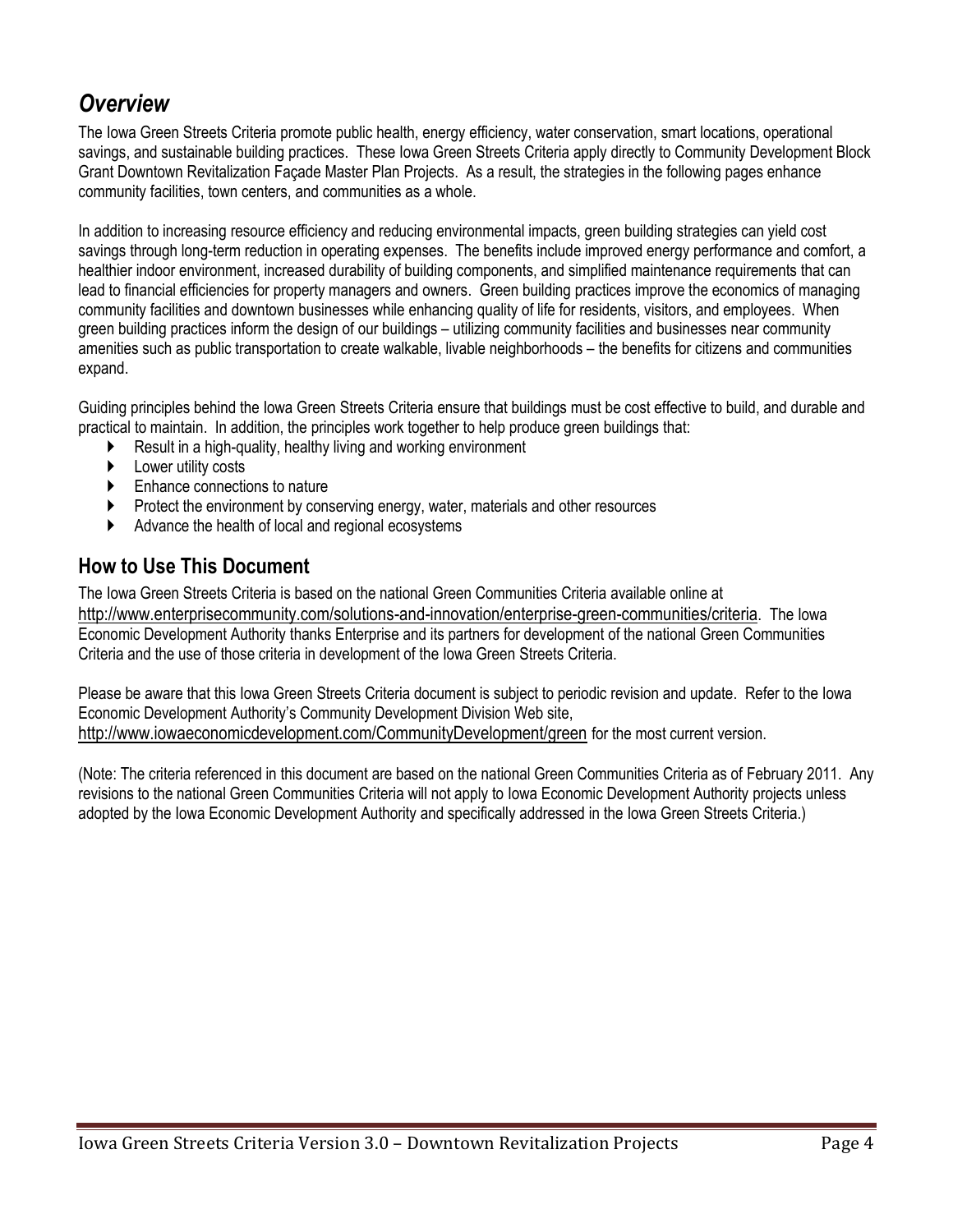## <span id="page-4-0"></span>**Activities and Projects Covered by the Iowa Green Streets Criteria**

The Iowa Green Streets Criteria include mandatory and optional components in the criteria for the following types of activities or projects.

Community Development Block Grant Program projects, including disaster recovery projects

<sup>1</sup> *Gut Rehabilitation* – Gut rehabilitation is defined as an activity or project that involves extensive (substantial) rehabilitation in terms of total removal and replacement of all interior (non-structural) systems, equipment, components or features of the existing structure to be rehabilitated or converted, whereby the existing structure will be reduced (as part of the rehabilitation or conversion of the structure) down to the basic structure or exterior building shell (e.g., the foundation system; exterior walls; roofs; and interior structural components such as columns, beams, floors and structural bearing walls). Gut rehabilitation may also include structural and non-structural modifications to the exterior of the structure.

*<sup>2</sup> Rehabilitation* – Rehabilitation is defined as a project designed to retain some of the fixtures and finishes including existing walls, trim, doors, etc., and completing upgrades or modifications that are less extensive than the gut rehabilitation definition above. Rehabilitation is often used when historic fixtures and finishes are present and need to be retained while updating the space for future use.

## <span id="page-4-1"></span>**Additional Requirements**

In addition to the Iowa Green Streets Criteria, the following requirements, as applicable, apply to all activities and projects covered by the Iowa Green Streets Criteria.

- All newly constructed projects or activities, including Community Development Block Grant Projects, shall be professionally designed, complete with a detailed set of construction plans and specifications that incorporate all applicable requirements of the Iowa Green Streets Criteria.
- All new construction including IEDA's Community Development Block Grant funds are subject to the requirements of the International Energy Conservation Code (the most current version as adopted by the State Building Code).
- All rehabilitation activities or projects must meet the requirements of any and all locally adopted and enforced building codes, standards, and ordinances. In the absence of locally adopted and enforced building codes, the building code requirements of the State Building Code shall apply.
- Applicants must provide evidence of site control with their application (proposed lease, warranty deed, purchase agreement option).

## <span id="page-4-2"></span>**Optional Points**

A significant number of optional criteria are also included in the green criteria for increasing the overall sustainability and energy performance of buildings.

Depending on the program, the optional criteria account for up to approximately ten percent of the total project "score" during the application review and selection processes of the Iowa Economic Development Authority Community Development Block Grant Program.

Applications achieving the following ranges of optional criteria points will be considered to achieve a low, moderate, or high level of additional green performance during application review and selection.

| <b>Optional Green Criteria Point Range</b> | <b>Level of Additional Green Performance</b> |
|--------------------------------------------|----------------------------------------------|
| $2 - 15$ points                            | Low                                          |
| 16 - 70 points                             | Moderate                                     |
| 71 - 254 points                            | High                                         |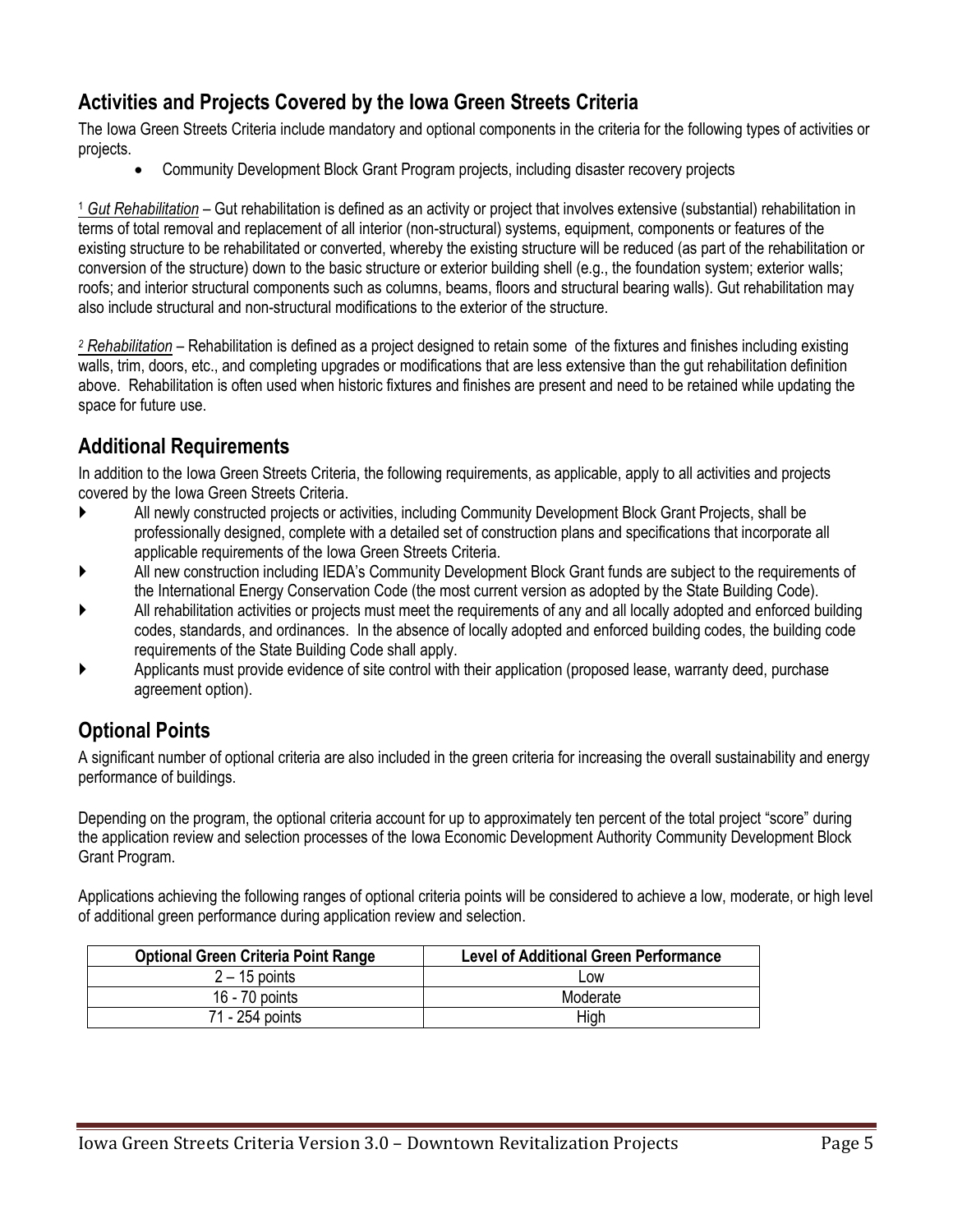## <span id="page-5-0"></span>**Other Resources**

Here are some additional resources to assist you with your green project:

- American Institute of Architects, Iowa Chapter [www.aiaiowa.org](http://www.aiaiowa.org/)
- Building Green, LLC/Environmental Building News [www.buildinggreen.com/](http://www.buildinggreen.com/)
- Center on Sustainable Communities [www.icosc.com/](http://www.icosc.com/)
- Energy Star [www.energystar.gov](http://www.energystar.gov/)
- Green Communities http://www.greencommunitiesonline.org/tools/resources/
- Green Home Guide [www.greenhomeguide.org/](http://www.greenhomeguide.org/)
- Iowa Department of Cultural Affairs [www.culturalaffairs.org](http://www.culturalaffairs.org/)
- Iowa Department of Public Health [www.idph.state.ia.us](http://www.idph.state.ia.us/)
- Iowa Energy Center [www.energy.iastate.edu/](http://www.energy.iastate.edu/)
- Iowa State University Extension [www.extension.iastate.edu/](http://www.extension.iastate.edu/)
- National Association of Homebuilders Model Green Home Building Guidelines <http://www.nahb.org/generic.aspx?genericContentID=194088>
- Partnership for Advanced Technologies in Housing [www.pathnet.org/](http://www.pathnet.org/)
- U.S. Green Building Council [www.usgbc.org/](http://www.usgbc.org/)
- University of Minnesota Center for Sustainable Building Research [www.csbr.umn.edu/index.html](http://www.csbr.umn.edu/index.html)
- University of Washington Universal Design of Instruction <http://www.washington.edu/doit/Brochures/Academics/instruction.html>

For even more resources, visit the Iowa Economic Development Authority's Community Development Division web site www.iowaeconomicdevelopment.com/CommunityDevelopment/green

#### **For additional information about the Iowa Green Streets Criteria, please call:**

#### **515-725-3069**

#### **Visit the website:**

<http://iowaeconomicdevelopment.com/CommunityDevelopment/green>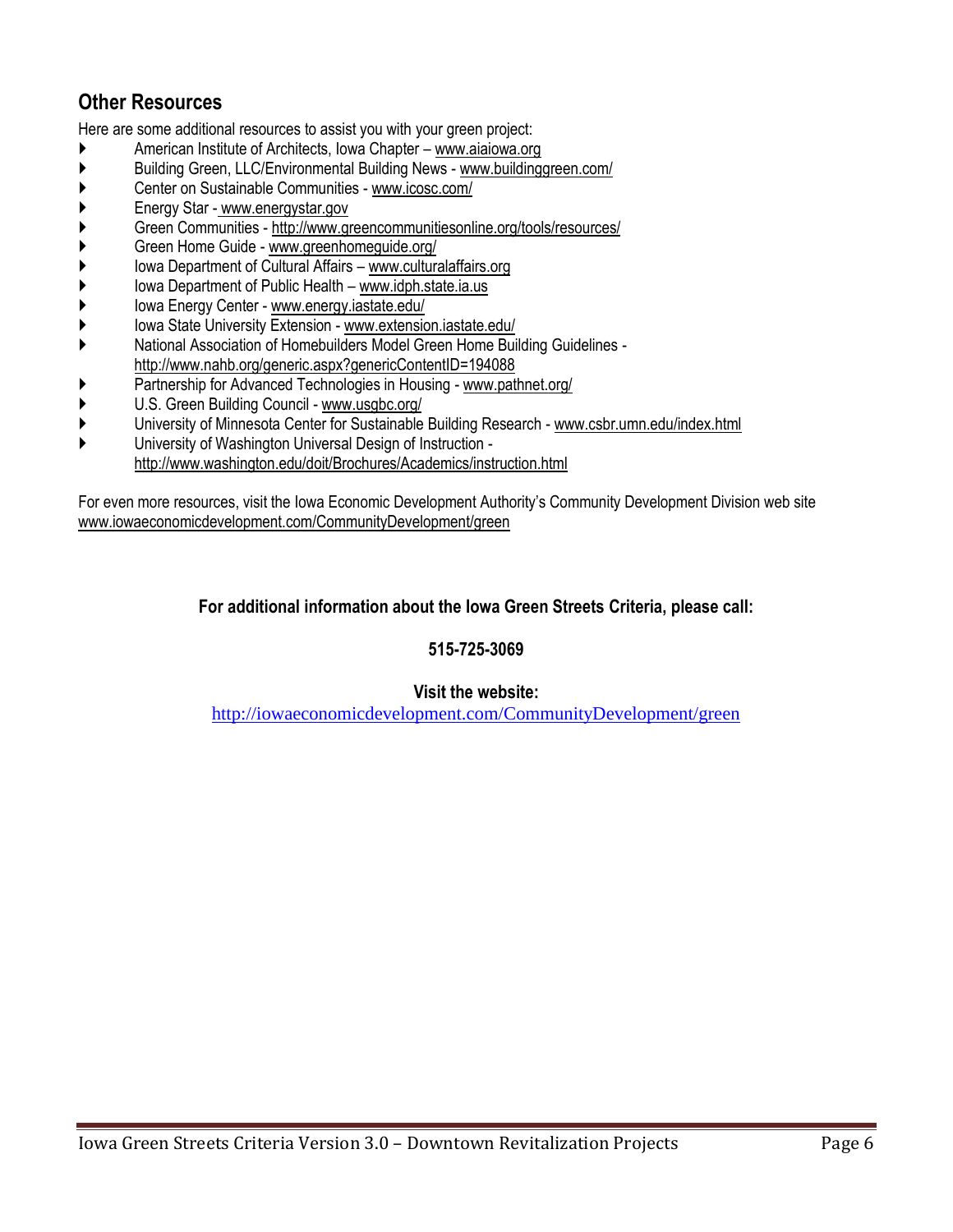## *Section 1: Integrated Design*

An integrated design process incorporates sustainability up-front, uses a holistic and total-systems approach to the development process, and promotes good health and livability through the building's life cycle. The goal is to establish a written commitment that informs the project's objectives through the building's life cycle.

Sustainable building strategies should be considered from the moment the developer initiates the project. The professional development team should include a developer, architect, engineer, landscape architect, LEED™Accredited Professional or experienced green building design specialist, contractor, and asset and property management staff. Whenever possible, the team also should include maintenance staff and occupant representatives. The team must be committed to environmentally responsive, resource conserving and healthy building principles and practices.

## *Section 2: Neighborhood Fabric*

Investigate existing neighborhood fabric to determine extent of previous design and environmental aspects. Restoring what has been lost or improving upon what exists, along with redevelopment or reuse of existing structures and passive solar heating and cooling, is the most sustainable option available. Downtown design standards keep downtowns cohesively designed and planned. Look for a comprehensive plan that aligns historic preservation, sustainability, and existing fabric together.

## *Section 3: Site Improvements*

Sustainable design and site planning integrate design and construction strategies to: minimize environmental site impacts; enhance human health; reduce construction costs; maximize energy, water, and natural resource conservation; and improve operational efficiencies.

## *Section 4: Water Conservation*

Water efficiency conserves finite fresh water resources and reduces utility bills. Significant water savings can be realized by taking advantage of rainwater catchment and gray-water sources.

## *Section 5: Energy Efficiency*

Energy efficiency helps to maximize occupant comfort and health, and reduces utility bills. Conservation measures mitigate the accumulative burdens of energy production and delivery, extraction of nonrenewable natural resources, degradation of air quality, global warming, and the increasing concentration of pollutants.

## *Section 6: Materials Beneficial to the Environment*

Reducing, reusing and recycling building materials conserves natural resources and reduces emissions associated with manufacturing and transporting raw materials. Many techniques and building products on the market contribute to more durable, healthy, and resource-efficient buildings.

## *Section 7: Healthy Living Environment*

The importance of a healthy living environment is a significant green building issue directly affecting occupants. Creating a healthy living environment involves the use of materials that do not cause negative health impacts for workers, especially for more sensitive groups such as children, seniors, and individuals with existing respiratory problems and compromised immune systems.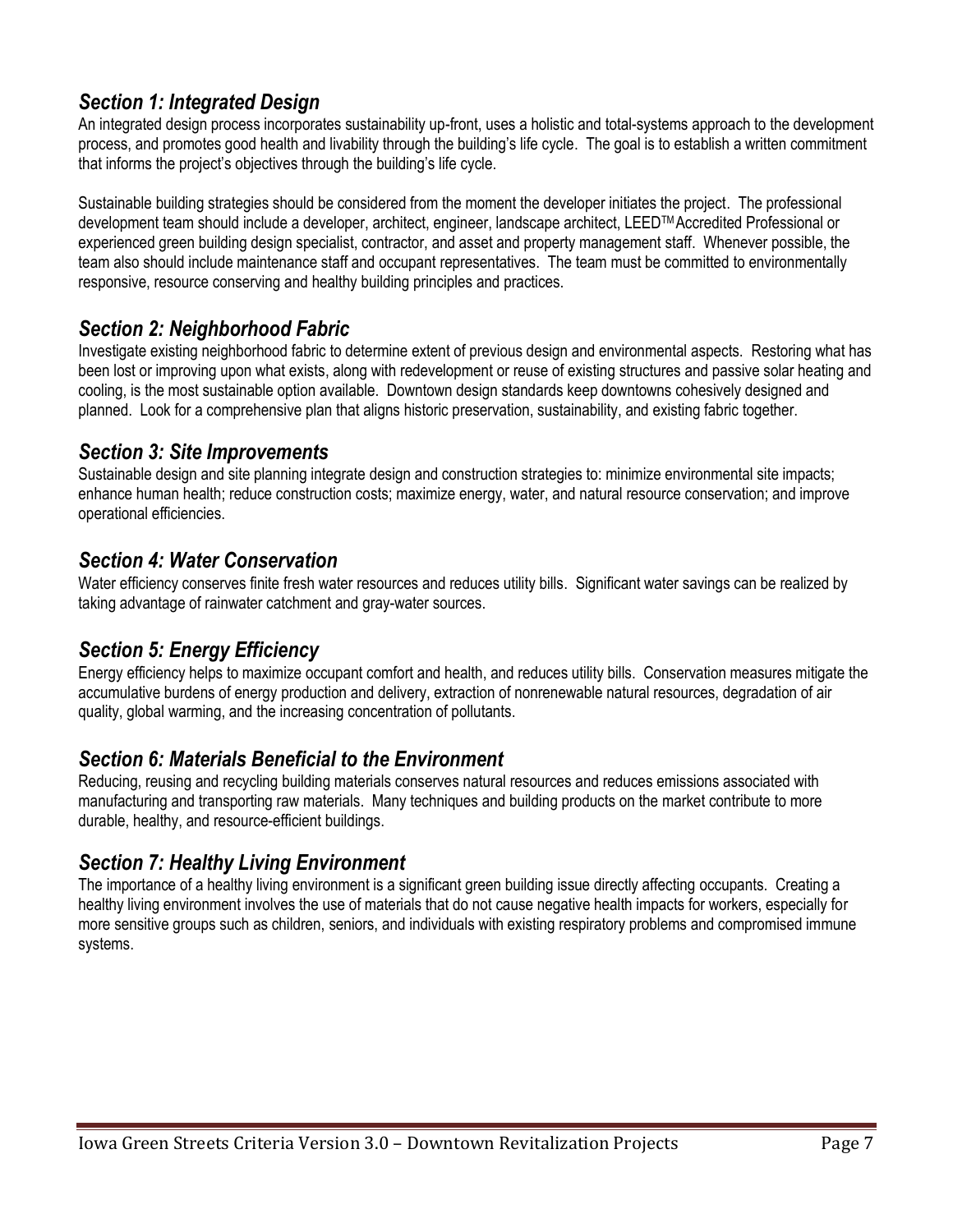## *Section 8: Operations and Maintenance*

Operations and maintenance (O&M) practices impact the building owner's costs and residents' health, comfort and safety. Sustainable building O&M practices enhance resident health and operational savings. The key to successful building performance is the integration of O&M plans, education and cost-effective, low-maintenance design.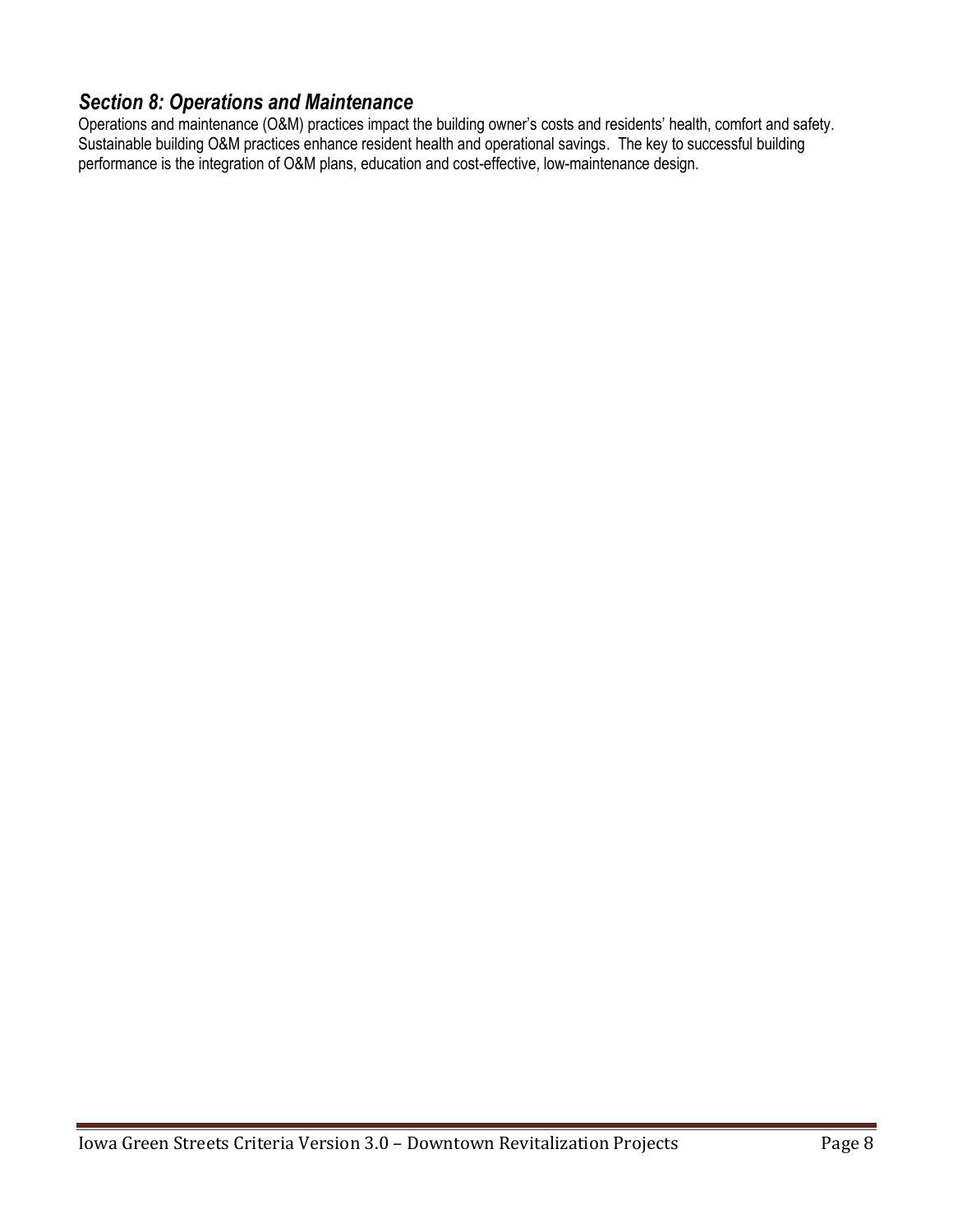## **Iowa Green Streets Checklist**

## **Overall Project**

## *Section 1: Integrated Design Process*

| N | Item $#$         | <b>Item Title</b>                                                                   | <b>Points</b> |
|---|------------------|-------------------------------------------------------------------------------------|---------------|
|   | 1.1a             | Green Development Plan: Integrative Design Meeting(s)                               | Mandatory     |
|   | 1.1 <sub>b</sub> | Green Development Plan: Criteria Documentation                                      | Mandatory     |
|   | 1.2              | Applicant/Recipient, Architect/Project Designer, and/or Contractor<br>Certification | Mandatory     |
|   | 1.3              | Accessibility: Rehabilitation                                                       | 5 / building  |

#### *Section 2: Neighborhood Fabric*

| N | Item#            | <b>Item Title</b>                     | <b>Points</b> |
|---|------------------|---------------------------------------|---------------|
|   | 2.1              | Downtown Design Standards             | 5             |
|   | 2.2              | Passive Solar Heating/Cooling         | 4             |
|   | 2.3a             | Grayfield or Brownfield Redevelopment | 15            |
|   | 2.3 <sub>b</sub> | <b>Adaptive Reuse Site</b>            | 12            |
|   | 2.4              | <b>Previous Historic Efforts</b>      | 12            |
|   | 2.5              | <b>Historic District Listing</b>      | 30            |
|   | 2.6              | <b>Individual Listings</b>            | 5 / building  |

#### *Section 3: Site Improvements*

| N | ltem #             | <b>Item Title</b>                        | Points    |
|---|--------------------|------------------------------------------|-----------|
|   | <u>ລ 4</u><br>J. I | <b>Erosion and Sedimentation Control</b> | Mandatory |
|   | າ າ<br>ے.د         | Surface Water Management                 | Mandatory |

## **Building Specific**

#### *Section 4: Water Conservation*

| $\mathsf{N}$ | m<br>.<br>еш # | <b>Title</b><br><b>Item</b> | <b>Points</b> |
|--------------|----------------|-----------------------------|---------------|
|              | $-4.1$         | <b>Water Reuse</b>          | Up to 1<br>ΙU |

#### *Section 5: Energy Efficiency*

| п.<br>N | . .           | ---<br>.4 L –                          | יווו           |
|---------|---------------|----------------------------------------|----------------|
|         | -<br>$\cup$ . | $ -$<br>Exterior<br>Efficient Lighting | WE.<br>поатогу |

#### *Section 6: Materials Beneficial to the Environment*

| N | Item#            | <b>Item Title</b>                                          | <b>Points</b> |
|---|------------------|------------------------------------------------------------|---------------|
|   | 6.1a             | <b>Construction Waste Management</b>                       | Mandatory     |
|   | 6.1 <sub>b</sub> | <b>Construction Waste Management: Additional Diversion</b> | Up to 15      |
|   | 6.2              | Durable & Low Maintenance Exteriors                        | Mandatory     |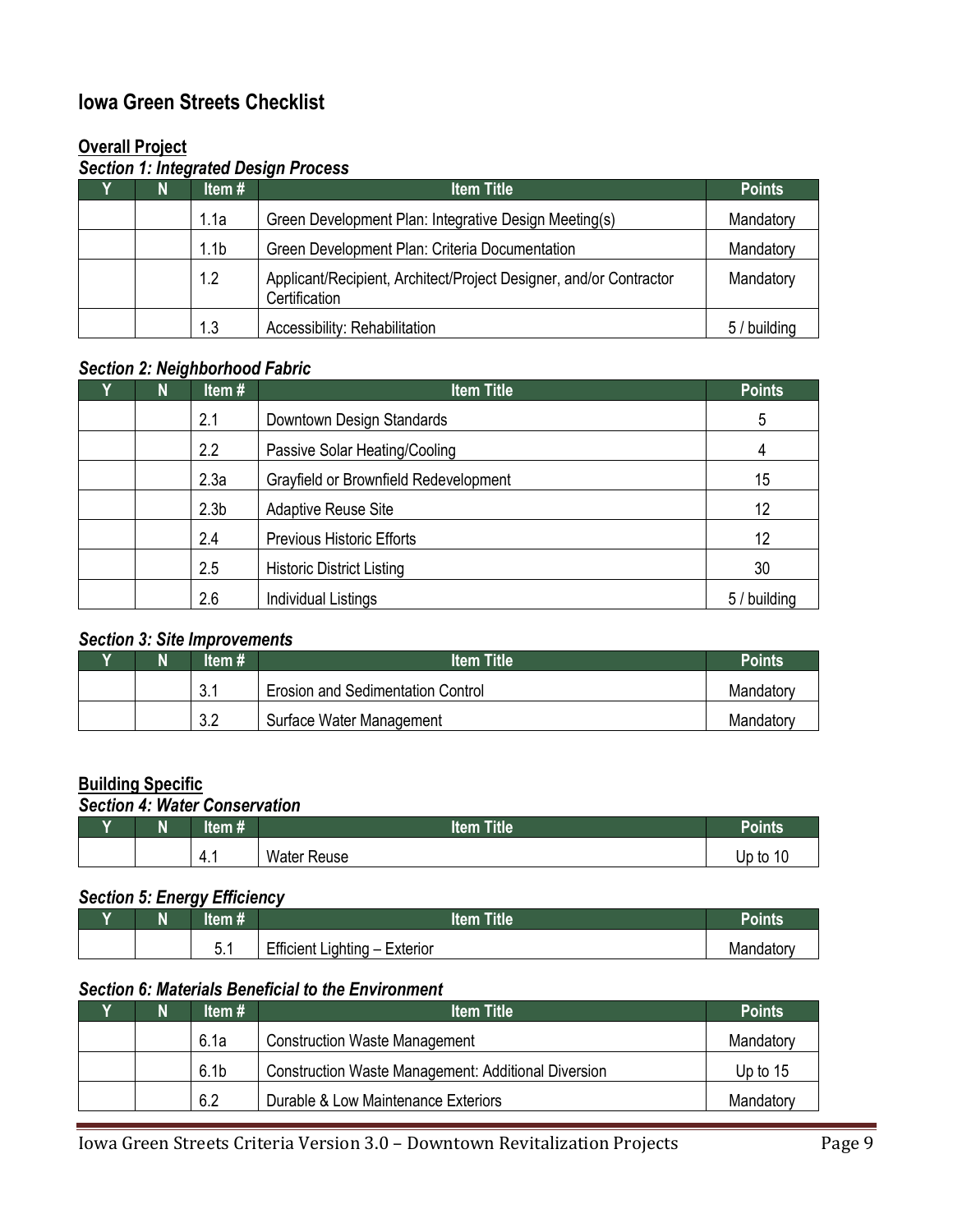|  | 6.3 | <b>Recycled Content Material</b>        | Up to 10 |
|--|-----|-----------------------------------------|----------|
|  | 6.4 | Certified, Salvaged and Engineered Wood |          |
|  | 6.5 | Reduce Heat-Island Effect - Roofing     |          |

## *Section 7: Healthy Living Environment*

| N | Item# | <b>Item Title</b>                                       | <b>Points</b> |
|---|-------|---------------------------------------------------------|---------------|
|   | 7.1   | Low/No VOC Paints & Primers                             | Mandatory     |
|   | 7.2   | Low/No VOC Adhesives & Sealants                         | Mandatory     |
|   | 7.3   | Composite Wood Products that Emit Low / No Formaldehyde | Mandatory     |
|   | 7.4   | <b>Lead Paint and Asbestos Abatement</b>                | Mandatory     |
|   | 7.5   | Ventilation: Rehabilitation                             | 10            |
|   | 7.6   | Basements & Concrete Slabs - Vapor Barrier              | Mandatory     |
|   | 7.7   | <b>Water Drainage</b>                                   | Mandatory     |
|   | 7.8   | Integrated Pest Management                              | Mandatory     |
|   | 7.9   | Smoke-Free Building                                     |               |

## *Section 8: Operations and Maintenance*

| N | Item $#$ | <b>Item Title</b>                             | <b>Points</b> |
|---|----------|-----------------------------------------------|---------------|
|   | 8.1      | <b>Building Maintenance Manual</b>            | Mandatory     |
|   | 8.2      | Occupant Manual                               | Mandatory     |
|   | 8.3      | <b>Tenant Orientation</b>                     | Mandatory     |
|   | 8.4      | Project Data Collection and Monitoring System | 35            |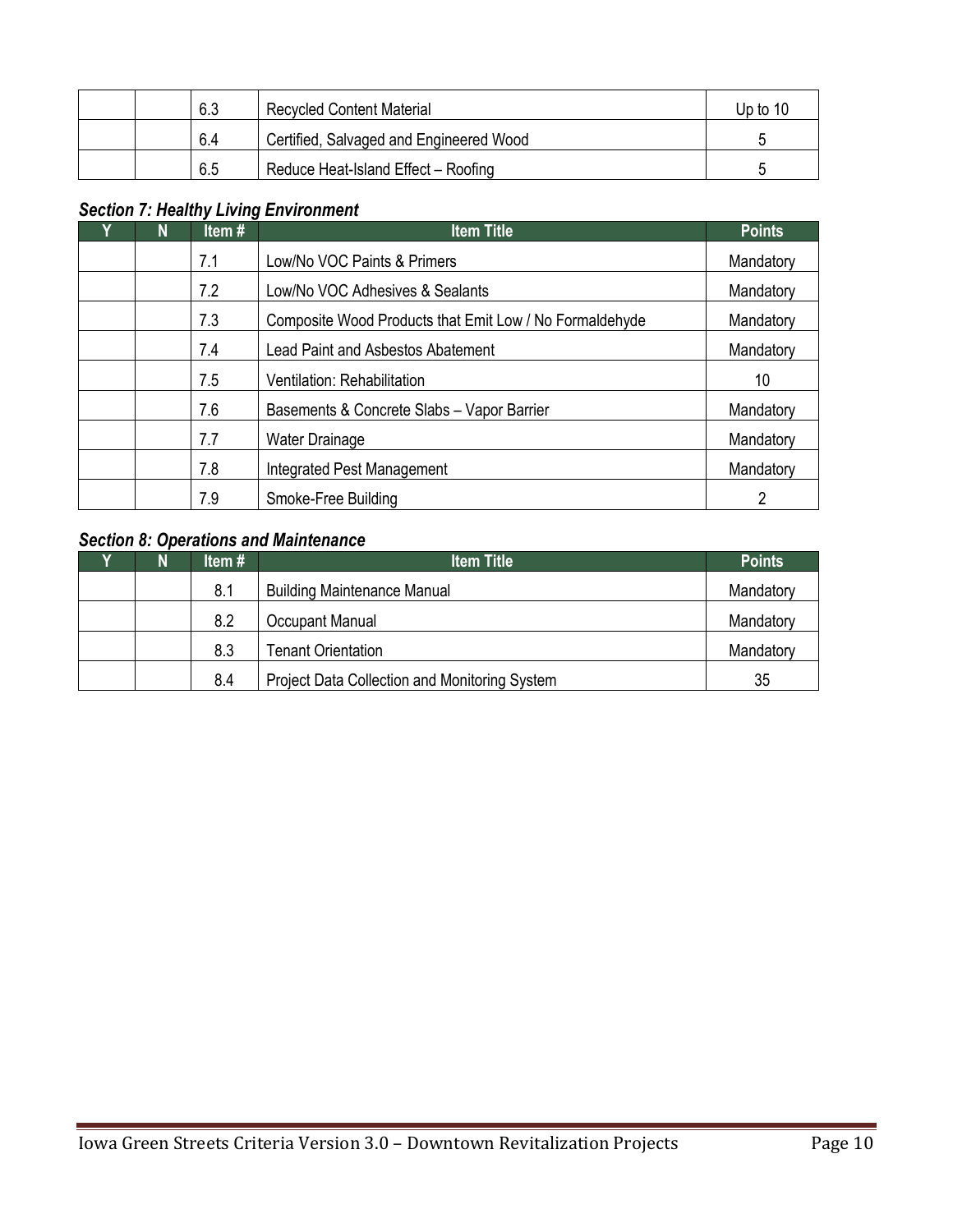## <span id="page-10-1"></span>**Green Development Plan: Integrative Design Meeting(s)**

**MANDATORY** 

#### **How**

Conduct one or more integrative design meeting(s) as appropriate for your project and submit a completed Green Development Plan from Appendix A or equivalent documentation that outlines the integrative design approach used for this development that demonstrates involvement of the entire project team throughout the design and development process.

#### **Intent**

An integrative design process facilitates the design and development team's achievement of green objectives throughout the project life cycle. The outcomes of an integrative design process can include substantially lower development costs and greater health, economic, and environmental benefits for residents, property owners, and communities.

#### **Recommendations**

- Conduct a green design charette with the full development team, including participants from the following disciplines or interests:
	- Prospective or current building occupants
	- Architecture or commercial building design
	- Mechanical or energy engineering
	- Building science or performance testing
	- Green building or sustainable design
	- Building management and maintenance
	- Environmental science
- Best practices in documenting the integrative design charette will help the project applicant in completing the Iowa Green Streets Criteria required Green Development Plan including:
	- A roster of the name and role of each member of the professional design and development team
	- A statement of the overall green development goals of the project and the expected intended outcomes from addressing those goals
	- A summary of the process that was used to select the green building strategies, systems, and materials that will be incorporated into the project
	- A description of how each of the mandatory and optional items will be included in the project
	- Identification of which members of the design and development team are responsible for implementing the green features
	- A description of follow-up measures to be taken through the completion of design, permitting, construction, and operation to ensure that the green features are included and correctly installed, and that the owners or tenants receive information about the function and operation of the features
	- Meeting minutes or other documentation that captures and summarizes components of the integrative design process
- Project performance and durability can be dramatically affected by decisions and processes established during the integrative design phase. Advanced Energy developed the following list of recommendations for project teams to consider during integrative design, based on an evaluation of Enterprise Green Communities projects:
	- Consider adding specific energy consumption thresholds or goals for each project that will be evaluated after project completion.

<span id="page-10-0"></span>**<sup>1-1</sup>a**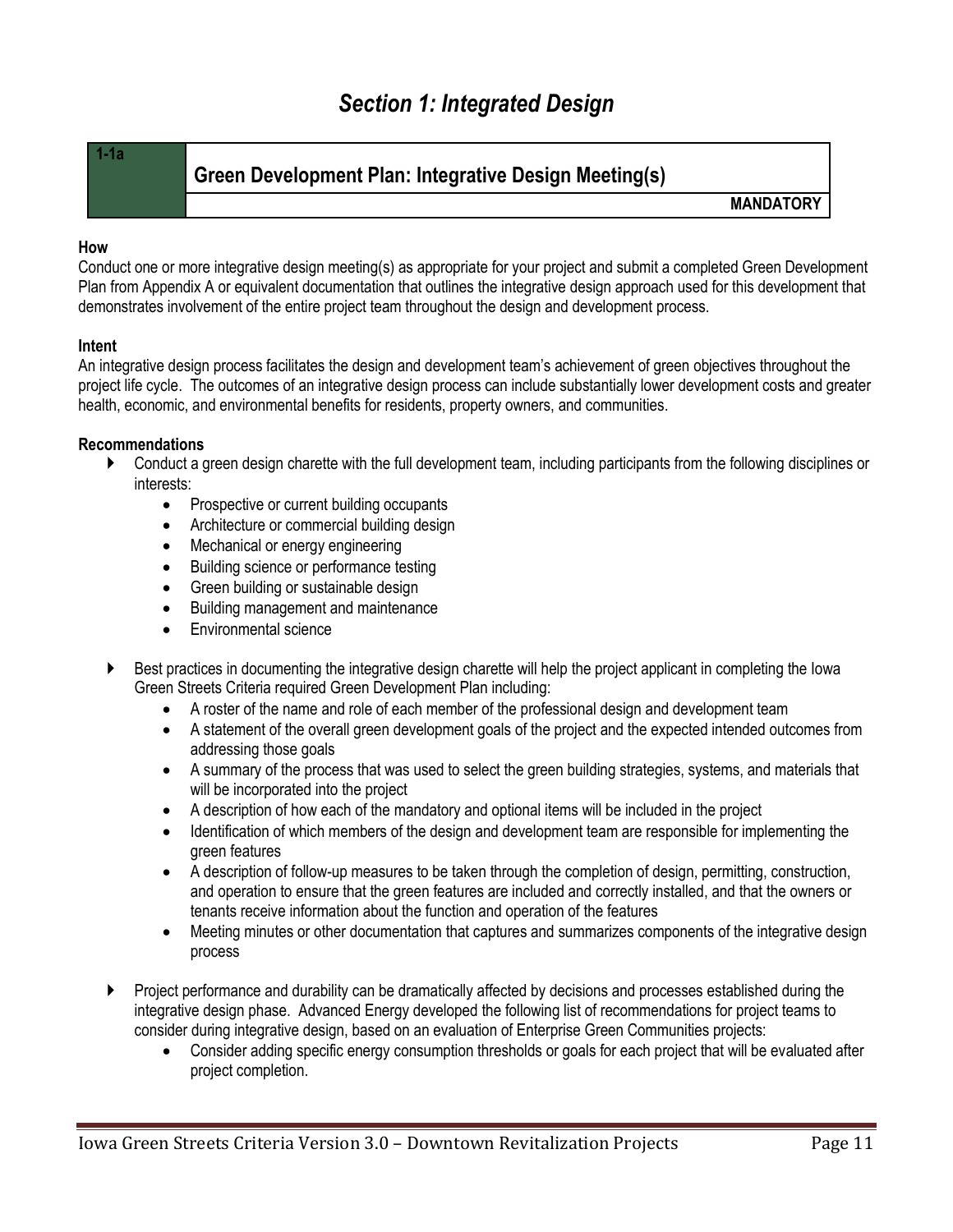- Document your process for approaching and complying with the Criteria for use in your future green projects. Include specific options for complying with Criteria, contact information for useful resources (organizations, websites, product distributors, etc.), and lessons learned.
- Adjust the scopes of all of the projects in your portfolio to match the Criteria in order to avoid confusion with changing expectations.
- <span id="page-11-0"></span> Consider creating incentives for your construction team based on the performance of various building components.

| <b>Green Development Plan: Criteria Documentation</b> |                  |
|-------------------------------------------------------|------------------|
|                                                       | <b>MANDATORY</b> |

#### **How**

Create design and construction documentation (e.g., plans, details, specifications) to include information on implementation of appropriate Iowa Green Streets Criteria. The project architect/designer must initial and sign the project plan and spec book checklist in Appendix C of the Iowa Green Streets Criteria prior to issuing construction documents for bidding.

#### **Intent**

Projects that explicitly address accountability among project team members and implementation details for the Iowa Green Streets Criteria in design and construction documentation are better positioned to successfully implement the Criteria on site during the construction phase.

#### **Recommendations**

Use the Project Plan and Spec Book Checklist below to assist the project to incorporate all Iowa Green Streets Criteria mandatory and optional measures that the project intends to meet as indicated in the Green Development Plan.

= mandatory

#### **Project Plan and Spec Book Checklist**

| <b>CRITERION</b><br><b>PROJEC</b>                                                    |                | <b>SPEC</b> | <b>ARCHITECT</b> |
|--------------------------------------------------------------------------------------|----------------|-------------|------------------|
|                                                                                      | <b>T PLANS</b> | <b>BOOK</b> | <b>INITIALS</b>  |
| 1.1a-b Green Development Plan                                                        |                |             |                  |
| 1.2 Applicant/Recipient, Architect/Project Designer, and/or Contractor Certification |                |             |                  |
| 1.3 Accessibility                                                                    | Χ              | Χ           |                  |
| 2.1 Downtown Design Standards                                                        |                |             |                  |
| 2.2 Passive Solar Heating/Cooling                                                    | X              |             |                  |
| 2.3a-b Site Reuse                                                                    | Χ              |             |                  |
| 2.4 Previous Historic Efforts                                                        |                |             |                  |
| 2.5 Historic District Listing                                                        |                |             |                  |
| 2.6 Individual Listings                                                              |                |             |                  |
| 3.1 Erosion and Sedimentation Control                                                | Χ              | Χ           |                  |
| 3.2 Surface Water Management                                                         | X              | Χ           |                  |
| 4.1 Water Reuse                                                                      | χ              | Χ           |                  |
| 5.1 Efficient Lighting                                                               |                | Χ           |                  |
| 6.1a-b Construction Waste Management                                                 |                | Χ           |                  |
| 6.2 Durable and Low-Maintenance Exteriors                                            | Χ              | Χ           |                  |
| <b>6.3 Recycled Content Material</b>                                                 |                | X           |                  |
| 6.4 Certified, Salvaged, and Engineered Wood Products                                |                | X           |                  |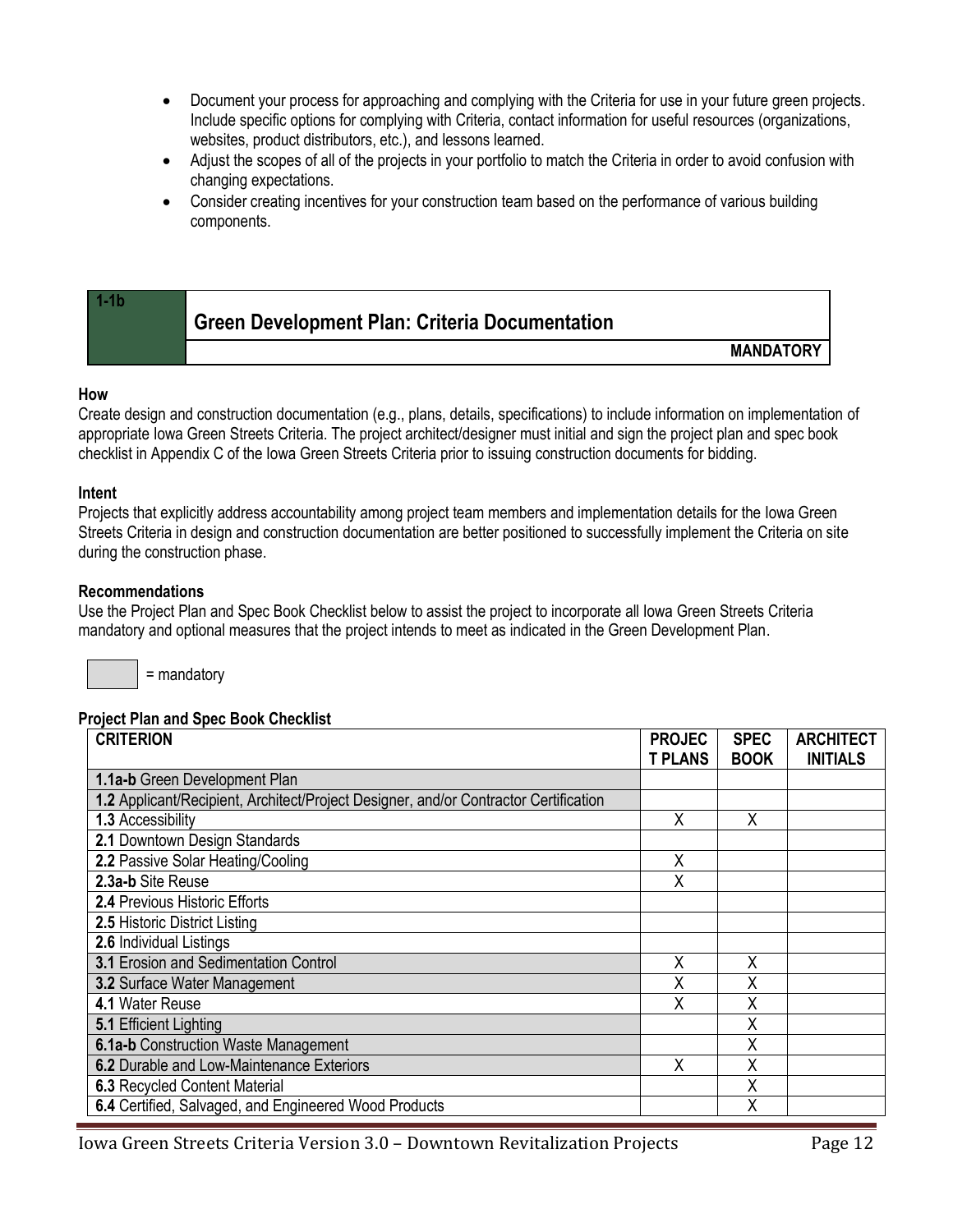| 6.5 Reducing Heat Island Effect                           |   | Χ |  |
|-----------------------------------------------------------|---|---|--|
| 7.1 Low/No VOC Paints and Primers                         |   | Χ |  |
| 7.2 Low/No VOC Adhesives and Sealants                     |   | Χ |  |
| 7.3 Composite Wood Products that Emit Low/No Formaldehyde |   | Χ |  |
| 7.4 Environmental Remediation                             | Χ | Χ |  |
| 7.5 Ventilation: Rehabilitation                           | Χ | Χ |  |
| 7.6 Basements and Concrete Slabs: Vapor Barrier           |   | Χ |  |
| 7.7 Water Drainage                                        | χ | Χ |  |
| 7.8 Integrated Pest Management                            | Χ | Χ |  |
| 7.9 Smoke Free Building                                   |   | Χ |  |
| 8.1 Maintenance Manual                                    |   |   |  |
| 8.2 Occupant Manual                                       |   |   |  |
| 8.3 Tenant Orientation                                    |   |   |  |
| 8.4 Project Data Collection and Monitoring System         |   |   |  |

## <span id="page-12-0"></span>**Applicant/Recipient, Architect/Project Designer and/or Contractor Certification MANDATORY**

#### **How**

**1-2**

The Architect/Project Designer, General Contractor, HVAC Contractor, and/or Applicant/Recipient are required to certify in writing at various stages of the development process their intention to comply, and actual compliance with all of the MANDATORY Iowa Green Streets Criteria, as follows:

- Certification of Intent to Comply at time of initial application signed by Applicant and the Architect/Project designer. *See Appendix B for certification form.*
- Certification of Construction Contract Document Compliance prior to construction commencement signed by Recipient and Architect/Project Designer. *See Appendix C for certification form.*
- Certification of Compliance at end of construction signed by Recipient, Architect/Project Designer, General Contractor and HVAC Contractor. *See Appendix D for certification form.*
- Energy Performance Certification (as applicable) signed by HERS rater or energy professional, Recipient and Architect/Project Designer. *See Appendix E for certification form.*
- Energy Performance Certification: Rehabilitation (as applicable) signed by HERS rater or energy professional, Recipient and Architect/Project Designer. *See Appendix F for certification form.*

<span id="page-12-1"></span>

| <b>Accessibility: Rehabilitation</b> |                    |
|--------------------------------------|--------------------|
|                                      | <b>OPTIONAL</b>    |
|                                      | ' Building,<br>(5/ |

#### **How**

Design, when able, entrances to be ADA accessible.

#### **Intent**

Universal design features result in a building that is sensitive to a wide range of resident needs, including those who have temporary or permanent disabilities. The creation of comfortable environments for a diverse population increases the likelihood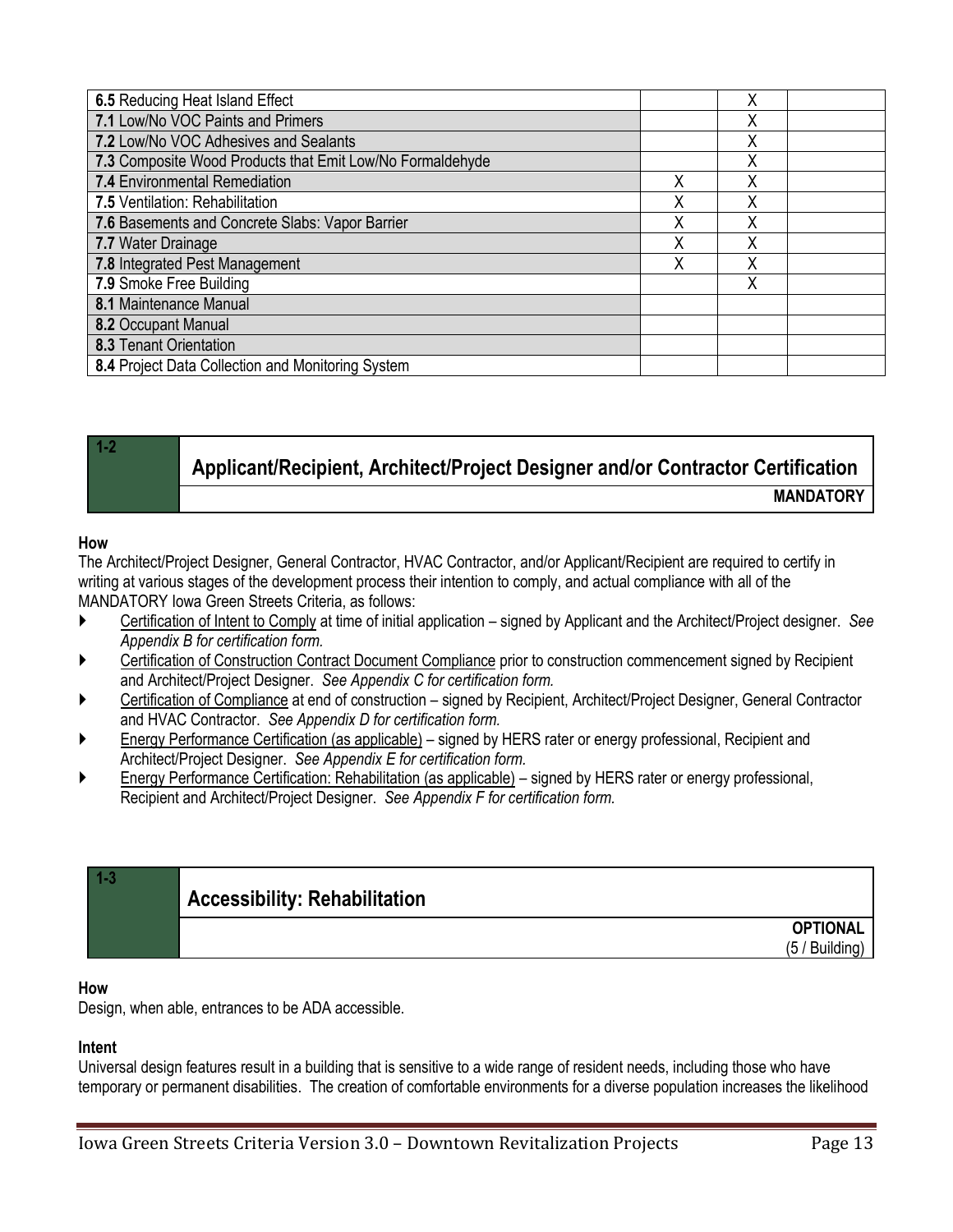of dynamic, diverse communities. Universal design means the design of products and environments to be usable by all people, to the greatest extent possible, without the need for adaptation or specialized design. Universal Design has seven principles:

- 1.Equitable use. The design is useful and marketable to people with diverse abilities.
- 2. Flexibility in use. The design accommodates a wide range of individual preferences and abilities.
- 3.Simple and intuitive use. Use of the design is easy to understand, regardless of user's experience, knowledge, language skills, or current concentration level.
- 4.Perceptible information. The design communicates necessary information effectively to the user, regardless of ambient conditions or the user's sensory abilities.
- 5. Tolerance for error. The design minimizes hazards and the adverse consequences of accidental or unintended actions.
- 6. Low physical effort. The design can be used efficiently, comfortable, and with minimum of fatigue.
- 7.Size and space for approach and use. Appropriate size and space is provided for approach, reach, manipulation, and use regardless of the user's body size, posture, or mobility.

#### **Recommendations**

Universal design features should be considered during the integrative design process, based on the sustainability goals of the project.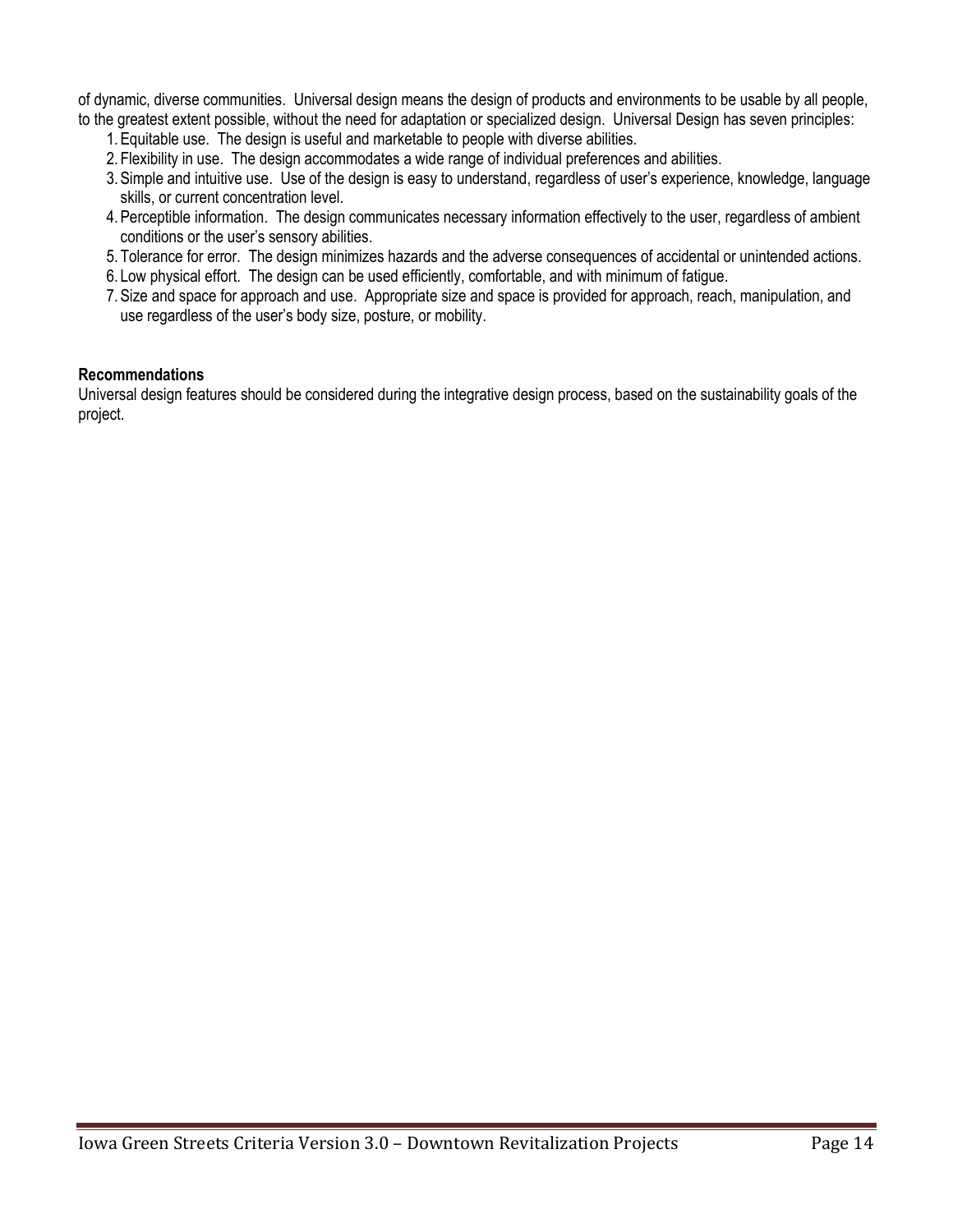## <span id="page-14-1"></span>*Section 2: Site, Location and Neighborhood Fabric*

<span id="page-14-0"></span>

| $2 - 1$ | <b>Downtown Design Standards/Guidelines</b> |
|---------|---------------------------------------------|
|         | <b>OPTIONAL</b><br>$(15$ points)            |

#### **How**

Providing a copy of design standards or guidelines as applied to downtown historic commercial district.

#### **Intent**

Communities with design standards or guidelines have more cohesive looking downtowns. The growth of that community is done within an overall plan of development.

<span id="page-14-2"></span>

| <b>Passive Solar Heating/Cooling</b> |                 |
|--------------------------------------|-----------------|
|                                      | <b>OPTIONAL</b> |
|                                      | (4 Points)      |

#### **How**

Demonstrate a project with a passive solar design, orientation, and shading that meets the following guidelines. Documentation must include sun angles and a wall section showing compliance with the guidelines and a site plan indicating true north.

| Project Type   | <b>Potential Points</b> | Requirements                                                                                                                                                           |
|----------------|-------------------------|------------------------------------------------------------------------------------------------------------------------------------------------------------------------|
| Rehabilitation |                         | All new windows must comply with the window guidelines. If building is<br>historic, window repair or replacement must follow the Secretary of<br>Interior's Standards. |
|                |                         | All south-facing elevations must comply with shading guidelines                                                                                                        |

#### **Guidelines**

#### **1. Glazing**

The glazing area on the south-facing façade should be 30% greater than the sum of the glazing areas on the east-, west-, and north-facing façades.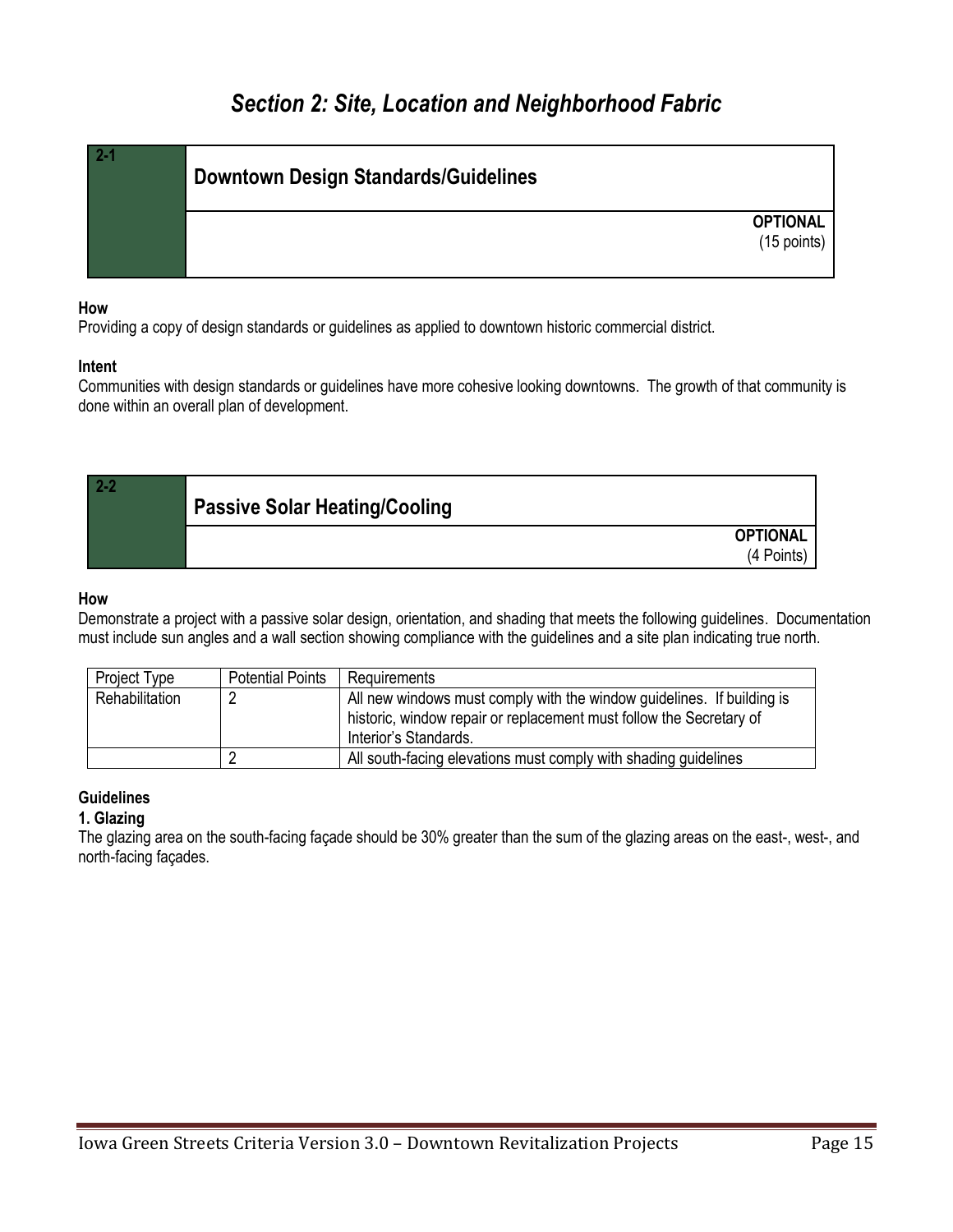#### **2. Glazing type**

Provide windows with U-values of 0.25 and a minimum solar heat gain coefficient (SHGC) of 0.50 by orientation.

#### **3. Shading**

For south-facing windows, at least 50% of the window needs to be shaded by June 21.

#### **Intent**

The utilization of passive solar energy through design minimizes reliance on mechanical heating, lowers the cooling load, and provides more residents with access to daylight.

#### **Recommendations**

- Interior spaces requiring the most lighting, heating, and cooling should be along the south face of the building.
- A narrow floor plate (less than 40 feet), single-loaded corridors, and an open floor plan optimize daylight and natural ventilation.
- Thermal Massing
	- Locate a material with high thermal mass on the southern portion of the house where sunlight hits during the heating season.
	- Materials with thermal mass include brick, concrete, stone, water, and any other material of a similar high density and specific heat capacity.
	- The thermal mass location must be shown in the schematic wall section of the southern façades.
- Additional Potential Passive Cooling Strategies
	- Plant deciduous shade trees on the south façades.
	- Maximize cross ventilation by installing operable windows at the leeward and windward sides of the building.

<span id="page-15-0"></span>

#### **How**

One or more buildings in the project are located on a grayfield or brownfield.

#### **Intent**

Use of previously developed sites, including those where development is complicated by real or perceived environmental contamination or physical constraints, reduces pressure on undeveloped land and the spread of pavement to new watersheds. Many such sites are otherwise prime locations for redevelopment and provide potential economic and location benefits to citizens, neighborhoods and communities. Reuse of existing structures reduces the need for new materials and utilizes embodied energy.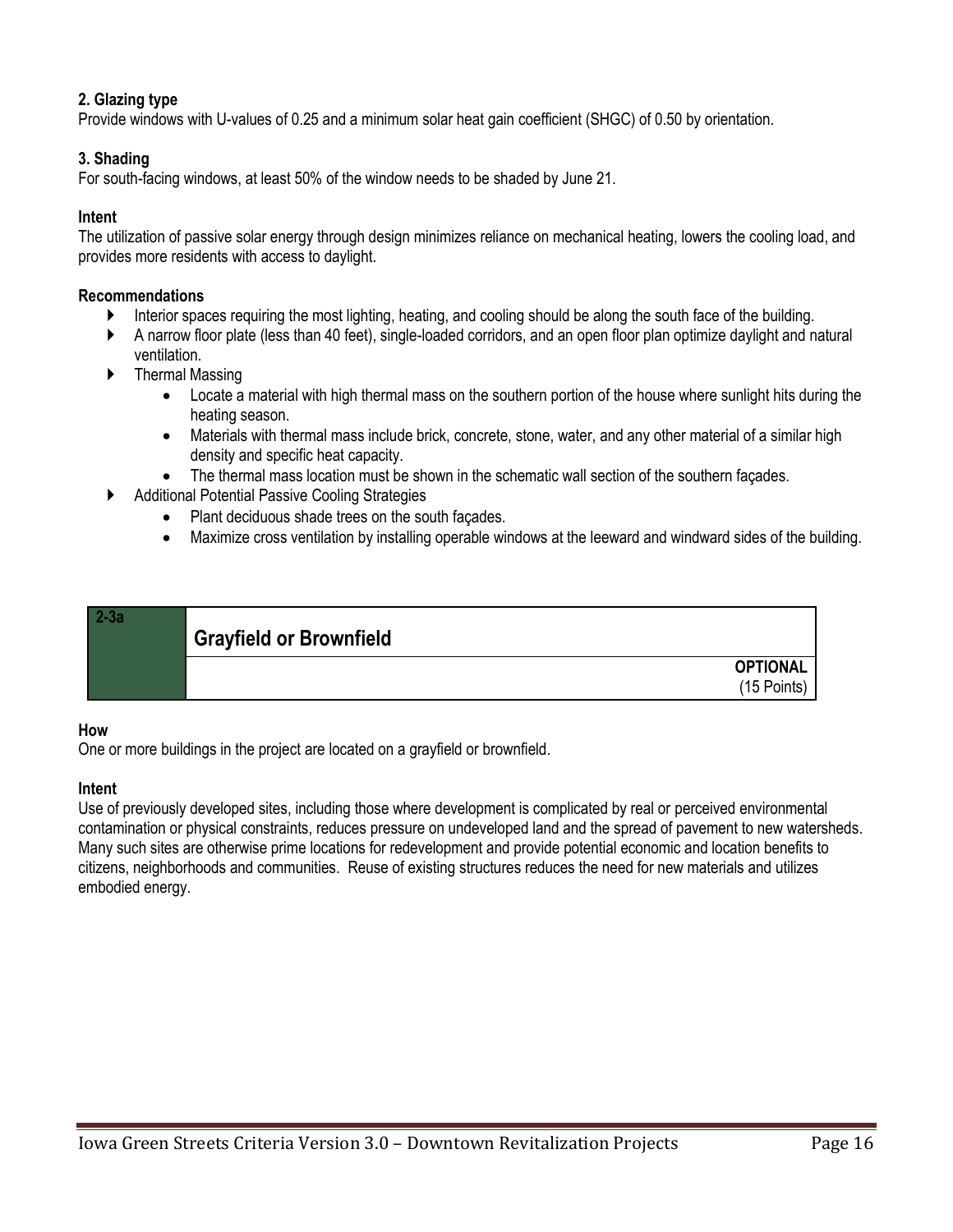#### **Definitions**

- Grayfields are previously developed abandoned sites, such as parking lots, obsolete shopping centers, and dilapidated residential structures scheduled to be deconstructed or demolished.
- Brownfields require a Phase II Environmental Site Assessment and remediation plan.

<span id="page-16-0"></span>

| 2-3b | <b>Adaptive Reuse Site</b> |                                |
|------|----------------------------|--------------------------------|
|      |                            | <b>OPTIONAL</b><br>(12 Points) |

#### **How**

Reuse of an existing building with new services.

#### **Intent**

Reusing existing buildings and infrastructure is a sustainable community best practice.

#### **Definitions**

Adaptive reuse means more fully utilizing an existing building that is currently vacant or underutilized.

<span id="page-16-1"></span>

| $2 - 4$ | <b>Previous Historic Efforts</b> |                                |
|---------|----------------------------------|--------------------------------|
|         |                                  | <b>OPTIONAL</b><br>(12 Points) |

#### **How**

Provide completed Iowa Site Inventory Forms, Reconnaissance or Intensive Level Surveys, historic photographs and images to show that the applicant has completed previous historic documentation efforts.

#### **Intent**

More information collected about historic resources helps drive correct design, so that architects are not over- or underdesigning for buildings. Having some historic documentation completed for each building prior to initiating design will help define what the significant features of the building are that should be retained and what may be removed or altered without adversely affecting a historic structure. This information will also be helpful in successfully completing the Section 106 of the National Historic Preservation Act consultation process, which is required for all CDBG funded projects.

<span id="page-16-2"></span>

| <b>Historic District Listing</b> |                 |
|----------------------------------|-----------------|
|                                  | <b>OPTIONAL</b> |
|                                  | (30 Points)     |

#### **How**

Provide documentation that the area being proposed for the Downtown Revitalization Project has been surveyed for historic resources and a historic district containing some or all of the project area has been listed in the National Register of Historic Places (NRHP).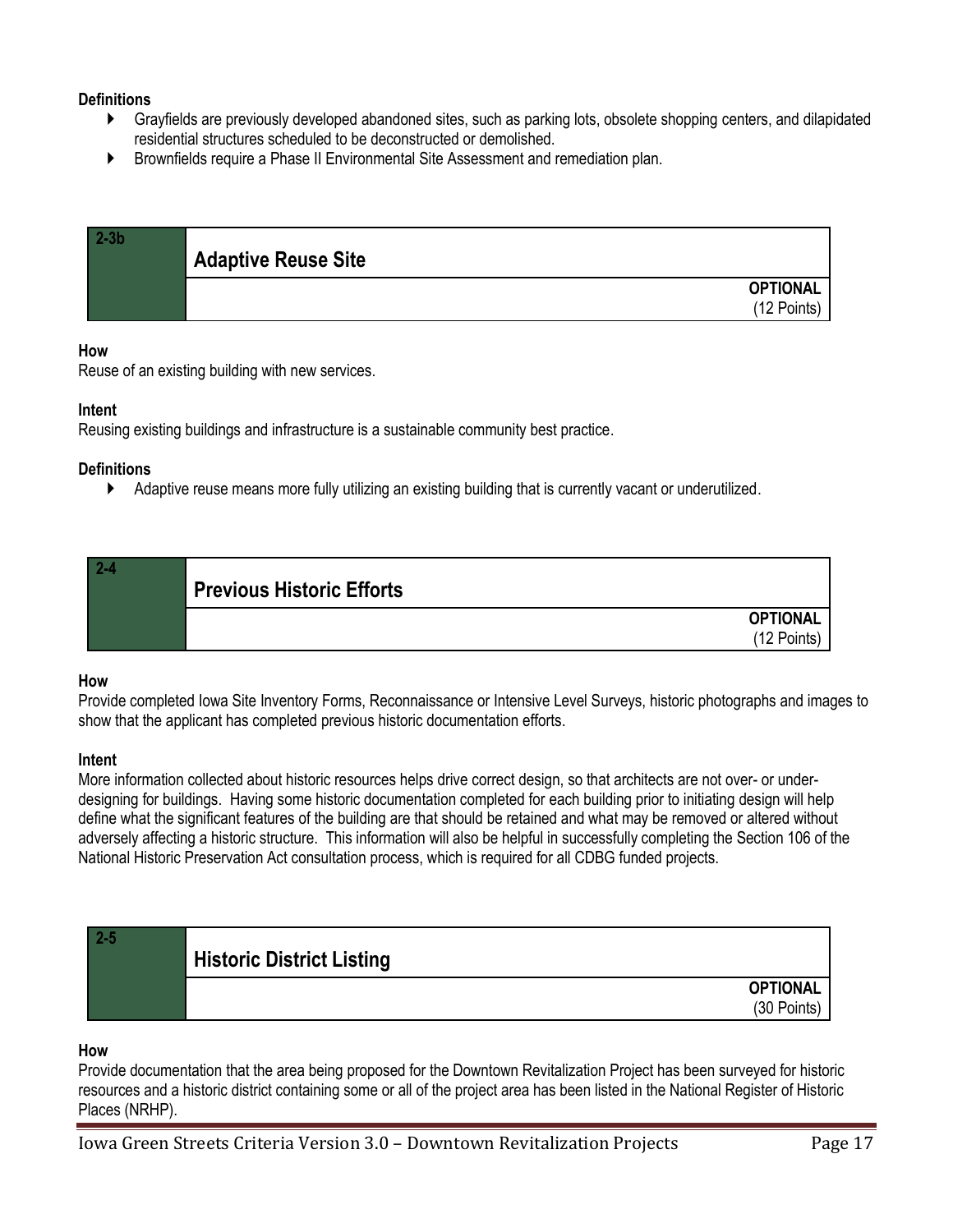#### **Intent**

Resources that are listed on the NRHP or have been determined eligible for listing in the NRHP within the past five (5) years will have a substantial amount of documentation and research already completed. This will assist in correct design development and will expedite the Section 106 review process, assuming that designs are developed in conformance with the Secretary of the Interior's Standards.

The existence of a NRHP listed district demonstrates community commitment to preserving historic resources.

#### **Definitions**

National Register of Historic Places: The National Register of Historic Places is the official list of the Nation's historic places worthy of preservation. Authorized by the National Historic Preservation Act of 1966, the National Park Service's National Register of Historic Places is part of a national program to coordinate and support public and private efforts to identify, evaluate, and protect America's historic and archeological resources.

<span id="page-17-0"></span>

#### **How**

Provide documentation that the building(s) included in the project area is listed on the National Register of Historic Places (NRHP) or been determined eligible for listing in the NRHP through consultation with the SHPO.

#### **Intent**

Resources that are listed on the NRHP or have been determined eligible for listing in the NRHP within the past five (5) years, will have a substantial amount of documentation and research already completed, which will assist in correct design development and will expedite the Section 106 review process, assuming that designs are developed in conformance with the Secretary of the Interior's Standards.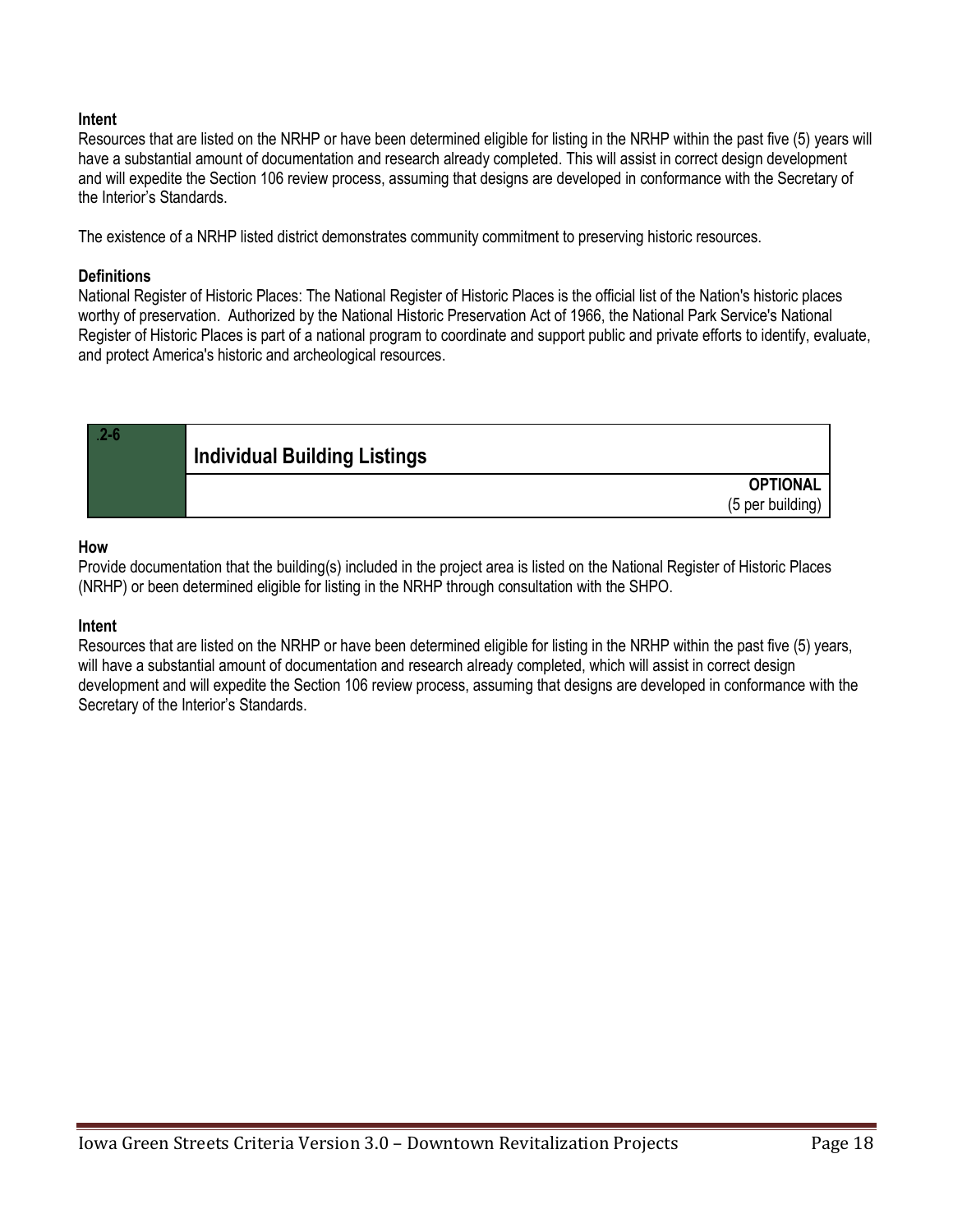## *Section 3: Site Improvements*

### <span id="page-18-0"></span>**3-1**

#### <span id="page-18-1"></span>**Erosion and Sedimentation Control**

**MANDATORY** (for projects disturbing ground)

#### **How**

For projects disturbing less than one acre, implement EPA's Best Management Practices for erosion and sedimentation control during construction, referring to the EPA document, Stormwater Management for Construction Activities (EPA 832-R-92-005).

Erosion control measures must include all of the following:

- Stockpile and protect disturbed topsoil from erosion (for reuse);
- Control the path and velocity of runoff with silt fencing or comparable measures;
- Protect on-site storm sewer inlets, streams, and lakes with straw bales, silt fencing, silt sacks, rock filters, or comparable measures;
- **Provide swales to divert surface water from hillsides, and**
- No compaction inside the drip ring of existing trees and shrubs.

#### **Intent**

Erosion and sediment control during site development keeps soils on site, reduces stormwater runoff, and prevents sediment from entering local waterways. Erosion and sediment control helps to avoid stormwater related problems that can delay construction, cause environmental degradation to creeks, streams and lakes and damage public and private properties downstream.

<span id="page-18-2"></span>

#### **How**

Capture, retain, infiltrate, and/or harvest rainfall equivalent to up to 1.25" per rainfall event.

#### **Intent**

Stormwater quality can be improved with better site planning and development to reduce post-construction runoff volume. This can be accomplished by decreasing impervious area and increasing emphasis on infiltration practices as described by the guidelines found in the Iowa Stormwater Management Manual.

Reducing stormwater runoff through design and management techniques increases on-site filtration, prevents pollutants from entering waterways, and reduces soil erosion. Water storage and nutrient collection processes reduce the need for irrigation and contribute to forming a healthier ecological community within the landscape.

#### **Recommendations**

 Seek out contractors successfully completing Rainscaping Iowa training, with a preference for contractors that are Rainscaping Iowa certified Rainscapers or utilize your project to assist a trained Rainscaper to complete a Rainscaping project towards their certification. See [www.rainscapingiowa.org](http://www.rainscapingiowa.org/) for more information.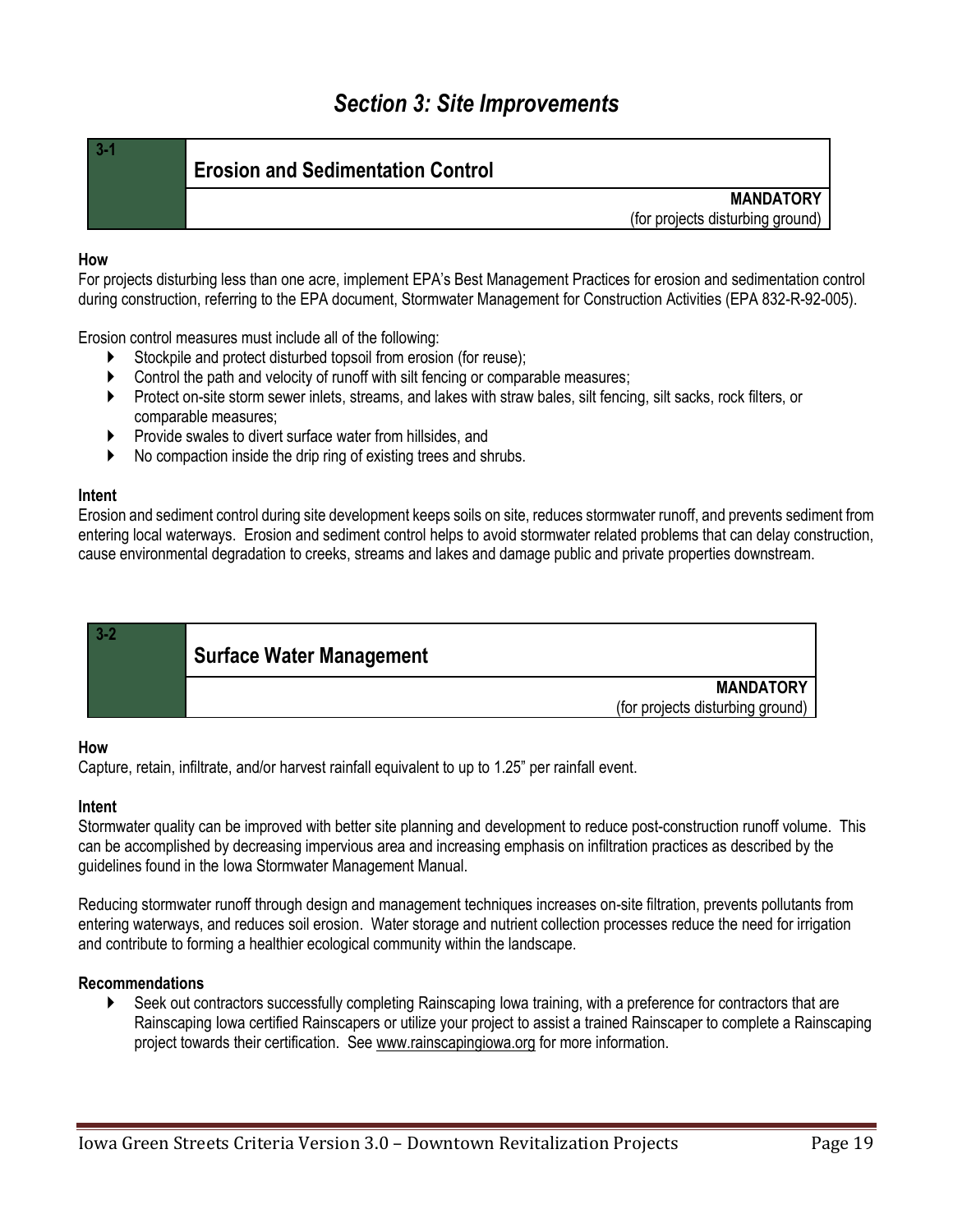<span id="page-19-1"></span><span id="page-19-0"></span>

| <b>Water Reuse</b> |                                        |
|--------------------|----------------------------------------|
|                    | <b>OPTIONAL</b><br>(maximum 10 Points) |
|                    |                                        |

#### **How**

Harvest, treat, and reuse rainwater and/or gray-water to meet a portion of the project's water needs.

To achieve optional points, provide the defined percentage of the project's total water needs through rainwater and /or graywater (using either one or a combination of both strategies). Total water needs include all exterior and interior water use.

| TOTAL WATER NEEDS SUPPLIED BY RAINWATER AND/OR<br>GRAY-WATER | NUMBER OF OPTIONAL POINTS |
|--------------------------------------------------------------|---------------------------|
| 10%                                                          | 2 points                  |
| 20%                                                          | 4 points                  |
| 30%                                                          | 6 points                  |
| 40%                                                          | 8 points                  |
| $\geq 50\%$                                                  | 10 points                 |

#### **Intent**

Rainwater and gray-water reuse strategies reduce the need for municipal water supplies and sewage treatment.

#### **Recommendations**

- ▶ Seek out contractors successfully completing Rainscaping lowa training, with a preference for contractors that are Rainscaping Iowa certified Rainscapers or utilize your project to assist a trained Rainscaper to complete a Rainscaping project towards their certification. See [www.rainscapingiowa.org](http://www.rainscapingiowa.org/) for more information.
- Rainwater can be harvested from impervious surfaces such as roofs and carried via gutters and downspouts to a storage tank or cistern where it can be treated or filtered for potable uses. Untreated rainwater may be used for nonpotable uses.
- Gray-water may be stored and treated for non-potable uses such as toilet flushing and irrigation.
- Rainwater and gray-water systems are subject to state and local regulations and special requirements. In some jurisdictions, rainwater or gray-water systems may not be allowed. Check with your local building code officials for requirements.
- Consider striving for rainwater and gray-water utilization beyond 20%. In some cases, employing rainwater and graywater harvesting, treatment, and reuse can provide for all of a project's water needs.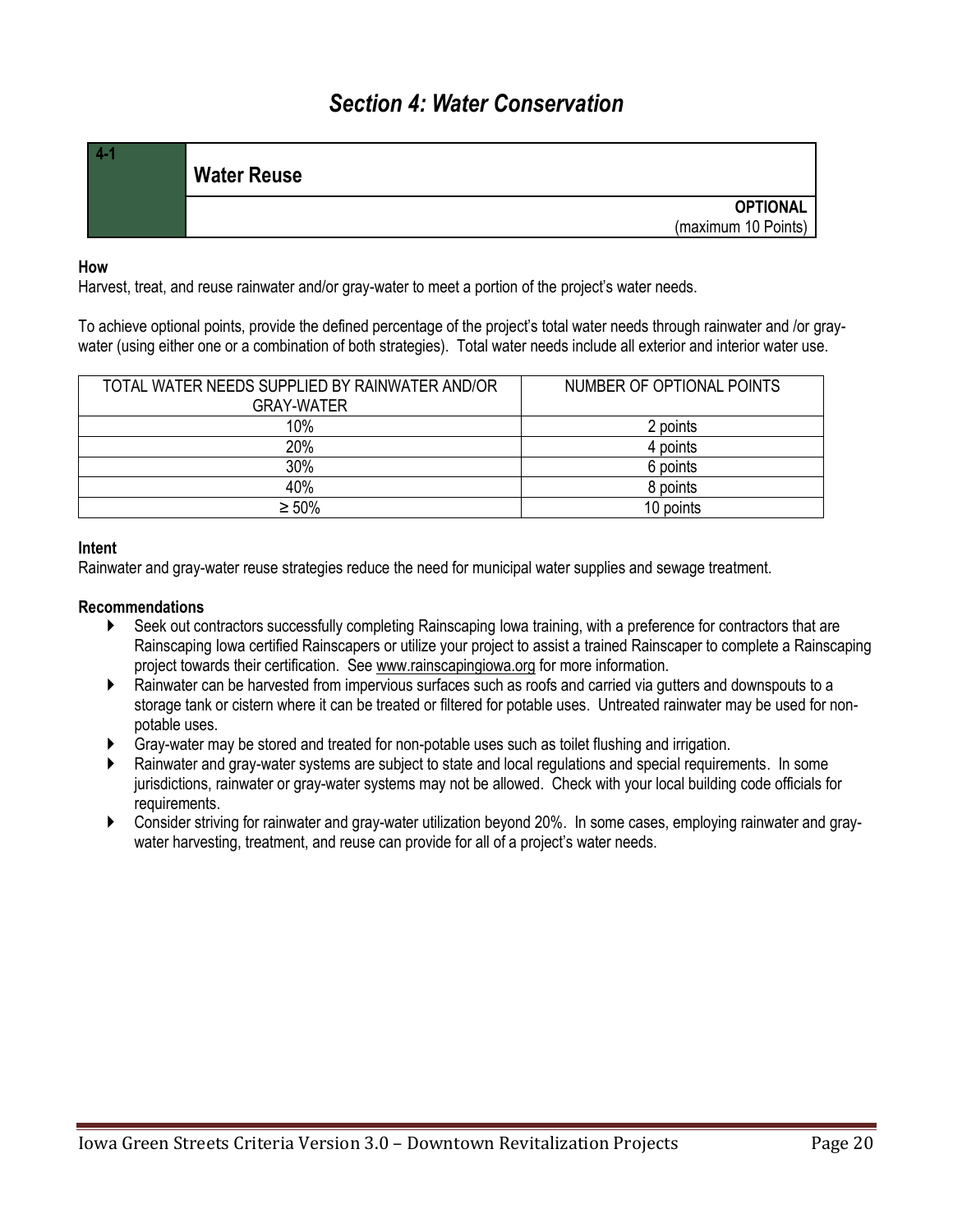## <span id="page-20-1"></span>**Efficient Lighting: Exterior**

**MANDATORY**

#### **How**

<span id="page-20-0"></span>**5-1**

#### **Rehabilitation — All Buildings**:

If being replaced, install ENERGY STAR compact fluorescents or LEDs with a minimum efficacy of 45 lumens / watt, equipped with daylight sensors on all outdoor lighting, including front and rear porch lights in single-family homes.

- Fixtures should include automatic switching on timers or photocell controls for all lighting not intended for 24-hour operation or required for security.
- All fixtures must be full cut-off fixtures that shield light pollution from the night sky.

#### **Intent**

Energy reductions through efficient lighting products contribute to lower utility costs and lower greenhouse gas emissions.

#### **Recommendations**

Design outdoor lighting to eliminate light trespass from the project site and to minimize impact on nocturnal environments.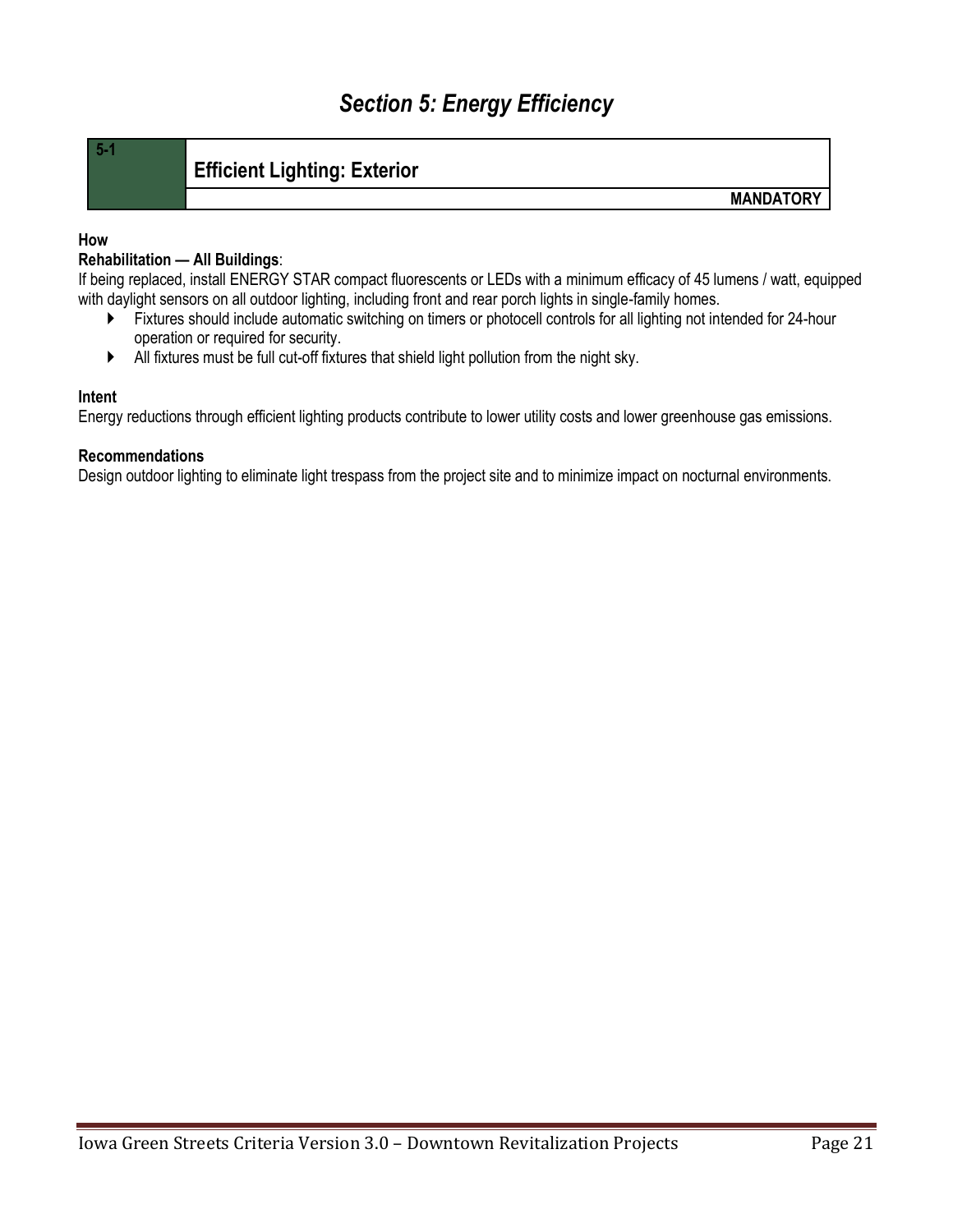## *Section 6: Materials Beneficial to the Environment*

<span id="page-21-0"></span>

| ٠ |  |  |
|---|--|--|
|   |  |  |

### <span id="page-21-1"></span>**Construction Waste Management**

**MANDATORY**

#### **How**

Reduce the amount of construction waste sent to the landfill.

- Investigate and document local options for diversion (recycling, reuse, etc.) of all anticipated major constituents of the project waste stream, including cardboard packaging and "household" recyclables (e.g., beverage containers).
- Commit to following a waste management plan that is appropriate for the site and local conditions, and that prevents, recycles, or salvages at least 25 percent of non-hazardous construction and demolition debris. Mixed used projects may base their prevention and recycling amounts on the National Association of Home Builders' Research Center's industry average of 4.2 pounds of waste per conditioned square foot. See table below to calculate debris prevention and recycling for home projects.

| Amount to Landfills and Incinerators |                                   |                           |                     |  |
|--------------------------------------|-----------------------------------|---------------------------|---------------------|--|
|                                      | Reduced construction waste        | Increased waste diversion |                     |  |
| Pounds/ft <sup>2</sup>               | Cubic Yards/1,000 ft <sup>2</sup> | Percentage waste          | Percentage diverted |  |
| 4.0                                  | 25.5                              | 100                       |                     |  |
| 3.5                                  | 22.3                              | 88                        | 12                  |  |
| 3.0                                  | 19.1                              | 75                        | 25                  |  |
| 2.5                                  | 15.9                              | 63                        | 37                  |  |
| 2.0                                  | 12.8                              | 50                        | 50                  |  |
| 1.5                                  | 9.6                               | 38                        | 62                  |  |
| 1.0                                  | 6.4                               | 25                        | 25                  |  |
| .5                                   | 3.2                               | 13                        | 87                  |  |

(Source: "Table 27: Waste Diversion," *LEED for Homes Rating System*, pg. 84)

#### **Intent**

The amount of job-site waste resulting from construction of the average (2000 sq. ft.) U.S. home is 4 pounds per square foot of conditioned space, totaling about 8,000 pounds and taking up 50 cubic yards of landfill space. To the extent possible, waste should be avoided because 1) landfill space is rapidly diminishing, 2) incineration produces pollutants, and 3) waste of materials is in itself a negative environmental impact. (Source: National Association of Home Builders Research Center, 2001) Approximately 20 percent of waste landfilled in Iowa is construction and demolition debris. An estimated 520,000 tons of construction and demolition debris are landfilled in Iowa annually.

<span id="page-21-2"></span>

| $6-1b$ | <b>Construction Waste Management: Additional Diversion</b>                                                                     |
|--------|--------------------------------------------------------------------------------------------------------------------------------|
|        | <b>OPTIONAL</b><br>(5 additional points for each additional 25% of debris prevented, salvaged or recycled; up to 15<br>points) |

#### **How**

Reduce the amount of construction waste sent to the landfill by an additional 25 percent or more.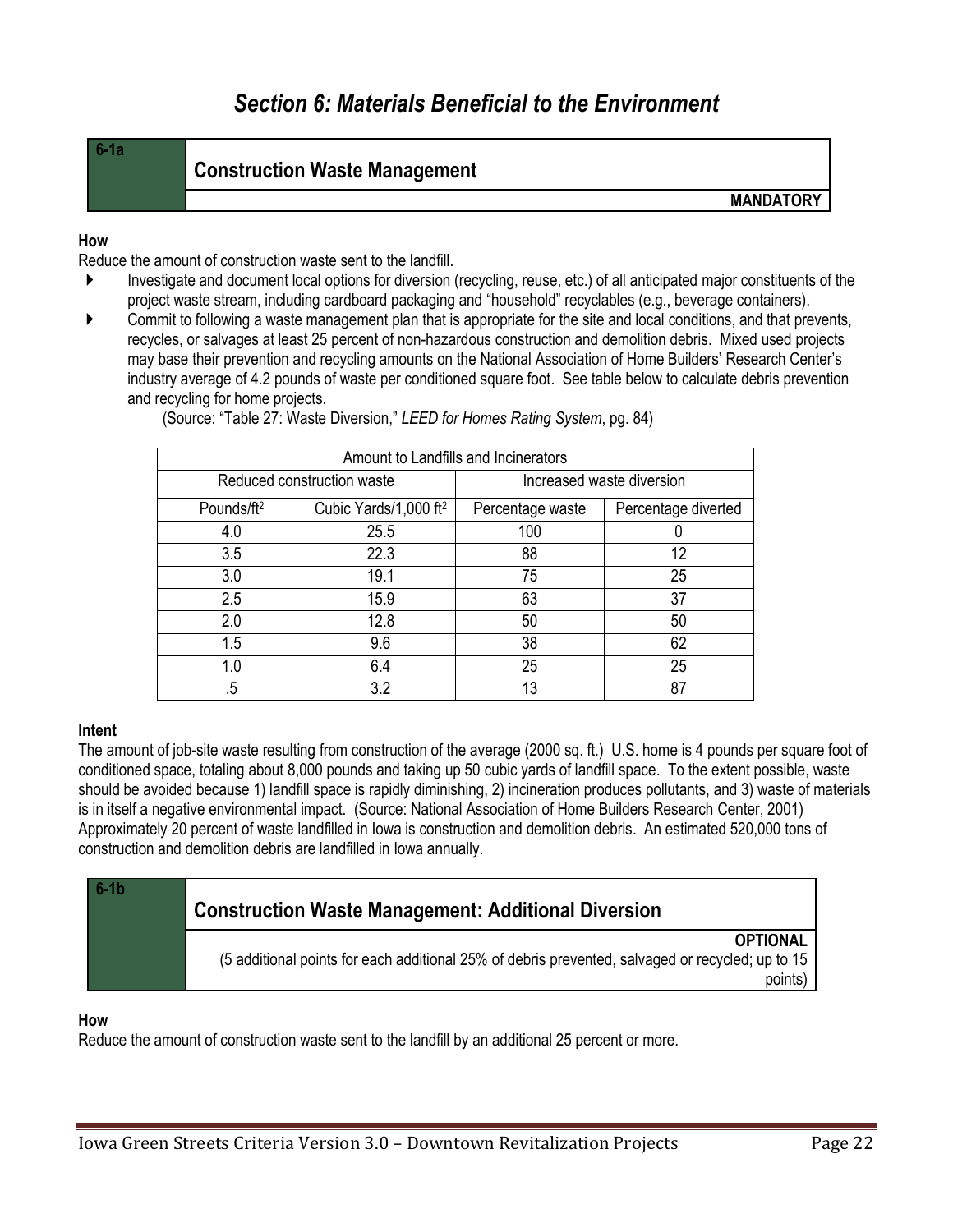<span id="page-22-0"></span>**6-2**

**MANDATORY**

#### **How**

Specify durable siding materials such as masonry or fiber-cement to reduce or eliminate rot and reduce need for painting. Specify roofing products with ≥ 30-year life and document how product will save energy. Use at least 25 percent reclaimed materials or recycled content materials such as brick, framing lumber, recycled concrete and aggregates, and fly ash concrete OR select long lived non-toxic materials such as brick or cement fiber siding.

#### **Intent**

The use of more durable building materials and building materials that positively impact energy use, result in lower long-term maintenance and operating costs, and improve building value is a best practice.

<span id="page-22-1"></span>

#### **How**

A building material must make up at least 90% of the project component either by weight or by volume to qualify under this measure. A qualifying building material must be composed of at least 25% post-consumer recycled content or at least 50% post-industrial recycled content to achieve 2 points. The following table lists the project components and example materials that a team can incorporate for optional points. Each material that meets the requirements of this Criterion is worth 2 points.

| <b>Project Component</b>        | <b>Building Material (Examples)</b>          |  |
|---------------------------------|----------------------------------------------|--|
|                                 |                                              |  |
| Framing                         | Wood, concrete, steel, aluminum              |  |
| Siding or masonry               | Wood, metal, masonry                         |  |
| Concrete / cement and aggregate | Urbanite                                     |  |
| Roofing                         | Wood shingles, asphalt shingles, tile, metal |  |
| Insulation                      | Fiberglass batt, cellulose, rigid panel      |  |
| Sheathing                       | Plywood, OSB                                 |  |

#### **Intent**

Use of building materials with recycled content reduces the negative environmental impact resulting from extraction and processing of virgin materials.

#### **Recommendations**

Consider the incorporation of recycled content building materials from the early stages of project design.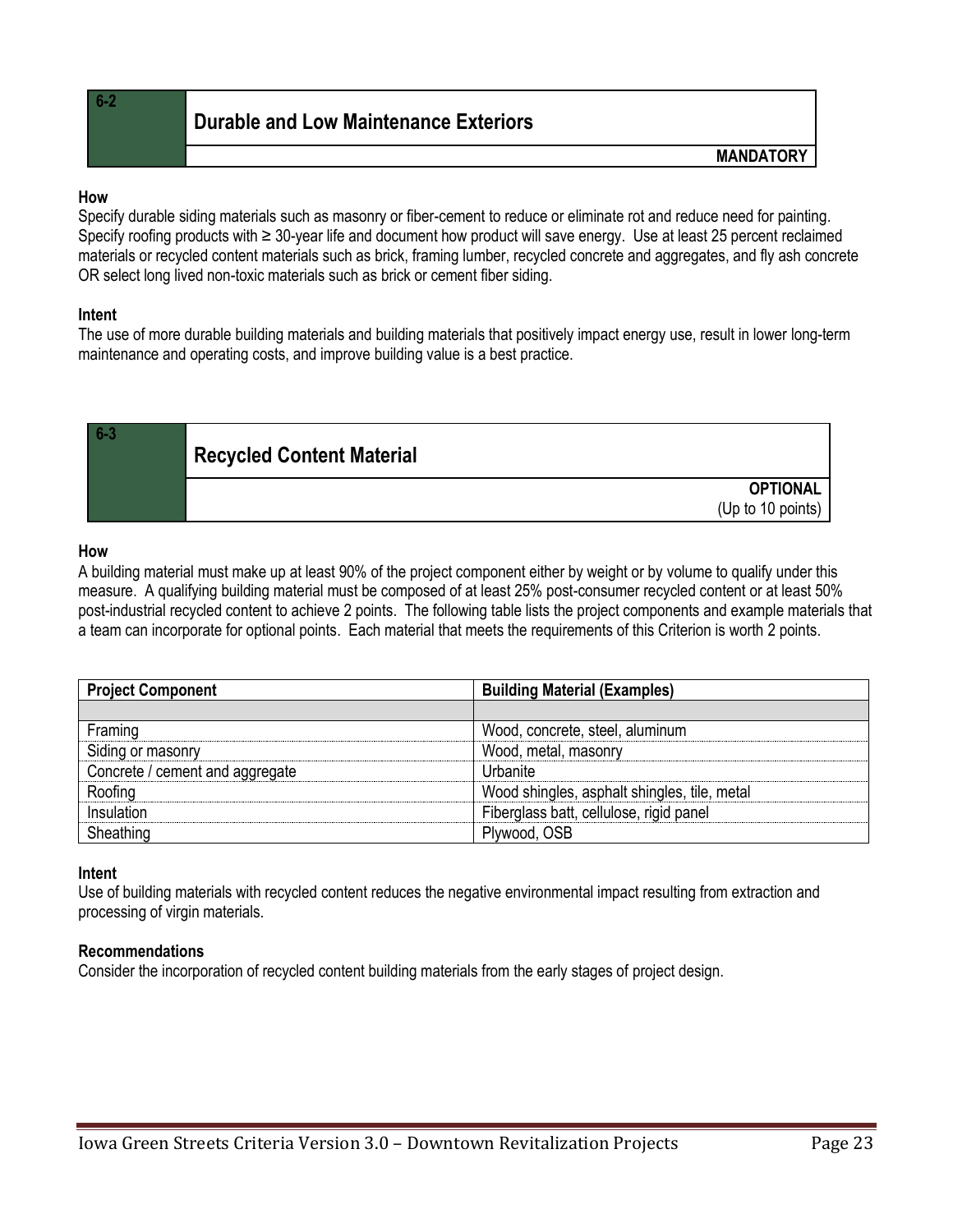**6-4**

## <span id="page-23-0"></span>**Certified, Salvaged and Engineered Wood Products**

**OPTIONAL** (5 Points)

#### **How**

Commit to using wood products and materials of at least 25%, by cost that are either:

- Certified in accordance with the Forest Stewardship Council
- ▶ Salvaged products
- Engineered framing materials that do not include urea formaldehyde–based binders (see Criterion 7.3)

The percentage of certified, salvaged, and engineered wood products is based on cost or value.

#### **Intent**

Less than 10% of the old growth forest remains in the United States. The use of salvaged wood and engineered wood products precludes the need to use old-growth lumber. Forest Stewardship Council–certified wood encourages forestry practices that are environmentally responsible.

#### **Equation**

| Sum of the value of all certified, salvaged, | The value of all wood products | Percentage of total wood          |
|----------------------------------------------|--------------------------------|-----------------------------------|
| or engineered wood products                  | as structural components       | products that meet this criterion |

<span id="page-23-1"></span>

| $6 -$ | <b>Reducing Heat-Island Effect - Roofing</b> |                 |
|-------|----------------------------------------------|-----------------|
|       |                                              | <b>OPTIONAL</b> |
|       |                                              | (5 Points)      |

#### **How**

#### *Option 1*

Use ENERGY STAR–compliant roofing, which requires:

|             | <b>Roof Slope</b> | <b>Initial Solar Reflectance</b> | <b>Maintained Solar Reflectance</b> | <b>Emissivity</b> |
|-------------|-------------------|----------------------------------|-------------------------------------|-------------------|
|             |                   |                                  |                                     |                   |
| Low slope   | ≤ 2:12            | ≥ 0.65                           | $\geq 0.50$                         |                   |
| Steep slope | > 2: 2            | $\geq 0.25$                      | ≥ 0.15                              |                   |

Emissivity should be greater than or equal to 0.8 when tested in accordance with ASTM 408. For Option 1, 100% of the roof area must meet the requirements above to achieve optional points.

#### **OR** *Option 2*

Install a "green" (vegetated) roof for at least 50% of the roof area.

*Combinations of Energy Star–compliant and vegetated roofing can be used, providing they collectively cover 75% of the roof area.*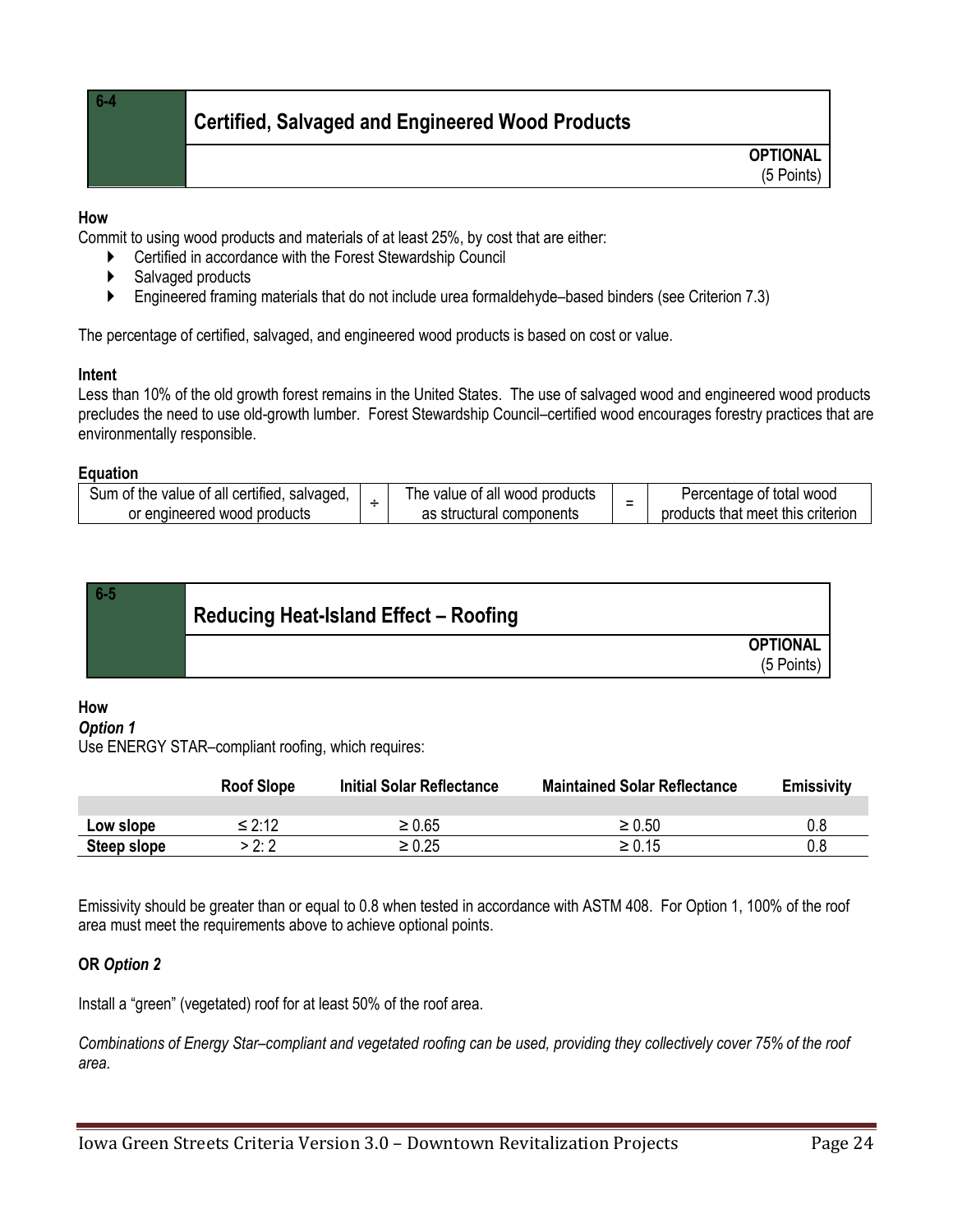#### **Intent**

Urban heat islands increase local air temperatures due to the absorption of solar energy by the built environment. Reducing the heat island effect decreases energy consumption by decreasing loads on cooling systems.

#### **Recommendations**

Avoid PVC membrane roofing, which is manufactured using phthalates, a chemical listed on December 30, 2009 by EPA as a "chemical of concern" to human health: [www.epa.gov/oppt/existingchemicals/pubs/ecactionpln.html.](http://www.epa.gov/oppt/existingchemicals/pubs/ecactionpln.html)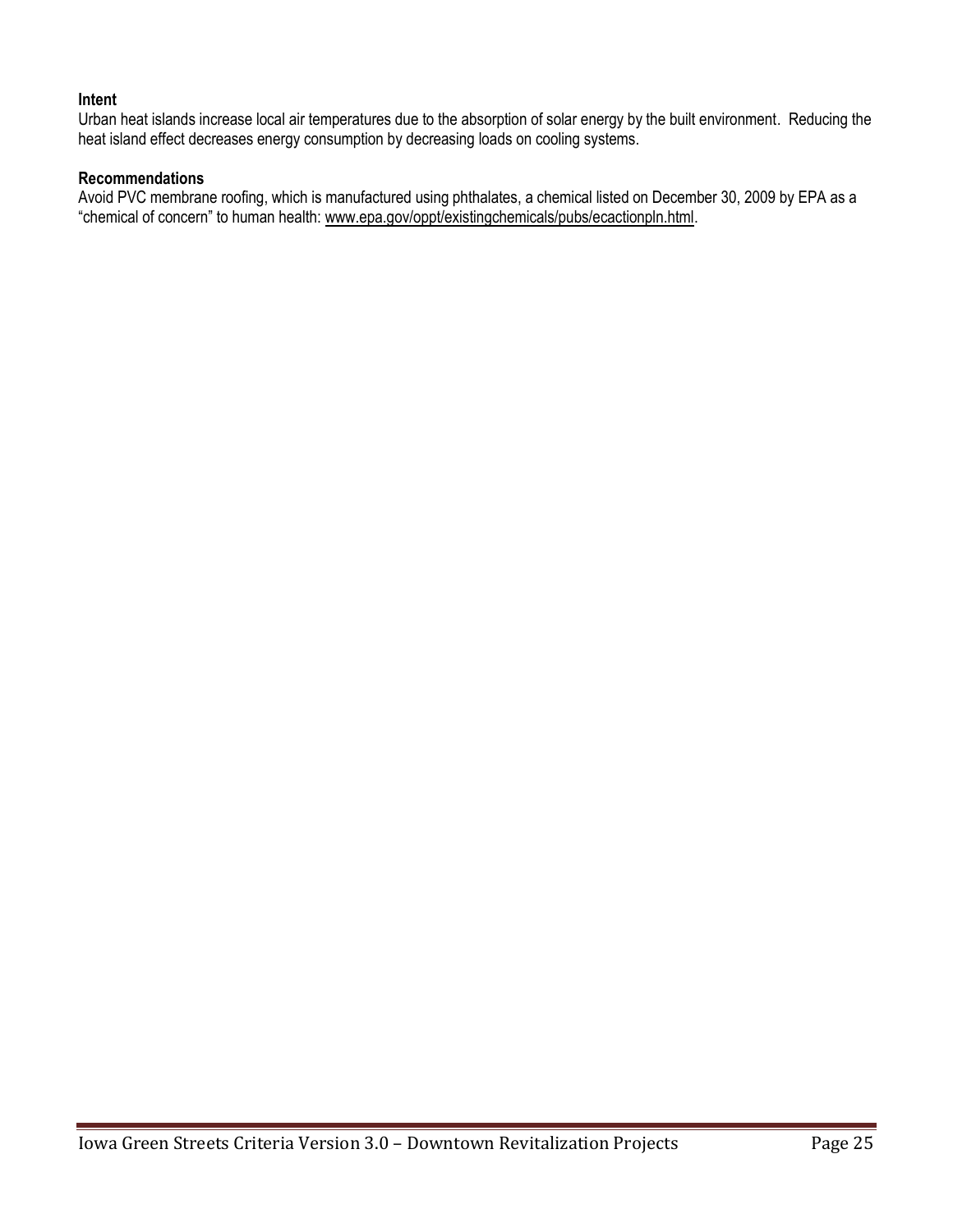## *Section 7: Healthy Living Environment*

<span id="page-25-1"></span><span id="page-25-0"></span>

| 7-1 | Low / No VOC Paints and Primers |
|-----|---------------------------------|
|     |                                 |

**MANDATORY**

#### **How**

Specify that all interior paints and primers must comply with current Green Seal standards for low VOC limits. Specify prefinished products or low VOC stains, varnishes, and lacquers.

#### **Intent**

VOCs are chemicals containing carbon molecules that are volatile enough to evaporate from material surfaces into indoor air at normal temperatures. Interior paints and primers that release VOCs may pose health hazards to residents and workers. Outdoors, VOCs react with sunlight and nitrogen in the atmosphere to form ground level ozone, a chemical that has a detrimental effect on human health and ecosystems. Ozone damages lung tissue, reduces lung function, and sensitizes the lungs to other irritants. Use of low-VOC paints and primers will reduce the concentration of such airborne chemicals.

<span id="page-25-2"></span>

| Low / No VOC Adhesives and Sealants |
|-------------------------------------|
|-------------------------------------|

**MANDATORY** 

#### **How**

**7-2**

All adhesives must comply with Rule 1168 of the South Coast Air Quality Management District. All caulks and sealants must comply with Regulation 8, Rule 51, of the Bay Area Air Quality Management District (BAAQMD).

#### **VOC Limits**

South Coast Air Quality Management District (AQMD), Rule 1168, establishes VOC limits for adhesives: [www.aqmd.gov/rules/reg/reg11/r1168.pdf.](http://www.aqmd.gov/rules/reg/reg11/r1168.pdf)

#### **AQMD Architectural Applications Current VOC Limit**

*Less water and less exempt compounds in grams per liter*

| <b>Product Type</b>                 | VOC Limit (G / L) |
|-------------------------------------|-------------------|
|                                     |                   |
| Indoor carpet adhesives             | 50                |
| Carpet pad adhesives                | 50                |
| Outdoor carpet adhesives            | 150               |
| Wood flooring adhesives             | 100               |
| Rubber floor adhesives              | 60                |
| Subfloor adhesives                  | 50                |
| Ceramic tile adhesives              | 65                |
| VCT and asphalt tile adhesives      | 50                |
| Drywall and panel adhesives         | 50                |
| Cove base adhesives                 | 50                |
| Multipurpose construction adhesives |                   |
| Structural glazing adhesives        | 100               |
| Single-ply roof membrane adhesives  | 250               |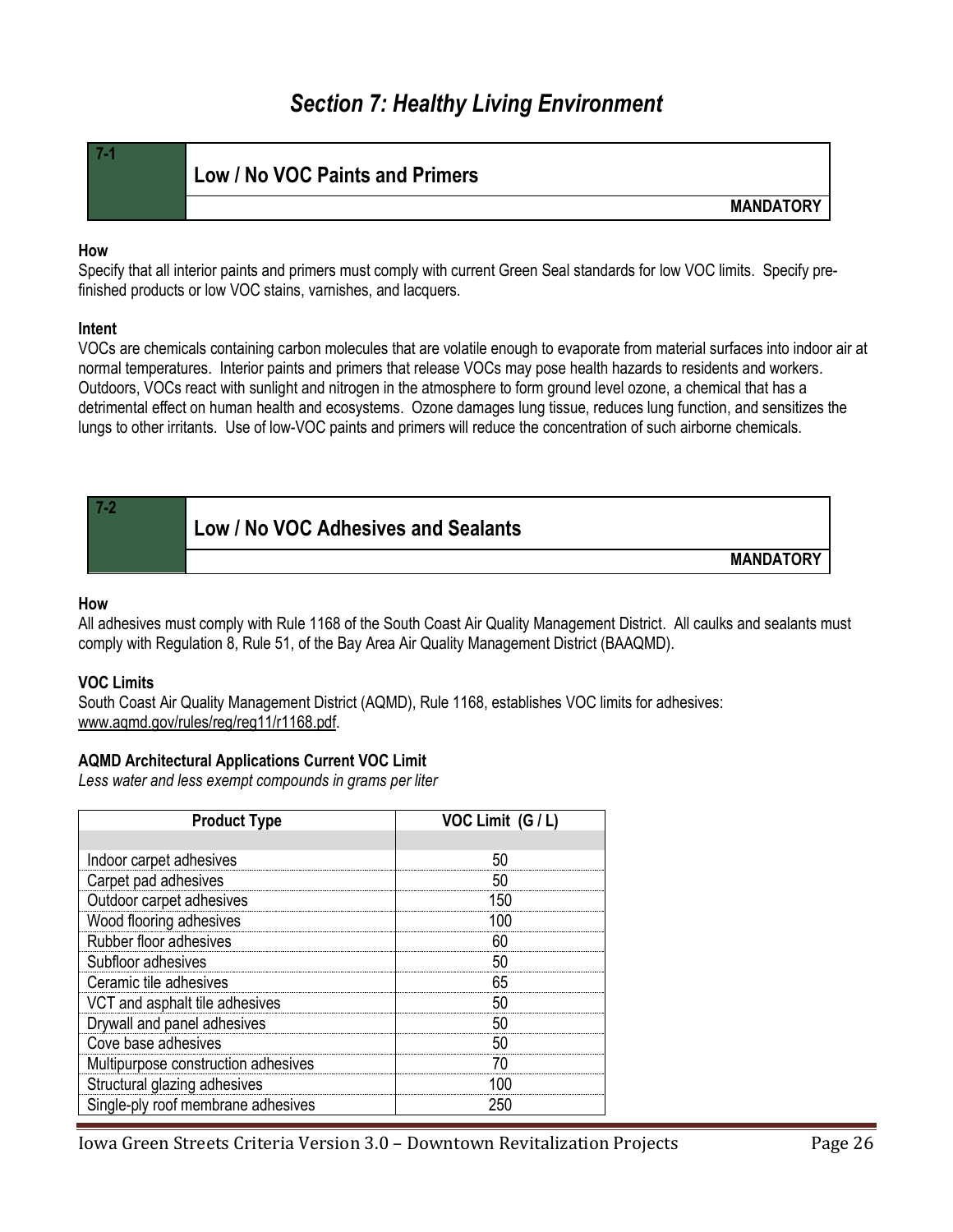Bay Area Air Quality Management District Regulation 8, Rule 51, establishes VOC limits for sealants: [www.baaqmd.gov/](http://www.baaqmd.gov/)

**8-51-301 Adhesive Product, Application Limits:** Except as provided in Section 8-51-305, a person shall not use in the following applications any adhesive product with a VOC content, as defined in Section 8-51-226, that exceeds the following VOC limits (expressed as grams of VOC per liter):

| <b>BAAQMD VOC Standards</b>                        | VOC Limit (G / L) |
|----------------------------------------------------|-------------------|
|                                                    |                   |
| Indoor floor covering installation                 | 150               |
| Multipurpose construction                          | 200               |
| Nonmembrane roof installation / repair             | 300               |
| Outdoor floor covering installation                | 250               |
| Single-ply roof material installation / repair     | 250               |
| Structural glazing                                 | 100               |
| Ceramic tile installation                          | 130               |
| Cove base installation                             | 150               |
| Perimeter bonded sheet vinyl flooring installation | 660               |

#### More information can be found online at

[www.baaqmd.gov/~/media/Files/Planning%20and%20Research/Rules%20and%20Regs/reg%2008/rg0851.ashx](http://www.baaqmd.gov/~/media/Files/Planning%20and%20Research/Rules%20and%20Regs/reg%2008/rg0851.ashx)

#### **Intent**

Interior adhesives and sealants may release VOCs, particularly when wet. Exposure to individual VOCs and mixtures of VOCs can cause or aggravate health conditions, including allergies, asthma, and irritation of the eyes, nose, and airways; however, no health-based standards for indoor non-occupational exposure have been set.

#### **Recommendations**

- Many construction adhesives are not capable of adhering at temperatures below 40°F. Projects located in cold climates only (Climate Zones 6 and 7, based on IECC 2006) may be exempted from the required low-VOC adhesives and sealants if they prove problematic due to the above reason. In this instance, please identify in the project submittal documents if other adhesives and/or sealants were needed and at what stage of construction the project team was unable to use required low-VOC products.
- Avoid epoxy-based caulks and epoxy-based sealants, as these contain Bisphenol A. Bisphenol A was listed on March 29, 2010 by the EPA as a "chemical of concern." See: www.epa.gov/oppt/existingchemicals/pubs/ecactionpln.html

## <span id="page-26-0"></span>**Composite Wood Products that Emit Low / No Formaldehyde**

**MANDATORY** 

#### **How**

**7-3**

All composite wood products (plywood, OSB, MDF, cabinetry) must be certified compliant with California 93120. If using a composite wood product that does not comply with California 93120, all exposed edges and sides must be sealed with low-VOC sealants, per Criterion 7-2.

#### **Intent**

Composite wood products using formaldehyde-based binders will emit formaldehyde, which is a volatile organic compound. Symptoms of exposure vary widely and include a host of bodily reactions. Avoiding products that emit formaldehyde will reduce the quantity of harmful indoor air contaminants.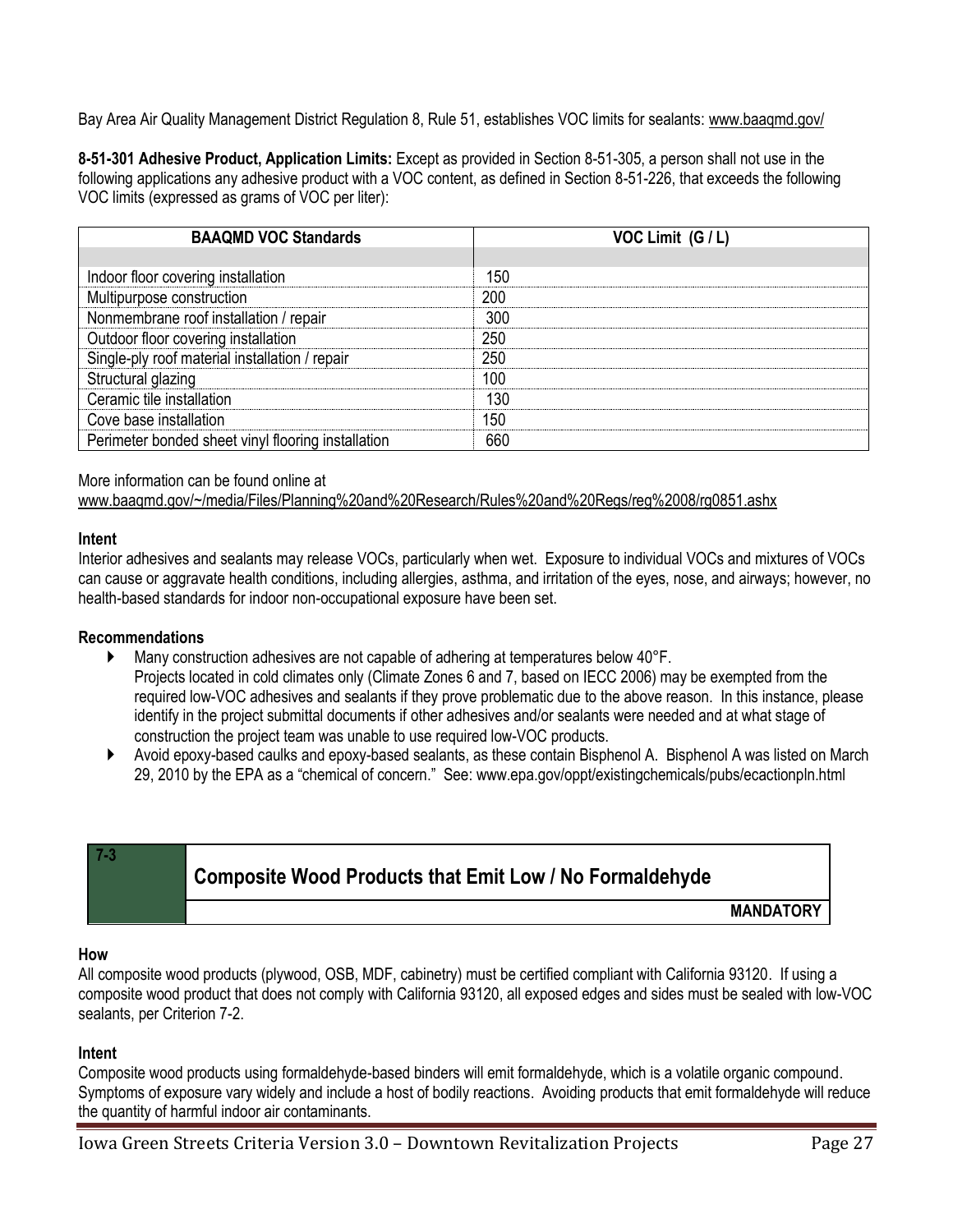#### **Recommendations**

- Make this requirement part of the specifications for sub-contractor submittals. Obtain the manufacturer's specifications to determine whether materials meet this requirement. Seek composite wood products compliant with California 93120. California 93120 is a regulation issued by the California Air Resources Board (CARB) limiting allowable formaldehyde emissions from composite wood products.
- ▶ Seek composite wood products with no added formaldehyde-based compounds in the contents. Seek composite wood products with CARB No Added Formaldehyde (NAF) certification. Also, Scientific Certification Systems offers a Formaldehyde Free certification, and product listings are available at [www.scscertified.com/products/index.php](http://www.scscertified.com/products/index.php)
- If feasible, specify formaldehyde-free hardwood, plywood, particleboard, or medium density fiberboard.

#### **Things to Consider**

- ▶ In July 2010, the U.S. Congress passed Public Law No: 111–199, the S. 1660: Formaldehyde Standards for Composite Wood Products Act, which updates the Toxic Substances Control Act of 1976 to align with the recent California legislation 93120. More information on Public Law No: 111–199 S.1660 can be found online at [www.govtrack.us/congress/bill.xpd?bill=s111-1660.](http://www.govtrack.us/congress/bill.xpd?bill=s111-1660)
- A summary of the Toxic Substances Control Act of 1976 can be found online at the EPA's website at [www.epa.gov/lawsregs/laws/tsca.html](http://www.epa.gov/lawsregs/laws/tsca.html)
- The California Air Resources Board approved an Airborne Toxic Control Measure in April 2007 to reduce formaldehyde emissions from composite wood products including hardwood plywood, medium-density fiberboard, and particleboard (Title 17, California Code of Regulations 93120-93120.12). California 93120. More information can be found at: [www.arb.ca.gov/regact/2007/compwood07/fro-final.pdf](http://www.arb.ca.gov/regact/2007/compwood07/fro-final.pdf)

#### **7.4**

<span id="page-27-0"></span>**Lead Paint & Asbestos Abatement**

**MANDATORY**

#### **How**

Follow all applicable state requirements and federal requirements related to asbestos inspection, identification, notice, disturbance, removal and handling including, but not limited to, 40 CFR Section 61.145. For properties built before 1978, use lead-safe work practices consistent with the EPA's Renovation, Repair, and Painting Regulation (RRP) (40 CFR 745) and applicable HUD requirements at 24 CFR 35.

#### **Intent**

Effects on the lungs are a major health concern from asbestos. Asbestos is a hazardous air pollutant that has been used in building materials, paper products, plastics and other products and is still used generally in the construction industry. Any activity that disturbs painted surfaces or project components in pre-1978 dwellings that contain lead-based paint may generate and spread lead dust and debris, increasing the risk of lead poisoning for exposed children and families. Controlling lead dust and debris helps minimize lead in the environment.

#### **Recommendations**

- Undertake a lead inspection to determine if the property or surfaces to be disturbed contain lead-based paint.
- Undertake the appropriate training and certification for staff and ensure that contractors are meeting the lead RRP requirements.

#### **Things to Consider**

▶ Iowa Department of Natural Resources asbestos website, <http://www.iowadnr.gov/Environment/AirQuality/HazardousAirPollutants/Asbestos.aspx>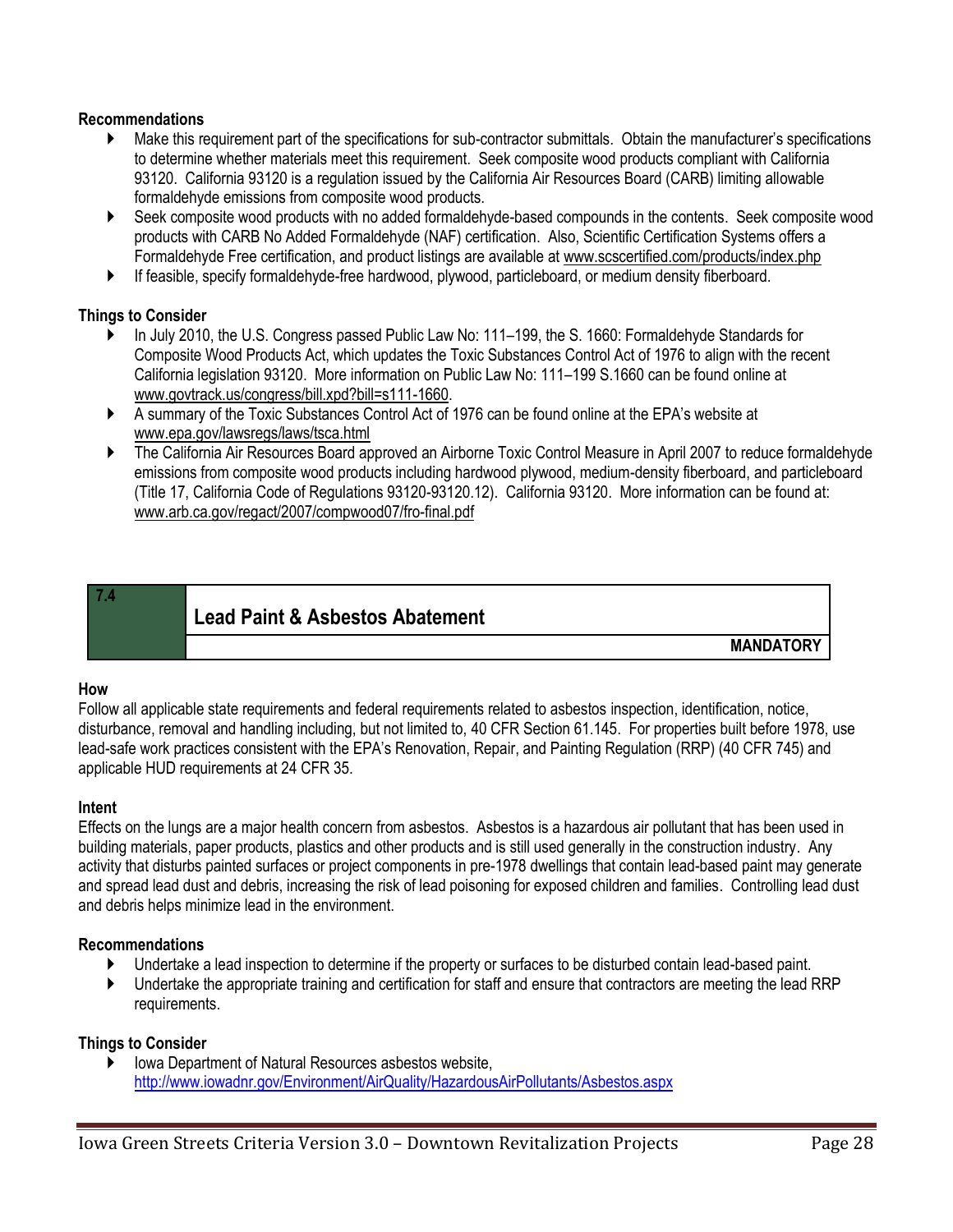- U.S. Environmental Protection Agency: www.epa.gov/lead/pubs/traincert.htm and U.S. Department of Housing and Urban Development: [www.hud.gov/offices/lead/training/index.cfm](http://www.hud.gov/offices/lead/training/index.cfm) Information about lead-safe work practices
- U.S. Environmental Protection Agency, Small Entity Compliance Guide to Renovate Right EPA's Lead-Based Paint Renovation, Repair, and Painting Program: www.epa.gov/lead/pubs/ sbcomplianceguide.pdf an[d www.epa.gov/lead/pubs/renovation.htm](http://www.epa.gov/lead/pubs/renovation.htm) General information on compliance with these requirements

## <span id="page-28-0"></span>**Ventilation: Rehabilitation**

**OPTIONAL** (10 points)

#### **How**

**7-5**

Meet or exceed the current ASHRAE ventilation standard 62.1-2010 for commercial and institutional buildings but not less than the values required by local code unless approved by the authority with jurisdiction.

#### **Intent**

Optimal ventilation improves indoor air quality and the flow of fresh air throughout the home, contributing to a healthier living environment.

#### **Recommendations**

- With continuous, demand-controlled, or other centralized ventilation systems, the project team (specifically, the designer, installer, and maintenance staff) should ensure that the systems are balanced from unit to unit to meet the requirements of ASHRAE 62.2-2010.
- Also, consider the following guidance:
	- $\circ$  For fans designed to exhaust more than 250 cfm, consider using ECM with speed controllers mounted near the fan for ease of balancing.
	- $\circ$  For fans designed to exhaust less than 250 cfm, consider using direct drive with speed controller mounted near the fan for ease of balancing.
- For climate-specific strategies, project teams should consult ASHRAE 62.2-2010.
- For projects located in hot and humid climates, systems should be designed to be capable of ASHRAE 62.2 ventilation levels. Supplemental dehumidification is likely necessary for compliance in these climates to maintain comfort during times of high ambient relative humidity. Additionally, the goal should be to design a system to meet ASHRAE requirements and then provide for additional accommodations to adjust the amount of outside airflow being introduced.
- Consider the following controls for introducing outside air:
	- $\circ$  Flow control / butterfly damper to allow for control over the amount of air being introduced through the outside air intake.
	- o Shut-off damper (electronic or barometric) to close off the outside air intake when the HVAC system is not calling for air.
	- $\circ$  Fan timer / cycler on the system that allows for control over how many minutes of a "system run cycle" that the outside air intake remains open.
	- $\circ$  Per ASHRAE ventilation requirements, reliance on operable windows is not permitted as a strategy to meet ASHRAE 62.2 whole-building ventilation requirements.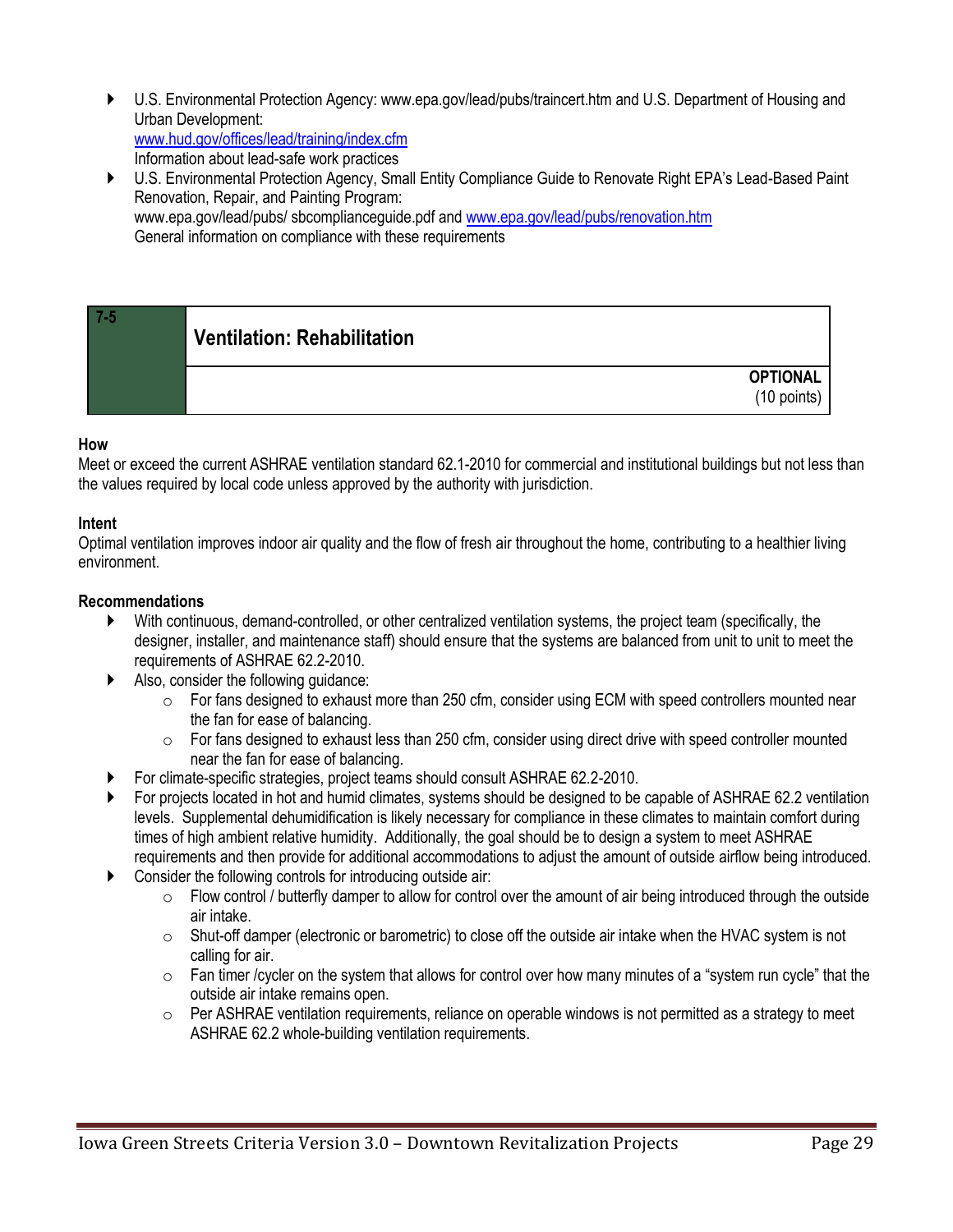**7-6**

## <span id="page-29-0"></span>**Basements and Concrete Slabs – Vapor Barrier**

**MANDATORY** (If basement floor/slab is affected)

#### **How**

Follow the specifications below.

Beneath concrete slabs, including basements:

- **Provide vapor barriers under all slabs.**
- For concrete floors either in basements or the on-grade slab, install a capillary break of 4 inches of clean or washed gravel (0.5 inch diameter or greater) placed over soil.
- Cover all gravel with a 6-millimeter polyethylene sheeting moisture barrier, with joints lapped 1 foot or more to prevent moisture from migrating from the soil through the slab to a living or storage area.
- Install at least 1" extruded polystyrene below the slab in addition to the vapor barrier to control mold growth.
- Place a capillary break on top of footing between footing and foundation wall to stop capillary action.
- On interior below-grade walls, avoid using separate vapor barrier or a below-grade vertical insulation (such as polyethylene sheeting, vinyl wallpaper or foil faced), which can trap moisture inside wall systems. Semi-vapor permeable rigid insulation is not considered a vapor barrier.

#### **Beneath Crawl Spaces**

- Install 8-mil minimum thickness cross-laminated polyethylene on the crawl floor, extended at least 12 inches up on piers and foundation walls, and with joints overlapping at least 12 inches. (The 8-mil polyethylene and the crosslamination ensure longevity of the poly.)
- Line the likely "high-traffic" areas of the crawl space with foam board, so the polyethylene beneath will not be disturbed.

#### **Intent**

Water can migrate through concrete and most other masonry materials. Proper foundation drainage prevents water from saturated soils from being pushed by hydrostatic pressure through small cracks. Vapor barriers and waterproofing materials can greatly reduce the migration of moisture that can occur even in non-saturated soils. Installation of radon-resistant features will reduce concentrations of radon, a cancer-causing soil gas that can leak into homes through cracks in the slab and foundation.

#### **Recommendations**

Ensure that other trades' work does not puncture the vapor barrier.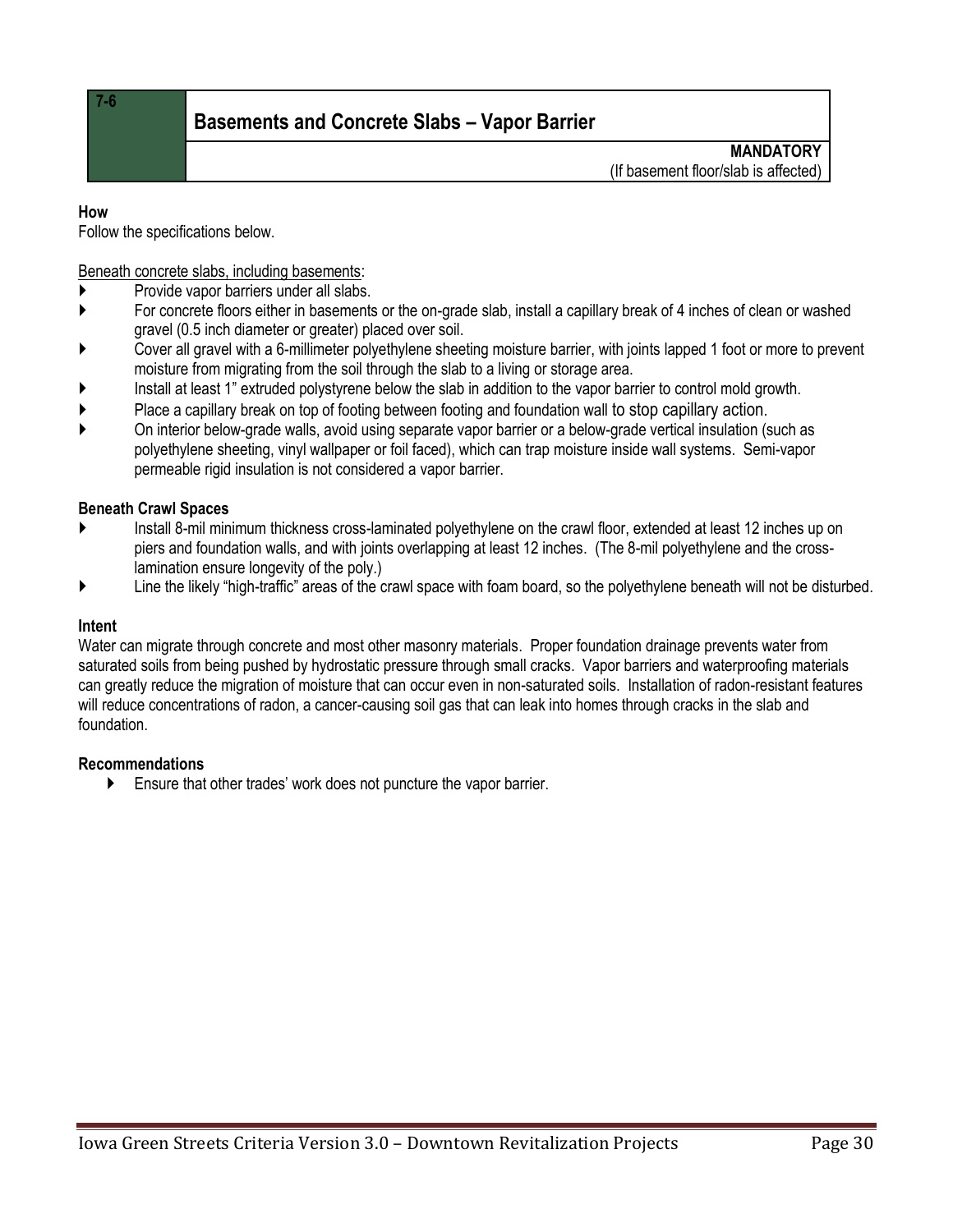#### **How**

<span id="page-30-0"></span>**7-7**

Provide drainage of water to the lowest level of concrete away from windows, walls, and foundations by implementing the following techniques:

- $\triangleright$  Water management Walls
	- Provide a weather resistive barrier with sheets lapped, shingle style, especially over windows, doors and other penetrations to prevent rain water that penetrates the finished exterior cladding system, from entering the wall assembly or being introduced into window or door openings;
	- Provide a pathway for liquid water that has penetrated the cladding system or accumulates due to daily or seasonal changes in thermal and humidity levels behind the cladding system to safely exit the exterior wall assembly;
	- Flashing and/or weather-resistive barriers installed in rough window and door openings must integrate with window and door unit flashings, particularly at the sill and head; OR install pan flashing, side flashing that extends over pan flashing, and Head Flashing (top flashing) that extends over side flashing on windows and exterior door openings. Apply window pan flashing over building paper at sill and corner patches; and
	- Flashings at roof wall intersections and at penetrations through the wall (i.e. plumbing, electrical, vents, HVAC refrigerant lines, etc.) must be integrated with the drainage plane to keep water from entering the wall assembly.
- Water Management Roof Systems
	- Installation of drip edge at entire perimeter of roof;
	- Flashing where sloped roofs meet gable wall end/all vertical wall integrated into building drainage plane;
	- Use of kick-out flashings at all wall eave intersections integrated into drainage plane; and
	- At wall/roof intersections maintain ≥ 2" clearance between wall cladding and roofing materials.
- **Integrity and Continuity of the Thermal Barrier** 
	- The drainage plane, when properly sealed, can also reduce airflow through the wall assembly, which improves the thermal performance of the cavity insulation.

#### **Intent**

Diverting water from the building prevents bulk water entry into foundations and basements, which can contribute to moisturerelated problems such as mold and the deterioration of wood and other building materials. Flashing helps direct water away from wall cavities to the drainage plane. Careful architectural detailing of the drainage system and construction supervision ensures proper water drainage.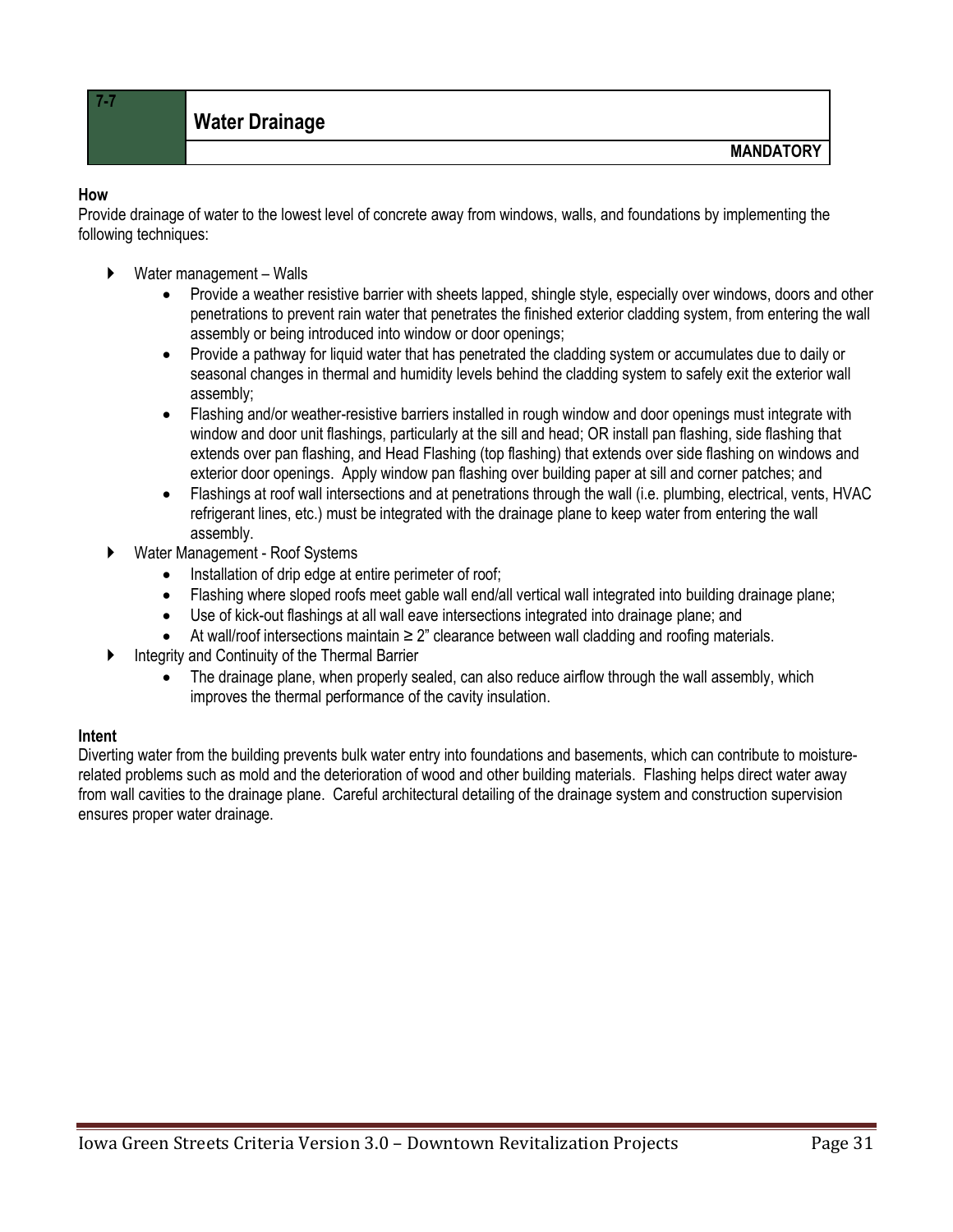<span id="page-31-0"></span>**7-8**

#### **How**

Seal all wall, floor, and joint penetrations with low VOC caulking to prevent pest entry. Provide rodent and corrosion proof screens (e.g., copper or stainless steel mesh) for large openings.

#### **Intent**

Sealing of cracks and penetrations will minimize entry points for pests such as rodents and cockroaches.

<span id="page-31-1"></span>

#### **How**

Implement and enforce a "no smoking" policy in all common and individual living areas of all buildings. Common areas include rental or sales offices, entrances, hallways, resident services areas, and laundry rooms.

#### **Intent**

Secondhand smoke is the third leading cause of preventable death in the country. Air filtration and ventilation systems do not eliminate the health hazards caused by secondhand smoke. Tobacco smoke from one unit may seep through the cracks, be circulated by a shared ventilation system, or otherwise enter the living space of another. In addition to the negative health effects, smoking significantly increases fire hazard, and increases cleaning and maintenance costs. Also, many property insurance companies offer a discount for buildings with no-smoking policies.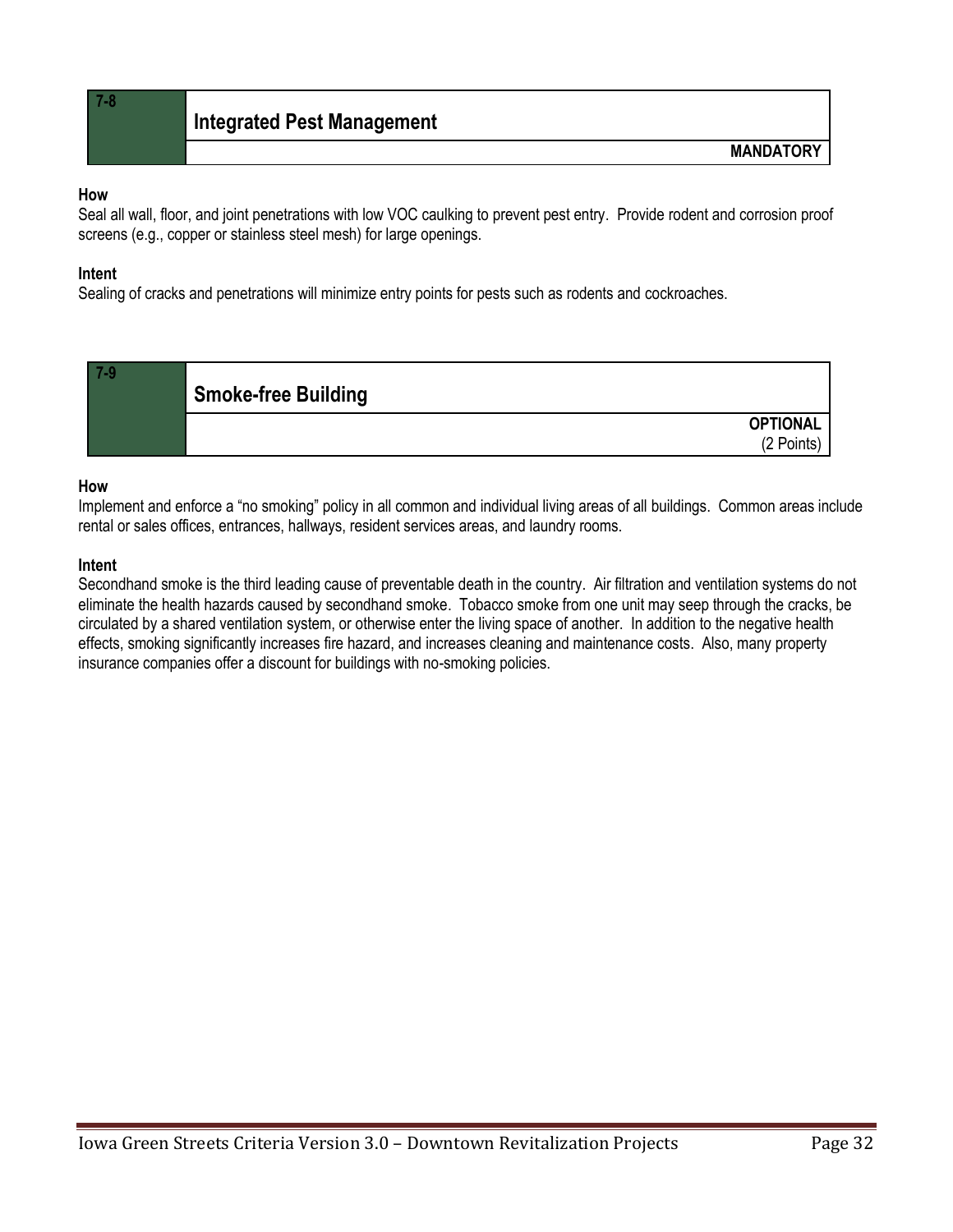#### <span id="page-32-1"></span>**Building Maintenance Manual**

#### **MANDATORY**

**OPTIONAL** (for façade only projects – 10 points)

#### **How**

<span id="page-32-0"></span>**8-1**

Provide a manual that addresses the following:

- Operations and maintenance guidance for all appliances
- HVAC operation and maintenance schedule
- **Location of water-system turnoffs**
- Lighting equipment
- Paving materials and landscaping
- Green cleaning products and schedule(s)
- Pest control
- Any other systems within the project, including renewable energy systems if applicable
- An occupancy turnover plan that describes the turnover process, including all materials that are frequently replaced at turnover and the process of educating the residents about proper use and maintenance of all project systems

#### **Intent**

Regular building maintenance using green methods helps minimize utility consumption and provides a healthy and durable living environment for residents.

#### **Recommendations**

- During the design process, keep a running list of how maintenance and landscaping teams and residents may need to be involved with the building in order to ensure that its lifespan is maximized and that it will perform as intended. Once the project team has completed the integrative design process (see Criterion 1.1), amend templates of the Operations and Maintenance documents with project-specific information for maintenance and residents. By working in this manner, Operations and Maintenance documents will be informed by the development process and completed at the same time the project is ready for occupancy.
- Manuals and other training materials are most effective when presented in conjunction with training sessions. These educational sessions give the project maintenance staff an opportunity to share best practices and troubleshoot project performance problems together.
- Consider developing an integrated pest management (IPM) policy and, as part of that, develop guidance related to pesticide use, housekeeping, and prompt reporting of pest problems to be included in maintenance manuals.
- $\blacktriangleright$  If the project is utilizing gray-water, design and institute a policy that requires biodegradable soaps, cleaners, and other products that are flushed down the drains.
- Provide maintenance staff with local information for handling hazardous waste, including fluorescent and compact fluorescent lighting (CFLs).

<span id="page-32-2"></span>

| $8-2$ | <b>Occupant Manual</b>                                                     |
|-------|----------------------------------------------------------------------------|
|       | <b>MANDATORY</b><br><b>OPTIONAL</b> (for façade only projects – 10 points) |

**How**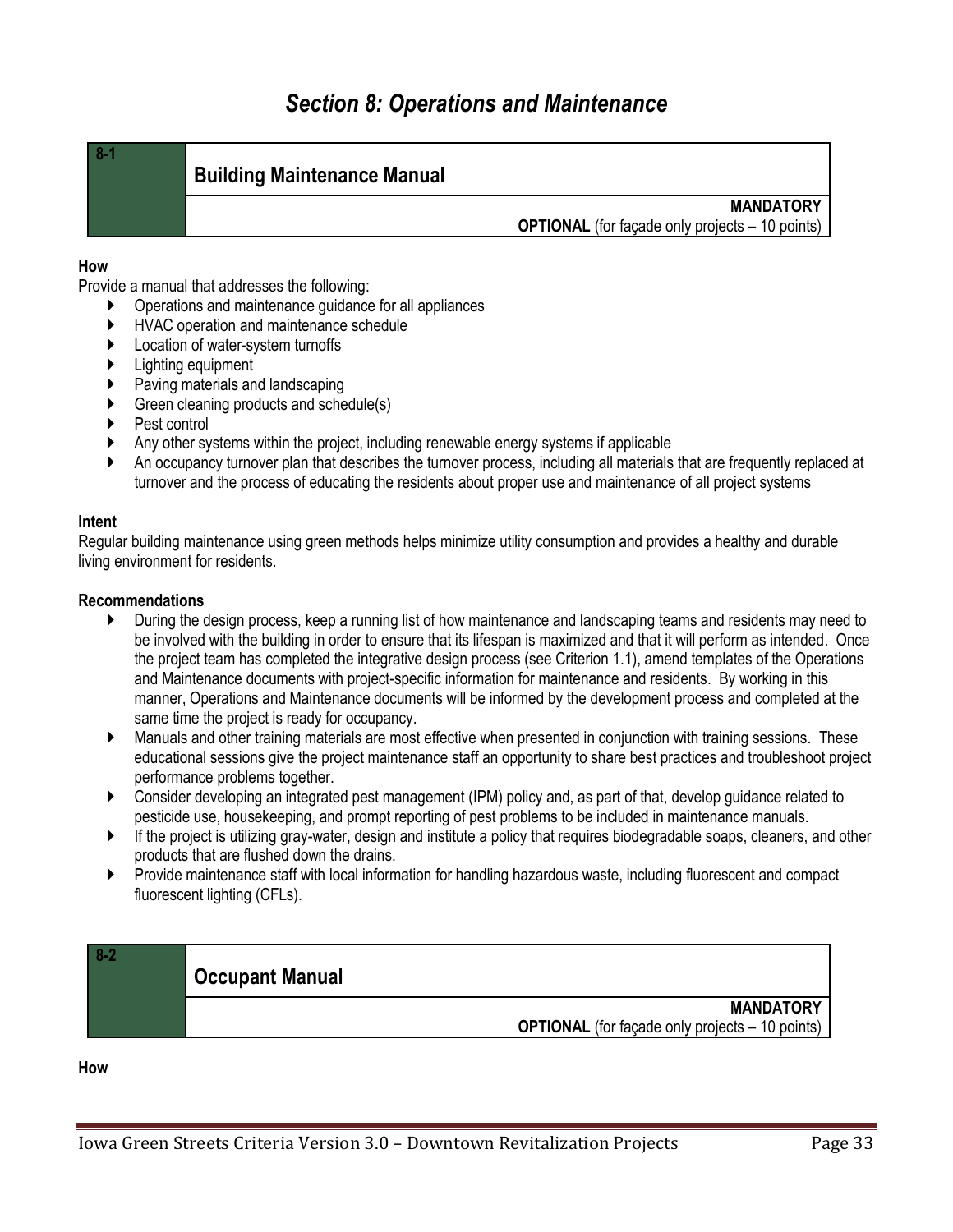Provide a guide for tenants that explains the intent, benefits, use, and maintenance of green building features. The guide also should include the location of transit stops and other neighborhood amenities, and encourage additional green activities such as recycling, gardening, use of healthy cleaning materials, alternative measures to pest control, and purchase of green power.

#### **Intent**

Education on the operations and maintenance of the building will allow tenants to fully realize the environmental, health, and economic benefits that green housing offers. This resource is intended to familiarize tenants with the green features and methods used in their building.

#### **Recommendations**

- During the design process, keep a running list of how maintenance and landscaping teams and residents may need to be involved with the building in order to ensure that its lifespan is maximized and that it will perform as intended. Once the project team has completed the integrative design process (see Criterion 1.1), amend templates of the Operations and Maintenance documents with project-specific information for maintenance and residents. By working in this manner, Operations and Maintenance documents will be informed by the development process and completed at the same time the project is ready for occupancy.
- $\blacktriangleright$  If the project is utilizing gray-water, design and institute a policy that requires biodegradable soaps, cleaners, and other products that are flushed down the drains.
- Provide tenants with two radon test kits designed for 48-hour exposure, and include instructions for use and follow-up action, per EPA's Indoor Air Package.
- ▶ Provide residents with local information for handling household hazardous waste, including CFLs.

## <span id="page-33-0"></span>**8-3 Tenant Orientation MANDATORY OPTIONAL** (for facade only projects – 10 points)

#### **How**

Provide a comprehensive walk-through and orientation to the tenant using the Occupant Manual from 8-2 above that reviews the building's green features, operations and maintenance, along with neighborhood conveniences that may facilitate a healthy lifestyle.

#### **Intent**

A walk-through and orientation will help ensure that the Green Development Plan achieves its intended environmental and economic benefits.

<span id="page-33-1"></span>

| <b>Project Data Collection and Monitoring System</b> |           |
|------------------------------------------------------|-----------|
|                                                      | 35 Points |

#### **How**

Collect and monitor project performance data on energy, water, and, if possible, healthy living environments for a minimum of five years. Allow Iowa Economic Development Authority access to that data.

For sub-metered projects, property owner /developer must agree to collect utility release forms from a percentage of occupants/units to track actual utility data of a sample of homes or non-residential spaces (Example: Main Street redevelopment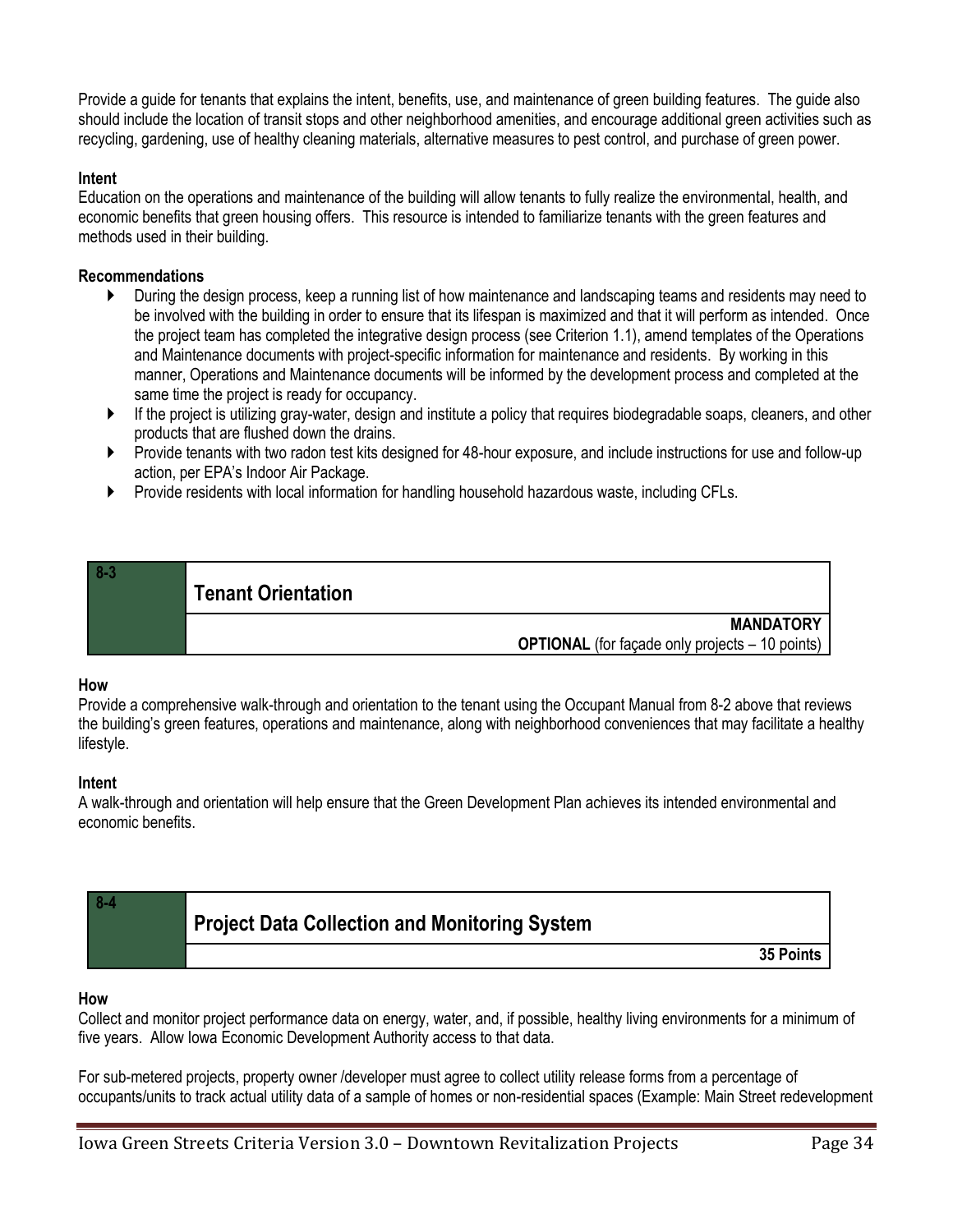project with two upper-story residential units and one first-floor commercial bay would collect release forms and data from at least one residential unit and the commercial bay). The following table identifies the percentage of units for which the property owner /developer must collect and track utility data, as based on the project size in total number of units.

| Number of units | Percentage of units |
|-----------------|---------------------|
| $0 - 25$ units  | 50%                 |
| 25 - 100 units  | 25%                 |
| $100+$ units    | 15%                 |

#### **Intent**

A data collection and monitoring system helps project owners, on-site staff, and residents to understand project performance issues. Once an issue is identified, appropriate actions can be taken to maximize cost savings and health benefits associated with green building features.

#### **Recommendations**

- Use EPA's Portfolio Manager to track utility data.
- Ensure that the training for residents and building maintenance staff includes information on how to effectively use the data collection, monitoring, and reporting system.
- Multifamily building data can be tracked and analyzed using EPA's Portfolio Manager Tool.
- Property owners have indicated that the best time to collect tenant utility data release forms is during tenant lease-up.
- Whole-project energy monitoring systems (also known as smart meters) are a strategy that can help a project attain optional points under Criterion 5.8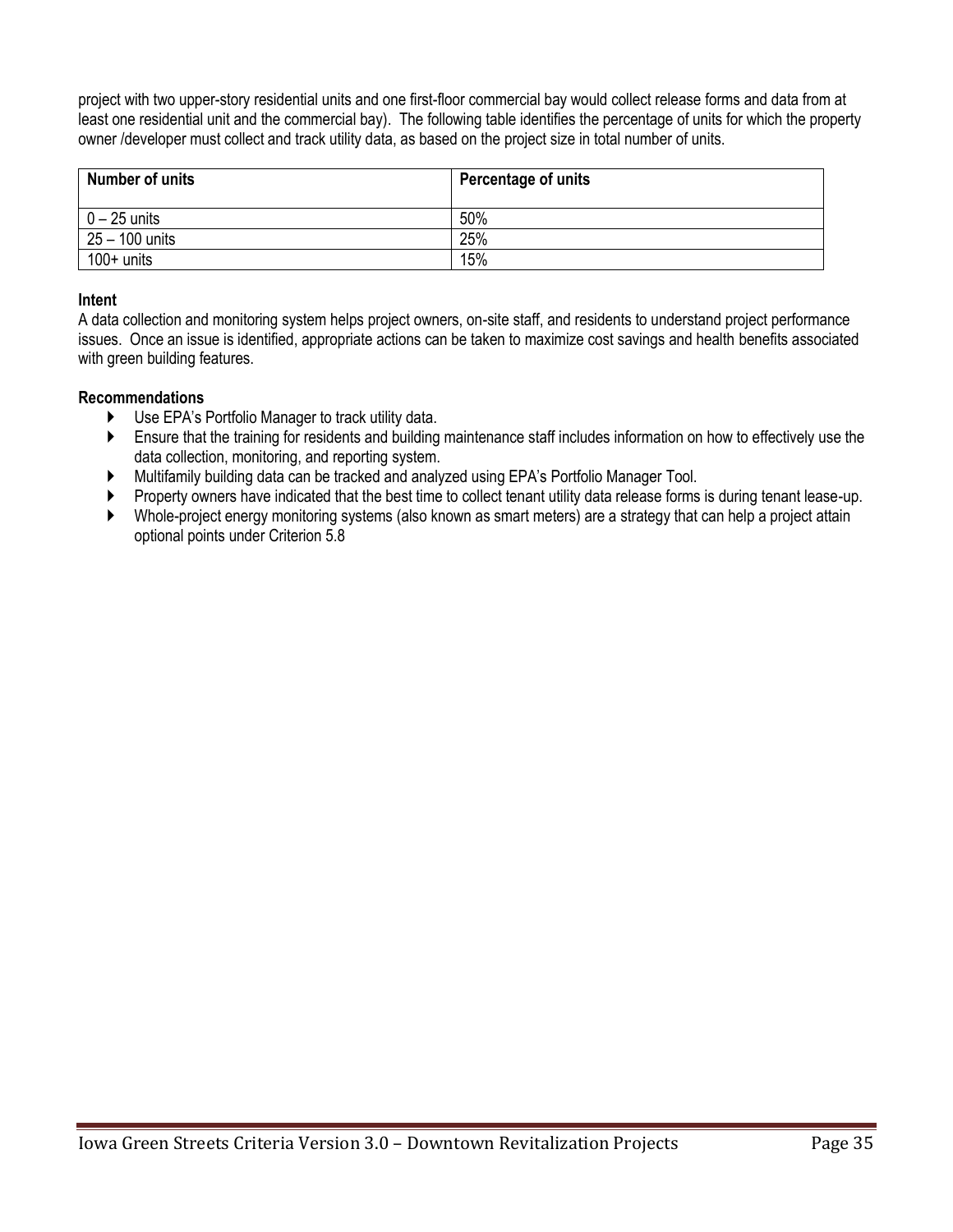# *Appendix A*

## **Green Development Plan and Checklist**

<span id="page-35-0"></span>Must include a **Site Plan** indicating distance of utilities and sidewalk connections as appropriate. Must include **Context Map** indicating locations of minimally required community facilities and their distances from project boundaries.

Mandatory **Optional** 

| Completed |         | Item                                                                                                                | Intended Method of Satisfying<br>Green Criteria | Yes, No or NA | Points | Champion (name<br>and profession/role) | Additional<br>Comments<br>by<br>Applicant |
|-----------|---------|---------------------------------------------------------------------------------------------------------------------|-------------------------------------------------|---------------|--------|----------------------------------------|-------------------------------------------|
|           |         | <b>Section 1: Integrated Design</b>                                                                                 |                                                 |               |        |                                        |                                           |
|           | $1-1a$  | Green Development Plan: Integrative Design Meeting(s)                                                               |                                                 |               |        |                                        |                                           |
|           | $1-1b$  | Green Development Plan: Criteria Documentation                                                                      |                                                 |               |        |                                        |                                           |
|           | $1 - 2$ | Applicant/Recipient, Architect/Project Designer, Contractor Certification                                           |                                                 |               |        |                                        |                                           |
|           | $1 - 3$ | Accessibility Rehabilitation (Optional, see full criteria)                                                          |                                                 |               |        |                                        |                                           |
|           |         |                                                                                                                     | Section 1 Subtotal                              |               |        |                                        |                                           |
|           |         | Section 2: Site, Location and Neighborhood Fabric                                                                   |                                                 |               |        |                                        |                                           |
|           | $2 - 1$ | Downtown Design Standards (Optional 15 points)                                                                      |                                                 |               |        |                                        |                                           |
|           | $2 - 2$ | Passive Solar Heating / Cooling (Optional 4 points) (Site map must<br>demonstrate that project satisfies this item) |                                                 |               |        |                                        |                                           |
|           | $2-3a$  | Grayfield or Brownfield (Optional 15 points)                                                                        |                                                 |               |        |                                        |                                           |
|           | $2-3b$  | Adaptive Reuse Site (Optional 12 points)                                                                            |                                                 |               |        |                                        |                                           |
|           | 2.4     | Previous Historic Efforts (Optional 12 points)                                                                      |                                                 |               |        |                                        |                                           |
|           | 2.5     | Historic District Listing (Optional 30 points)                                                                      |                                                 |               |        |                                        |                                           |
|           | 2.6     | Individual Listings (Optional 5 points per building)                                                                |                                                 |               |        |                                        |                                           |
|           |         |                                                                                                                     | Section 2 Subtotal                              |               |        |                                        |                                           |
|           |         | <b>Section 3: Site Improvements</b>                                                                                 |                                                 |               |        |                                        |                                           |
|           | $3 - 1$ | <b>Erosion and Sedimentation Control</b>                                                                            |                                                 |               |        |                                        |                                           |
|           | $3-2$   | Surface Water Management                                                                                            |                                                 |               |        |                                        |                                           |
|           |         |                                                                                                                     | Section 3 Subtotal                              |               |        |                                        |                                           |
|           |         | <b>Section 4: Water Conservation</b>                                                                                |                                                 |               |        |                                        |                                           |
|           | $4 - 1$ | Water Reuse (Optional, see full criteria)                                                                           |                                                 |               |        |                                        |                                           |
|           |         |                                                                                                                     | Section 4 Subtotal                              |               |        |                                        |                                           |
|           |         | <b>Section 5: Energy Efficiency</b>                                                                                 |                                                 |               |        |                                        |                                           |
|           | $5-1$   | <b>Efficient Lighting - Exterior</b>                                                                                |                                                 |               |        |                                        |                                           |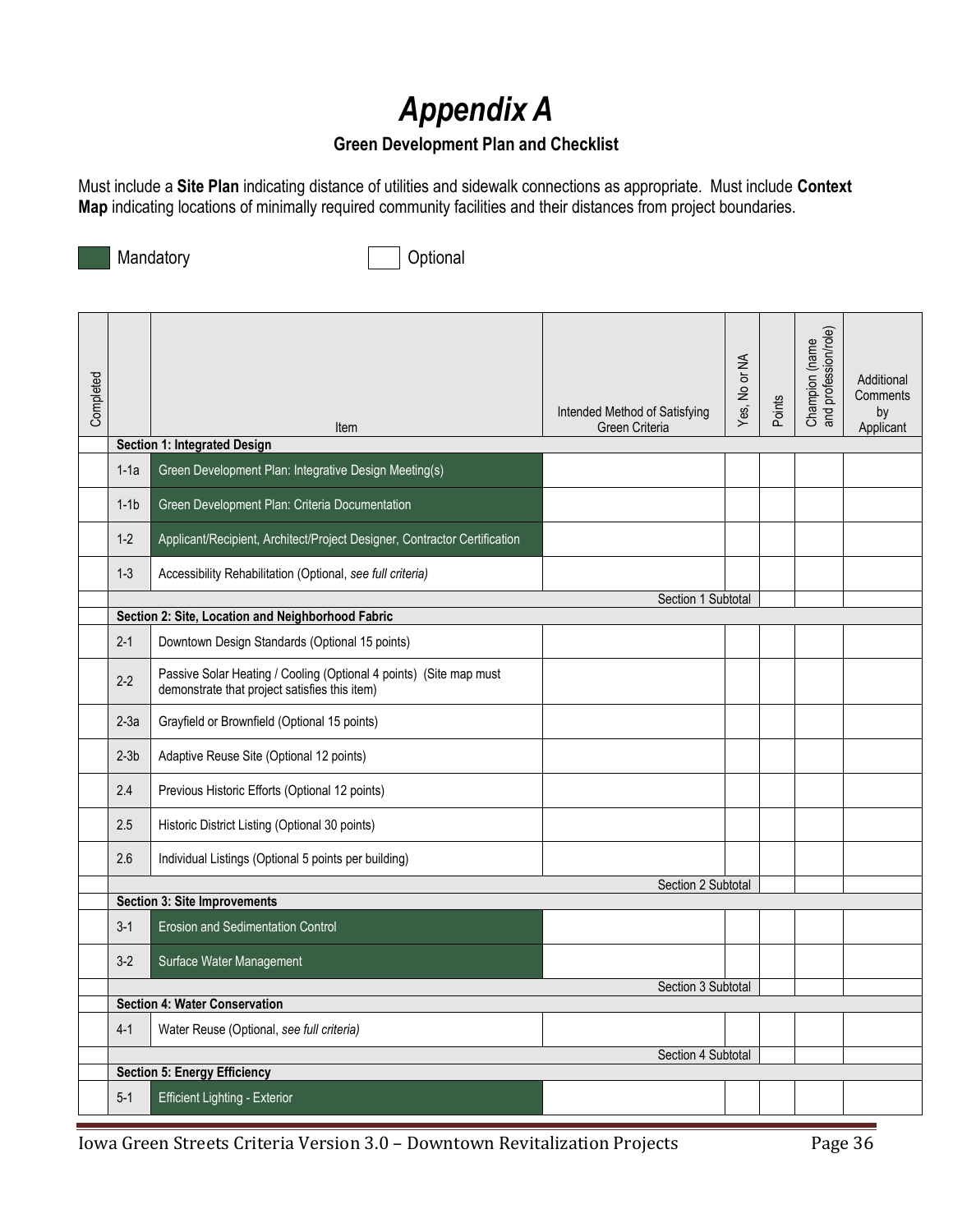| Completed |                                                                                       | Item                                                                             | Intended Method of Satisfying<br>Green Criteria | Yes, No or NA | Points | Champion (name<br>and profession/role) | Additional<br>Comments<br>by<br>Applicant |
|-----------|---------------------------------------------------------------------------------------|----------------------------------------------------------------------------------|-------------------------------------------------|---------------|--------|----------------------------------------|-------------------------------------------|
|           |                                                                                       | Section 6: Materials Beneficial to the Environment                               | Section 5 Subtotal                              |               |        |                                        |                                           |
|           | $6-1a$                                                                                | <b>Construction Waste Management</b>                                             |                                                 |               |        |                                        |                                           |
|           | $6-1b$                                                                                | Construction Waste Management: Additional Diversion (Optional 5 to 15<br>points) |                                                 |               |        |                                        |                                           |
|           | $6-2$                                                                                 | Durable & Low Maintenance Exteriors                                              |                                                 |               |        |                                        |                                           |
|           | $6 - 3$                                                                               | Recycled Content Material (Optional, see full criteria)                          |                                                 |               |        |                                        |                                           |
|           | $6 - 4$                                                                               | Certified, Salvaged and Engineered Wood (Optional 5 points)                      |                                                 |               |        |                                        |                                           |
|           | $6-5$                                                                                 | Reducing Heat-Island Effect - Roofing (Optional 5 points)                        |                                                 |               |        |                                        |                                           |
|           |                                                                                       | <b>Section 7: Healthy Living Environment</b>                                     | Section 6 Subtotal                              |               |        |                                        |                                           |
|           | $7 - 1$                                                                               | Low/No VOC Paints and Primers                                                    |                                                 |               |        |                                        |                                           |
|           | $7-2$                                                                                 | Low/No VOC Adhesives and Sealants                                                |                                                 |               |        |                                        |                                           |
|           | $7 - 3$                                                                               | Composite Wood Products that Emit Low/ No Formaldehyde                           |                                                 |               |        |                                        |                                           |
|           | $7-4$                                                                                 | Lead Paint and Asbestos Abatement                                                |                                                 |               |        |                                        |                                           |
|           | $7-5$                                                                                 | Ventilation: Moderate Rehab (Optional 10 points)                                 |                                                 |               |        |                                        |                                           |
|           | $7-6$                                                                                 | Basements and Concrete Slabs - Vapor Barrier                                     |                                                 |               |        |                                        |                                           |
|           | $7 - 7$                                                                               | Water Drainage                                                                   |                                                 |               |        |                                        |                                           |
|           | $7 - 8$                                                                               | Integrated Pest Management                                                       |                                                 |               |        |                                        |                                           |
|           | $7-9$                                                                                 | Smoke-free Building (Optional 2 points)                                          |                                                 |               |        |                                        |                                           |
|           |                                                                                       | <b>Section 8: Operations and Maintenance</b>                                     | Section 7 Subtotal                              |               |        |                                        |                                           |
|           | $8 - 1$                                                                               | <b>Building Maintenance Manual</b>                                               |                                                 |               |        |                                        |                                           |
|           | $8 - 2$                                                                               | Occupant Manual                                                                  |                                                 |               |        |                                        |                                           |
|           | $8 - 3$                                                                               | Homeowner /Tenant Orientation                                                    |                                                 |               |        |                                        |                                           |
|           | $8 - 4$                                                                               | Project Data Collection and Monitoring System (Optional 35 points)               |                                                 |               |        |                                        |                                           |
|           |                                                                                       |                                                                                  | Section 8 Subtotal<br><b>Grand Total</b>        |               |        |                                        |                                           |
|           | Page 37<br>Iowa Green Streets Criteria Version 3.0 - Downtown Revitalization Projects |                                                                                  |                                                 |               |        |                                        |                                           |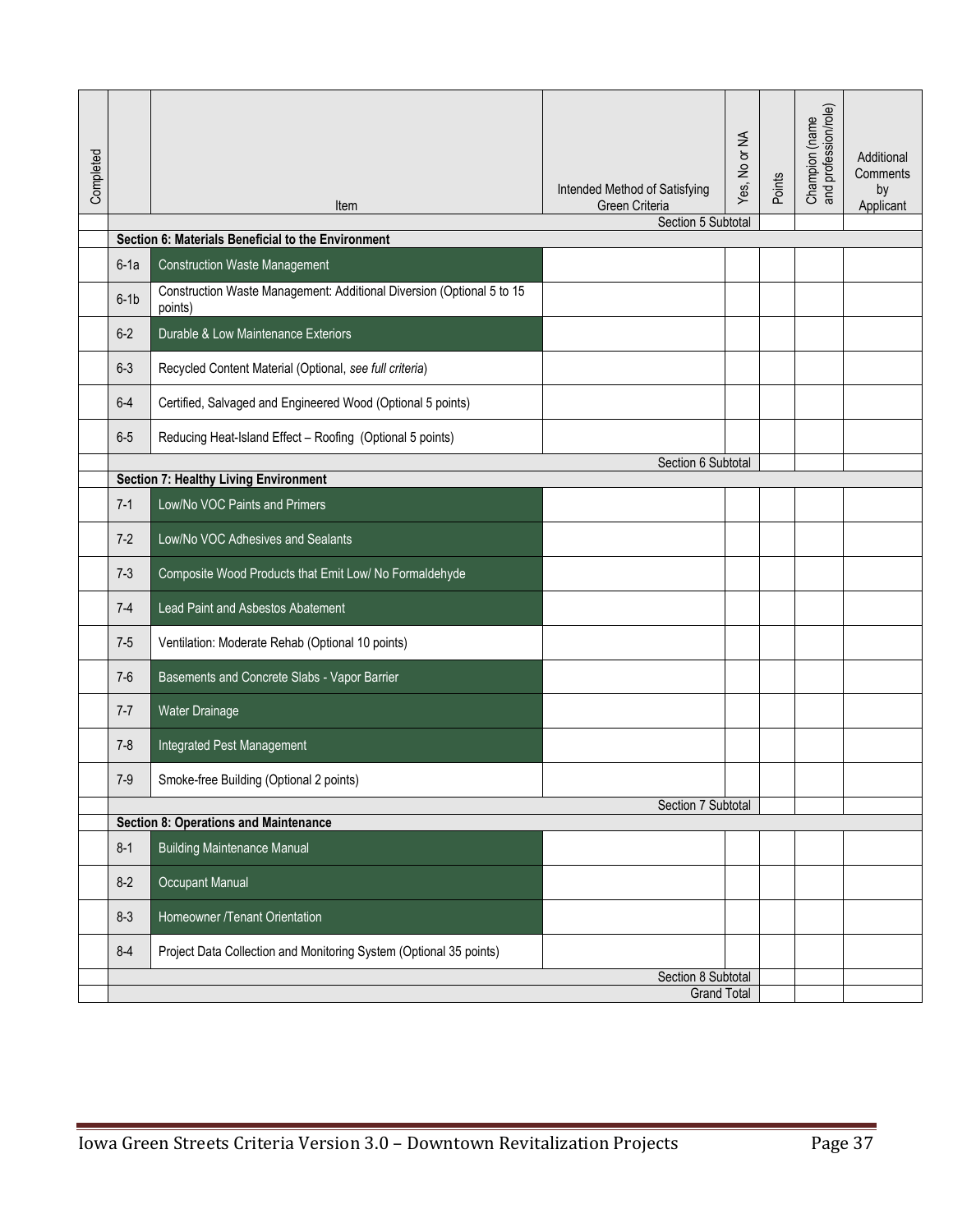# *Appendix B* **Certification of Intent to Comply**

#### <span id="page-37-0"></span>**Required: Submit this certification at time of application.**

The project applicant and project architect/project designer are required to sign the certification below at the time of application submittal to the Iowa Economic Development Authority. By signing this certification, the project applicant and project architect/project designer are certifying their intent to comply with all of the **MANDATORY** Iowa Green Streets Criteria applicable to the project as determined by the Iowa Economic Development Authority. This certification also certifies the intent to complete the optional Iowa Green Streets Criteria proposed in the applicant's proposal.

|                                   | To be Completed by Applicant |  |  |  |  |
|-----------------------------------|------------------------------|--|--|--|--|
| Signature:                        |                              |  |  |  |  |
| Name:                             |                              |  |  |  |  |
| Title:                            |                              |  |  |  |  |
| Tel. No.:                         |                              |  |  |  |  |
| E-mail:                           |                              |  |  |  |  |
| Accreditation:<br>(if applicable) |                              |  |  |  |  |
| Date:                             |                              |  |  |  |  |

|                                                | To be Completed by Project Architect/Project Designer |
|------------------------------------------------|-------------------------------------------------------|
| Signature:                                     |                                                       |
| Name:                                          |                                                       |
| Title:                                         |                                                       |
| Tel. No.:                                      |                                                       |
| E-mail:                                        |                                                       |
| Accreditation:<br>(license/<br>licensing body) |                                                       |
| Date:                                          |                                                       |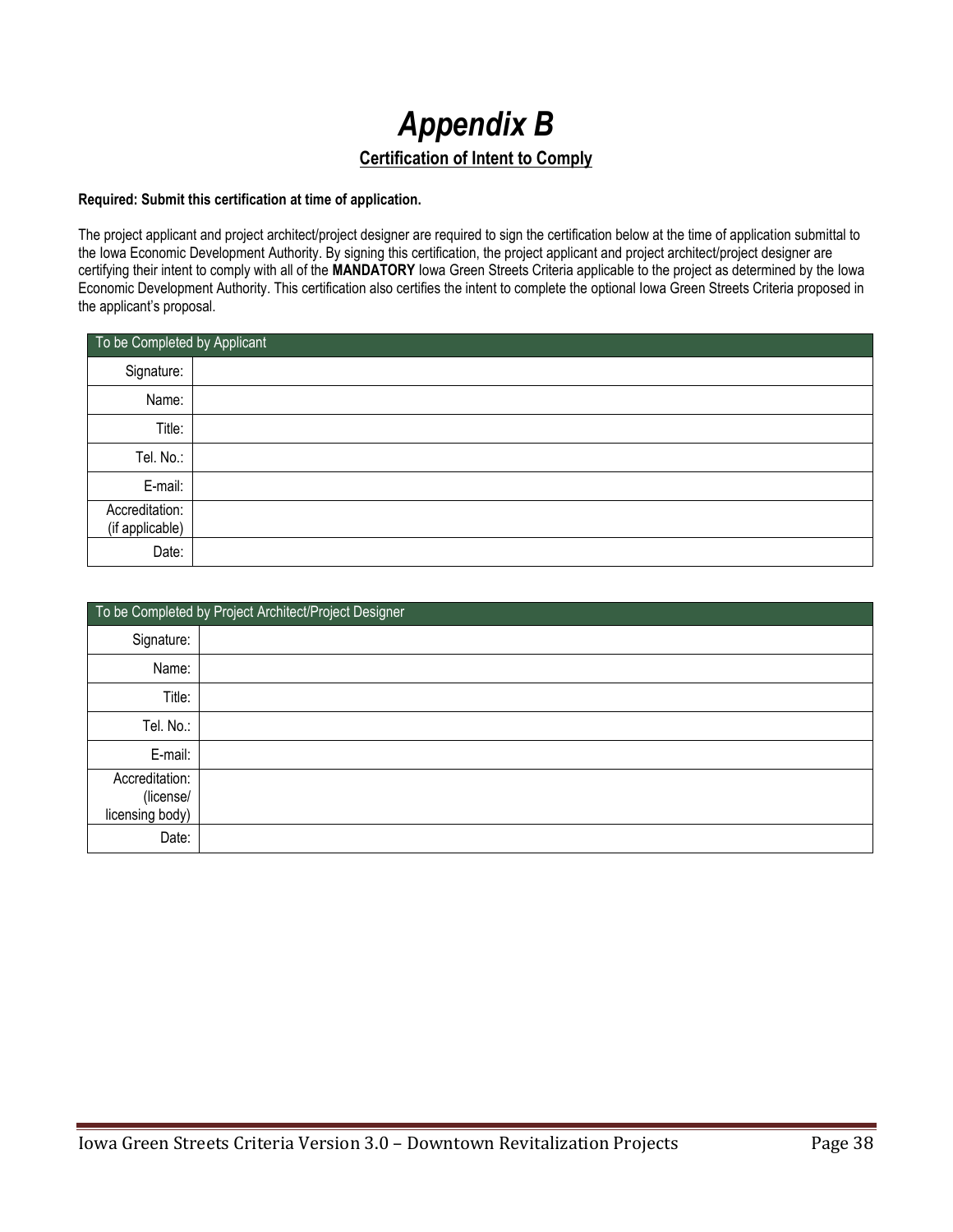*Appendix C*

#### **Certification of Construction Contract Document Compliance**

#### <span id="page-38-0"></span>**Required: Submit this certification prior to issuing construction documents for bidding.**

The project architect/designer is required to initial the project plan and spec book checklist below indicating that the Iowa Green Streets Criteria have been addressed in the project plans and specifications. The project applicant/recipient and project architect/project designer are required to sign the certification below this checklist prior to issuing construction documents for bidding. By signing this certification, the project applicant and project architect/project designer are certifying that the construction documents comply with all of the **MANDATORY** Iowa Green Streets Criteria applicable to the project as determined by the Iowa Economic Development Authority. This certification also certifies that the construction documents comply with all optional Iowa Green Streets Criteria in the applicant's project proposal.

#### **Project Plan and Spec Book Checklist**

| <b>CRITERION</b>                                            | <b>PROJECT PLANS</b>    | <b>SPEC BOOK</b>        | <b>ARCHITECT/DESIGNER</b><br><b>INITIALS</b> |
|-------------------------------------------------------------|-------------------------|-------------------------|----------------------------------------------|
| 1.1a-b Green Development Plan                               |                         |                         |                                              |
| 1.2 Applicant/Recipient, Architect/Project Designer, and/or |                         |                         |                                              |
| <b>Contractor Certification</b>                             |                         |                         |                                              |
| 1.3 Accessibility                                           | $\overline{\mathsf{x}}$ | X                       |                                              |
| 2.1 Downtown Design Standards                               |                         |                         |                                              |
| 2.2 Passive Solar Heating/Cooling                           | Χ                       |                         |                                              |
| 2.3a-b Site Reuse                                           | $\overline{\mathsf{x}}$ |                         |                                              |
| 2.4 Previous Historic Efforts                               |                         |                         |                                              |
| 2.5 Historic District Listing                               |                         |                         |                                              |
| 2.6 Individual Listings                                     |                         |                         |                                              |
| 3.1 Erosion and Sedimentation Control                       | $\overline{\mathsf{x}}$ | Χ                       |                                              |
| 3.2 Surface Water Management                                | $\overline{\mathsf{x}}$ | $\overline{\mathsf{x}}$ |                                              |
| 4.1 Water Reuse                                             | X                       | $\overline{\mathsf{x}}$ |                                              |
| 5.1 Efficient Lighting                                      |                         | $\overline{\mathsf{x}}$ |                                              |
| 6.1a-b Construction Waste Management                        |                         | $\overline{\mathsf{x}}$ |                                              |
| 6.2 Durable and Low-Maintenance Exteriors                   | $\overline{\mathsf{X}}$ | $\overline{\mathsf{x}}$ |                                              |
| 6.3 Recycled Content Material                               |                         | $\overline{\mathsf{x}}$ |                                              |
| 6.4 Certified, Salvaged, and Engineered Wood Products       |                         | $\overline{\mathsf{x}}$ |                                              |
| 6.5 Reducing Heat Island Effect                             |                         | $\overline{\mathsf{x}}$ |                                              |
| 7.1 Low/No VOC Paints and Primers                           |                         | $\overline{\mathsf{x}}$ |                                              |
| 7.2 Low/No VOC Adhesives and Sealants                       |                         | $\overline{\mathsf{x}}$ |                                              |
| 7.3 Composite Wood Products that Emit Low/No Formaldehyde   |                         | Χ                       |                                              |
| 7.4 Environmental Remediation                               | $\overline{\mathsf{x}}$ | $\overline{\mathsf{x}}$ |                                              |
| 7.5 Ventilation                                             | $\overline{\mathsf{x}}$ | $\overline{\mathsf{x}}$ |                                              |
| 7.6 Basements and Concrete Slabs: Vapor Barrier             | $\overline{\mathsf{x}}$ | $\overline{\mathsf{x}}$ |                                              |
| 7.7 Water Drainage                                          | $\overline{\mathsf{x}}$ | $\overline{\mathsf{x}}$ |                                              |
| 7.8 Integrated Pest Management                              | $\overline{\mathsf{x}}$ | $\overline{\mathsf{x}}$ |                                              |
| 7.9 Smoke Free Building                                     |                         | $\overline{\mathsf{x}}$ |                                              |
| 8.1 Maintenance Manual                                      |                         |                         |                                              |
| 8.2 Occupant Manual                                         |                         |                         |                                              |
| 8.3 Tenant Orientation                                      |                         |                         |                                              |
| 8.4 Project Data Collection and Monitoring System           |                         |                         |                                              |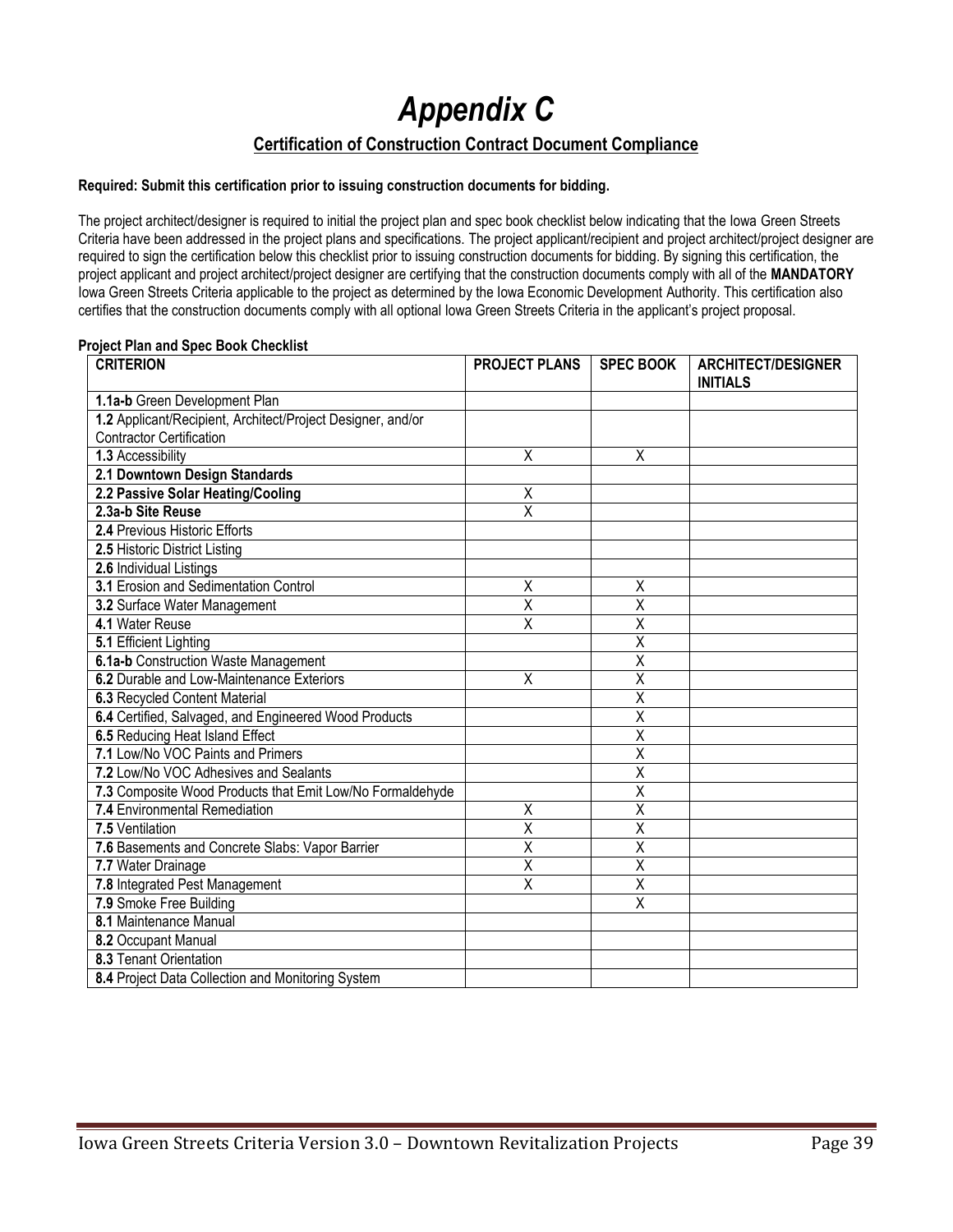|                                   | To be Completed by Applicant/Recipient |
|-----------------------------------|----------------------------------------|
| Signature:                        |                                        |
| Name:                             |                                        |
| Title:                            |                                        |
| Tel. No.:                         |                                        |
| E-mail:                           |                                        |
| Accreditation:<br>(if applicable) |                                        |
| Date:                             |                                        |

|                                                | To be Completed by Project Architect/Project Designer |
|------------------------------------------------|-------------------------------------------------------|
| Signature:                                     |                                                       |
| Name:                                          |                                                       |
| Title:                                         |                                                       |
| Tel. No.:                                      |                                                       |
| E-mail:                                        |                                                       |
| Accreditation:<br>(license/<br>licensing body) |                                                       |
| Date:                                          |                                                       |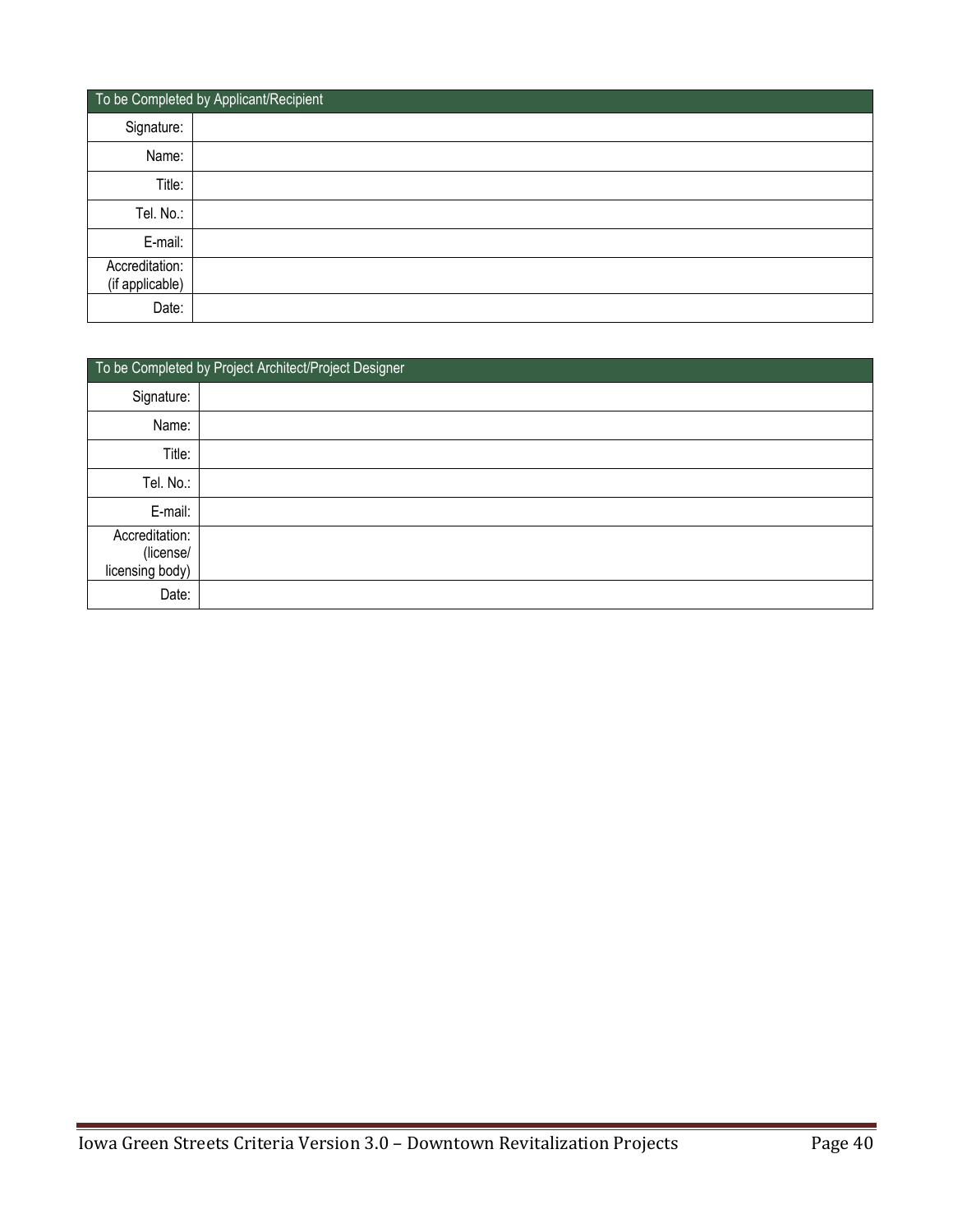## *Appendix D* **Certification of Compliance at End of Construction**

#### <span id="page-40-0"></span>**Required: Submit this certification at time of construction completion.**

The project applicant/recipient, project architect/project designer, general contractor, and HVAC contractor are required to sign the certification below at time of construction completion. By signing this certification, all signing parties are certifying that the project as constructed complies with all of the **MANDATORY** Iowa Green Streets Criteria applicable to the project as determined by the Iowa Economic Development Authority. This certification also certifies that the project as constructed complies with all of the optional Iowa Green Streets Criteria in the applicant's project proposal.

| To be Completed by Applicant/Recipient |  |
|----------------------------------------|--|
| Signature:                             |  |
| Name:                                  |  |
| Title:                                 |  |
| Tel. No.:                              |  |
| E-mail:                                |  |
| Accreditation: (if applicable)         |  |
| Date:                                  |  |

| To be Completed by Project Architect/Project Designer |  |  |
|-------------------------------------------------------|--|--|
| Signature:                                            |  |  |
| Name:                                                 |  |  |
| Title:                                                |  |  |
| Tel. No.:                                             |  |  |
| E-mail:                                               |  |  |
| Accreditation: (license/licensing body)               |  |  |
| Date:                                                 |  |  |

| To be Completed by General Contractor   |  |  |  |
|-----------------------------------------|--|--|--|
| Signature:                              |  |  |  |
| Name:                                   |  |  |  |
| Title:                                  |  |  |  |
| Tel. No.:                               |  |  |  |
| E-mail:                                 |  |  |  |
| Accreditation: (license/licensing body) |  |  |  |
| Date:                                   |  |  |  |

| To be Completed by HVAC Contractor      |  |
|-----------------------------------------|--|
| Signature:                              |  |
| Name:                                   |  |
| Title:                                  |  |
| Tel. No.:                               |  |
| E-mail:                                 |  |
| Accreditation: (license/licensing body) |  |
| Date:                                   |  |